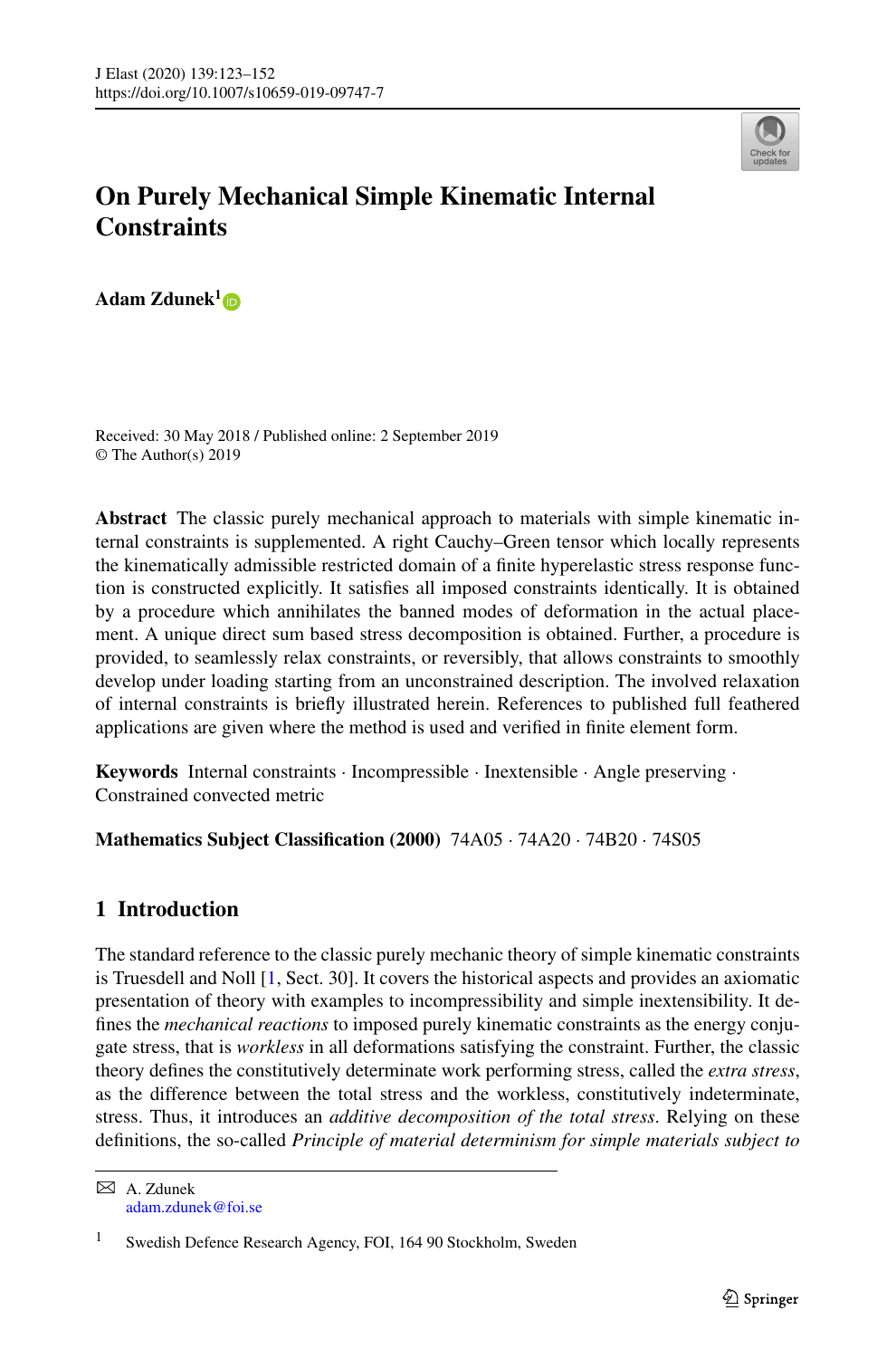*internal constraints* is laid down. Notably, it leaves the mechanical interpretation of the introduced Lagrange multipliers undetermined.

Later, the so-called constraint manifold theory by Podio-Guidugli [[3\]](#page-28-1), Gurtin and Podio-Guidugli [\[5\]](#page-28-2), Podio-Guidugli and Vianello [[4](#page-28-3)] and recently Vianello [\[6](#page-28-4)], and by Carlson et al. [[7](#page-28-5)], to mention a few, updated the classic theory using geometric–algebraic analogies from linear-algebra. The additive stress decomposition emerges from spanning the workless stress on the normals to the set of constraints. The work-performing stress is isolated as the orthogonal complement, spanned by the tangent set.

The normalisation condition removing the indeterminate part from the extra stress, which makes the stress decomposition unique, is only mentioned as an option in [\[1,](#page-28-0) Sect. 30]. It is invoked *firmly* in the constraint manifold theory (see, e.g., [[7](#page-28-5)]), where *orthogonality* is assumed between the workless and the work-performing stresses. The constraint manifold theory concludes making the direct sum based stress decomposition unique by constructing the *orthogonal projection* to the set of constraint normals. It is concluded that the normalisation condition as presented in  $[1,$  Sect. 30 and in  $[7]$  $[7]$  is an auxiliary assumption to make the stress decomposition unique.

According to Steigmann [\[11\]](#page-28-6) the subject of materials with internal constraints is not especially well treated in text and monographs. The necessity and usefulness of a normalisation condition, introduced in [[1](#page-28-0), Sect. 30], has been questioned, see for example Bertram and Glüge [[9\]](#page-28-7). Negahban [\[10\]](#page-28-8) discusses different assumed stress decompositions and normalisations. Normalised work performing stresses are more seldom used in analytic works. See, for example, the presentation of the classic families of controllable non-homogeneous solutions of arbitrary isotropic incompressible materials in Truesdell and Noll [\[1](#page-28-0), Sects. 56 and 57]. In computational mechanics, on the other hand, the advantage of using the normalised deviatoric description of the work-performing stresses in nearly incompressible hyperelasticity was early recognised by Simo, Taylor and Pister [[14](#page-28-9)] and is firmly established.

This contribution is confined to isothermal conditions. The thermodynamic considerations are consequently reduced to the Clausius-Planck form of the second law. The appearing stress reactions herein are constitutively indeterminate, spatial scalar fields. Interesting phenomena *per se* of type ageing, damage, growth and remodelling are out of the scope. Extensions to thermoelasticity are considered in, [\[5](#page-28-2), [8,](#page-28-10) [10](#page-28-8)]. For viscous Newtonian fluids, the dissipation in the presence of an incompressibility constraint is accounted for both mechanically and thermally by the set of Navier-Stokes equations which have a very rich literature. Further, modern elasto-plasticity is based on hyperelasticity while requesting the dissipative plastic flow to be isochoric, governed by the second law of thermodynamics, see Simo and Hughes [[24](#page-29-0)]. Finally, Bertram and Glüge [[9\]](#page-28-7) propose extensions to second order gradient materials with internal constraints and discuss additional considerations bringing in thermomechanics. It is concluded that the fundamental aspects of internal constraints, may very well be introduced for (hyper-)elasticity and later be elaborated on for other material classes.

Further, this contribution has application in computational mechanics. There, kinematic internal constraints are part of the strong statement of the boundary value problem, in a Dirichlet sense. That is, the *constraint manifold* restricts *the set of admissible transplacements*, also called *the set of admissible trial solutions*. Its tangent set is known as the *set of admissible variations/test functions*. Consequently, it is restricted by the first variations of the constraints, i.e., with the *tangent set to the constraint manifold*.

Putting it all together, this contribution presents the unified theoretical development published as verified finite element implementations [\[27,](#page-29-1) [29,](#page-29-2) [31](#page-29-3)] which extends the classic theory of kinematic internal constraints, [[1](#page-28-0), Sect. 30] and [\[3–](#page-28-1)[5](#page-28-2), [7\]](#page-28-5). The claimed extensions concern, governing theory and procedures for,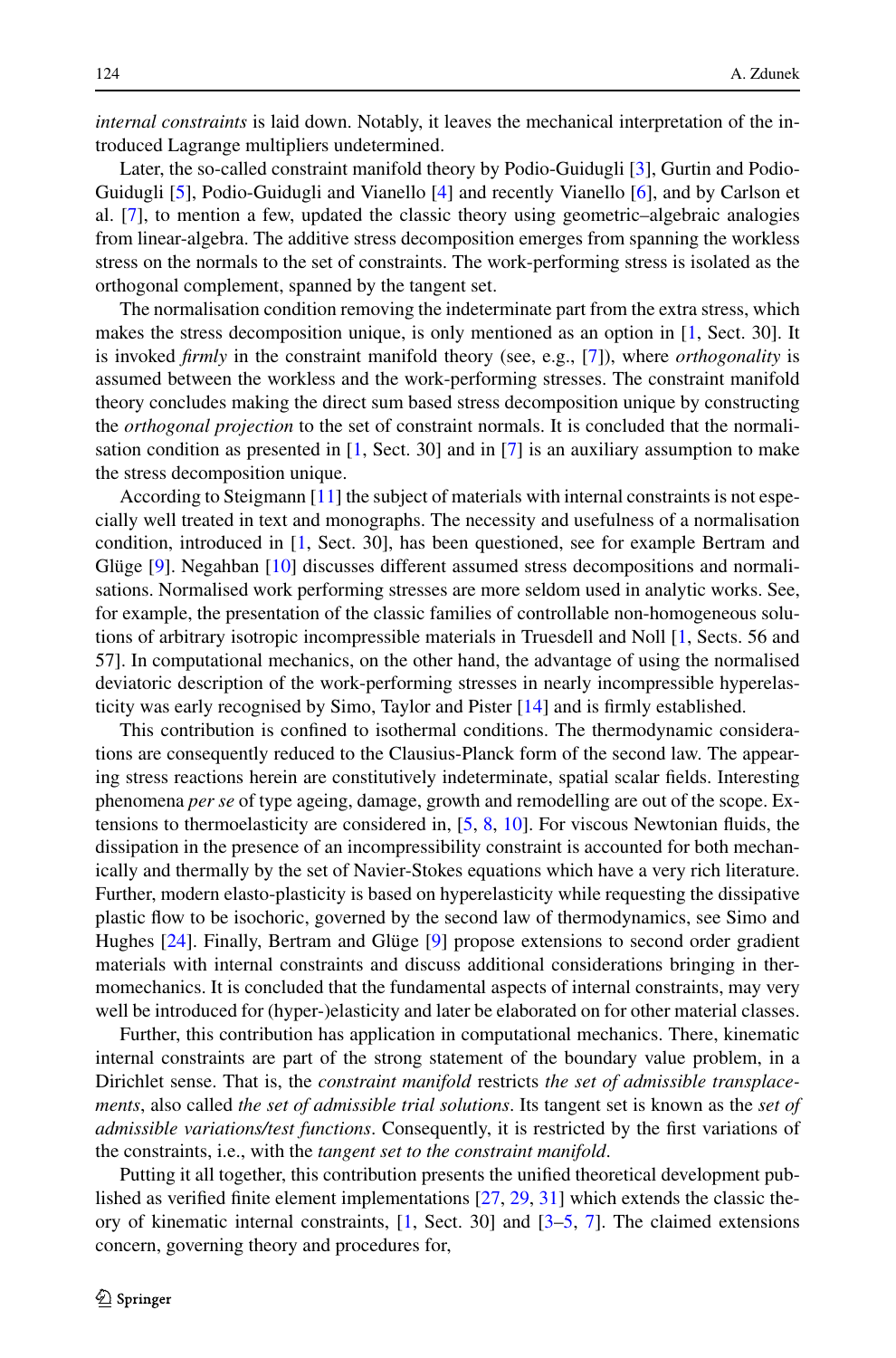- $(\mathscr{C}_1)$  modification of an actual Cauchy–Green tensor to become an element of the constraint manifold, and for,
- $(\mathscr{C}_2)$  relaxing constraints<sup>[1](#page-2-0)</sup> by turning them into variable substitutions, making the material 'nearly' constrained, and finally by,
- $(\mathscr{C}_3)$  indicating the impact of these two contributions on the solutions of boundary value problems in computational solid mechanics.

Using the modified Cauchy-Green tensor as an argument of the hyperelastic stored energy function confines its domain to the actual constrained situation.<sup>2</sup> Using the Clausius-Planck form of the second law of thermodynamics (for isothermal processes) and employing the famous Coleman Noll procedure [\[2](#page-28-11)] induces automatically the proper direct sum decomposition of the stress into a workless reactive part and a work performing active part.<sup>[3](#page-2-2)</sup> Turning constraint equations into variable substitutions  $(\mathscr{C}_2)$  allows a seamless description from unconstrained to fully constrained and reverse under loading for example. Finally, contribution  $(\mathcal{C}_3)$  bridges material mechanics and computational mechanics.

*Incompressibility*, *inextensibility* and *preservation of the angle* between two material elements is considered here. Combinations of them are considered as example applications. Put in other words,  $(\mathscr{C}_1)$  allows to state an internally constrained finite hyperelastic (boundary value) problem in an inner product vector space that preserves volume, length or angle, simply or in combination. The construction of the constrained right Cauchy–Green stretch tensor is performed by a rank-one update procedure annihilating one target banned mode at the time in the Eulerian convected metric tensor representing the actual transplacement, in the sense of Green an Zerna [[15](#page-28-12)]. In other words, the annihilation is done point-wise by composition in the local material fibre triad. The result is pulled back to the reference placement where the constrained right Cauchy–Green stretch tensor is the Lagrangian form of the Eulerian convected metric tensor. It should not be confused with the augmenting internal variable representing physical metric tensor introduced by Valanis and Valanis and Panoskaltsis [\[25](#page-29-4), [26\]](#page-29-5). The right Cauchy–Green tensor and the convected Lagrangian metric tensor are equivalent designations used interchangeably.

Following the fibre deformation in terms of convected local fibre triads is a key ingredient providing maximum possible direct insight into a phenomenologic type of description, [[16](#page-28-13)]. It takes advantage of given preferred directions. The verification of the finite element realisation of the stiffening two-fibre family reinforcement (Example 2 herein), can be found in the recently published work [\[31\]](#page-29-3). To my best knowledge, this work is the first of its kind.

<span id="page-2-0"></span>This contribution is concluded in that spirit by briefly presenting the option  $(\mathscr{C}_2)$  to relax internal constraints keeping<sup>[4](#page-2-3)</sup> the direct sum decomposition of the stress used in the fully constrained case. Tested and verified finite element implementations which can be interpreted in terms of the so-called generalised metric approach are available. The 3-field, displacement, dilatation and pressure formulation by Simo, Taylor and Pister [[14](#page-28-9), (1985)] for near incompressibility is the first to be mentioned. The following formulations  $[27-30]$  $[27-30]$  for near incompressibility and/or strongly transversely isotropic finite hyperelasticity are further realizations.

<span id="page-2-3"></span><span id="page-2-2"></span><span id="page-2-1"></span>The outline of the remainder of this contribution is: The notation used is given in a short paragraph in the Appendix [A](#page-25-0). A condensed exposition of the kinematics used is given in

<sup>1</sup>Called extrapolating off the manifold by Carlson *et al.* [\[7](#page-28-5)].

<sup>2</sup>For example, the unimodular Cauchy–Green tensor for incompressibility.

<sup>&</sup>lt;sup>3</sup>For example, decomposition in a spherical and a traceless part for incompressibility.

<sup>&</sup>lt;sup>4</sup>Transforming the Lagrange multiplier to a constitutively determinate stress response function.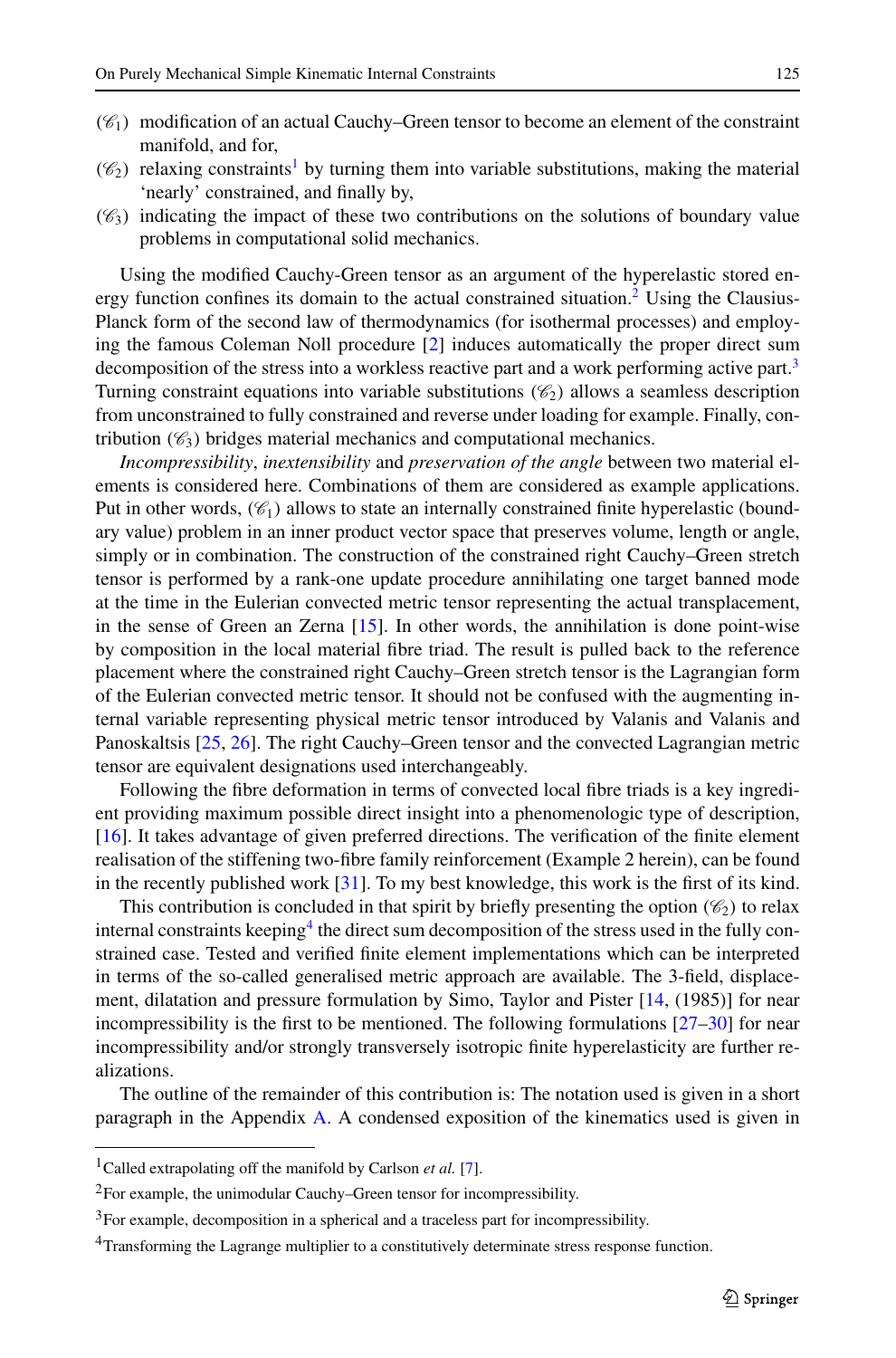<span id="page-3-0"></span>Sect. [2](#page-3-0). The kinematic aspects of simple internal constraints are gathered in Sect. [3.](#page-5-0) The pro-cedure to construct the constrained right Cauchy-Green tensor is presented in Sect. [3.2,](#page-9-0)  $(\mathscr{C}_1)$ . The constitutive aspects of simple internal constraints are illustrated for finite hyperelasticity in Sect. [4.](#page-16-0) The relaxation of internal constraints, in other words, the procedure to connect with the related unconstrained material is briefly presented in Sect. [5](#page-18-0). The claimed generalisation of the classic theory is discussed in Sect. [6](#page-22-0). The note is summarised and concluded in Sect. [7](#page-24-0). Small examples are used to illustrate concepts and show applications throughout the note. Finite element applications are found in  $[27-31]$  $[27-31]$  $[27-31]$ .

## **2 Kinematics**

Adopting the continuum mechanics view, let  $\kappa_t : \mathcal{B} \to \mathcal{E}$  be a smooth time-dependent embedding of a material body  $\beta$  into the differentiable Euclidean point manifold  $\mathscr{E}$ . The translation space at instant  $t \ge 0$  associated with  $\mathscr E$  is denoted  $\mathscr U_t$ . The placement of, or region occupied by, the material body at time *t* is the image  $\mathscr{P}_t := \kappa_t(\mathcal{B})$ . The position of a material particle  $X \in \mathcal{B}$  is given by  $x_t := \kappa_t(X) \in \mathcal{P}_t$ . The placement  $\mathcal{P}_0 := \kappa_0(\mathcal{B})$  at the instant  $t = 0$  is used as a reference. The reference position is denoted  $X := \kappa_0(X)$ . The embedding is invertible, for  $X \in \mathcal{P}_0$ ,  $X = \kappa_0^{-1}(X) \in \mathcal{B}$ . The abbreviated notation  $x := \kappa_t(X)$  is used for the actual position and the actual placement is denoted  $\mathcal{P} = \kappa_t(\mathcal{B})$ . The composed point mapping,

$$
\boldsymbol{\varphi}(X,t) := \boldsymbol{\kappa}_t \circ \boldsymbol{\kappa}_0^{-1} : \mathscr{P}_0 \mapsto \mathscr{P},
$$

defines a common *referential description of the deformation* of a material body used in continuum mechanics. It is assumed to be bijective and continuously differentiable with respect to the time parameter  $t$  as many times as needed. The tangent map is the linear transformation  $\mathbf{F} := \text{Grad}\,\boldsymbol{\varphi} : T_X\mathscr{P}_0 \to T_X\mathscr{P}.$ 

**Parametrisation** It is henceforth assumed that a locally bijective and smooth parametrization  $\xi^A(X)$  around  $X \in \mathcal{P}_0$  is given, or that a material curve can be reconstructed from a given distinct unit tangent field  $\dot{M}(X)$  in  $\mathcal{P}_0$ , called a *preferred direction* in the phenomenologic theory of anisotropic solids, see Spencer [\[16\]](#page-28-13), Boehler [[17](#page-28-14)] and Zhang and Rych-lewski [\[18\]](#page-28-15). A convective local parameterization  $ξ<sup>a</sup>(*x*)$  around  *is chosen, cf. Green* and Zerna [[15](#page-28-12)]. Then the natural tangent base vectors  ${G_A}$  and  ${g_a}$  on  $T_X \mathcal{P}_0$  and  $T_X \mathcal{P}$  are defined in a standard fashion by,

$$
G_A := \frac{\partial X(\xi)}{\partial \xi^A} \quad \text{and} \quad g_a := \frac{\partial x(\xi)}{\partial \xi^a}.
$$
 (2.1)

At least one of these base vectors will correspond to a preferred direction,  $\hat{M}$  in the presence of an anisotropic constraint. Transverse isotropy caused by a simple inextensibility involves a single preferred direction. The local convected triad is completed by constructing two perpendicular base vectors in the isotropic plane. Local orthotropy, caused by two simple inextensibilities, involves two distinct, in general oblique, preferred directions. The third base vector is constructed using the vector cross product. For isotropy the preferred local triad is constructed to be orthogonal. An initially isotropic solid may in principle develop inextensibility under load. Arterial soft tissue is known to develop Fung-like exponential stiffening.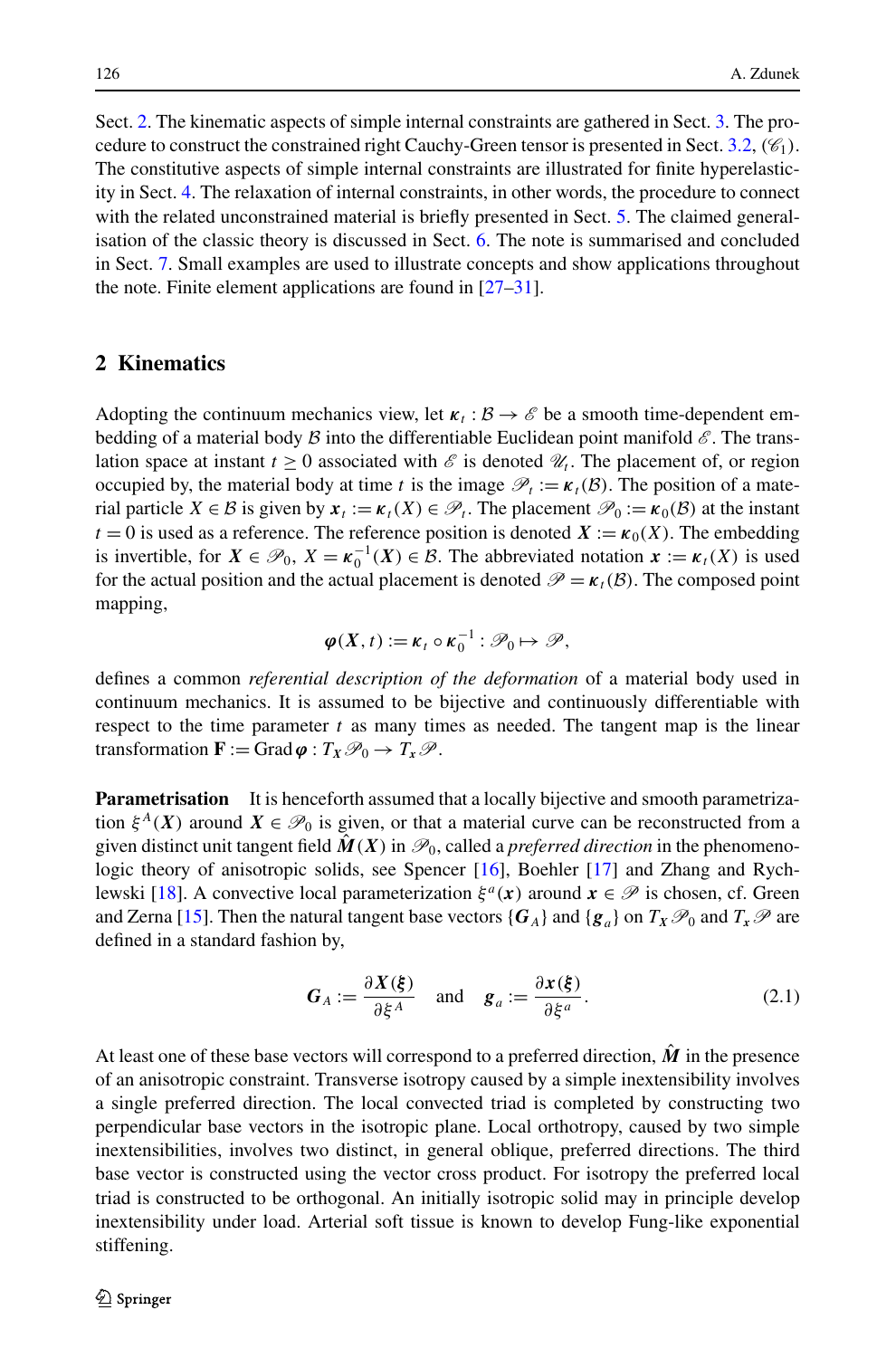The co-vector bases on the dual spaces  $T_x^* \mathcal{P}_0$  and  $T_x^* \mathcal{P}$  are denoted  $\{Q^A\}$  and  $\{g^a\}$ respectively. They are determined with the aid of the duality pairing as follows,

$$
\left\langle \mathcal{G}^{A},\mathbf{G}_{B}\right\rangle _{T_{X}\mathscr{P}_{0}}=\delta_{B}^{A}\quad\text{and}\quad\left\langle \mathbf{g}^{a},\mathbf{g}_{b}\right\rangle _{T_{X}\mathscr{P}}=\delta_{b}^{a},\tag{2.2}
$$

where  $\delta_B^A$  and  $\delta_b^a$  are Kronecker delta symbols. The metric tensors on the referential and actual tangent spaces are defined by,

$$
\begin{cases}\n\mathbf{G} := G_{AB} \mathbf{G}^{A} \otimes \mathbf{G}^{B}, \\
\mathbf{G}^{*} = \mathbf{G}, \\
G := \det[G_{AB}] > 0,\n\end{cases}\n\text{ and }\n\begin{cases}\n\mathbf{g} := g_{ab} \mathbf{g}^{a} \otimes \mathbf{g}^{b}, \\
\mathbf{g}^{*} = \mathbf{g}, \\
g := \det[g_{ab}] > 0.\n\end{cases}
$$
\n(2.3)

They are linear maps that are assumed to be symmetric and positive definite<sup>[5](#page-4-0)</sup> by definition, i.e.,  $G \in Sym^+(T_X^* \mathscr{P}_0 \otimes T_X^* \mathscr{P}_0)$  and  $g \in Sym^+(T_{\varphi(X)}^* \mathscr{P} \otimes T_{\varphi(X)}^* \mathscr{P})$ , respectively. Using the convected parametrisation the deformation gradient becomes,  $\mathbf{F} = \delta^a_{\cdot A} \mathbf{g}_a \otimes \mathbf{G}^A$ . Summing up, the deformation gradient **F**, its adjoint **F**<sup>∗</sup> and their inverses **F**<sup>−</sup><sup>1</sup> and **F**−∗ take the forms:

<span id="page-4-2"></span><span id="page-4-1"></span>
$$
\mathbf{F} = \delta_{A}^{a} \mathbf{g}_{a} \otimes \mathbf{G}^{A}, \qquad \mathbf{F}^{-1} = \delta_{a}^{A} \mathbf{G}_{A} \otimes \mathbf{g}^{a},
$$
\n
$$
\mathbf{F}^{*} = \delta_{A}^{a} \mathbf{G}^{A} \otimes \mathbf{g}_{a}, \qquad \mathbf{F}^{-*} = \delta_{a}^{A} \mathbf{g}^{a} \otimes \mathbf{G}_{A}.
$$
\n(2.4a-d)

The basis vectors  $G_A$  and  $g_a$  henceforth represent tangents to material curves at  $X \in \mathcal{P}_0$  and at  $\varphi(X,t) \in \mathcal{P}$ . In case of anisotropy one or more of these represent convected preferred directions.

In view of (2.4a), the tangent mapping  $\mathbf{F} : \mathbf{G}_A \mapsto \mathbf{g}_a$  is written;

$$
\hat{\mathbf{g}}_a = \lambda_a^{-1} \mathbf{F} \mathbf{G}_A, \qquad \|\hat{\mathbf{g}}_a\| = 1 \quad \text{and} \quad \lambda_a := \sqrt{\langle \mathbf{g} \mathbf{F} \mathbf{G}_A, \mathbf{F} \mathbf{G}_A \rangle} = \sqrt{\langle \mathbf{F}^* \mathbf{g} \mathbf{F} \mathbf{G}_A, \mathbf{G}_A \rangle}, \quad (2.5)
$$

where the so-called *convected metric tensor*  $\mathbf{g} = \mathbf{g}(\boldsymbol{\phi})$  has the explicit form:

$$
\mathbf{g} = \begin{bmatrix} \lambda_1^2 & \alpha_{12}\lambda_1\lambda_2 & \alpha_{13}\lambda_1\lambda_3 \\ \bullet & \lambda_2^2 & \alpha_{23}\lambda_2\lambda_3 \\ \bullet & \bullet & \lambda_3^2 \end{bmatrix}_{ab} g^a \otimes g^b, \qquad \mathbf{g}(\boldsymbol{\varphi})|_{\boldsymbol{\varphi} = X} = \mathbf{G}(X), \tag{2.6}
$$

where  $\lambda_a^2 := ||g_a||^2$  are stretches and  $\alpha_{ab} := \lambda_a^{-1} \lambda_b^{-1} g_a \cdot g_b$  are the direction cosines, i.e., the shears, between the material line elements  $g_a$  and  $g_b$  for  $a, b = 1, 2, 3$  with  $b > a$ , in  $T_{\varphi(X)}\mathscr{P}$ , respectively. Further, is noted that the referential value of convected metric tensor  $(2.6)_2$  $(2.6)_2$  $(2.6)_2$  has to be provided. It is constructed exploiting any given preferred direction as outlined in the paragraph Parametrisation above.

<span id="page-4-0"></span>Take for example strong transverse isotropy, caused by an inextensibility constraint, one of the stretches in ([2.6\)](#page-4-1) measures the length ratio in the associated preferred direction. Likewise, a direction cosine will measure the actual angle between two provided preferred directions. The parametrisation by local convected triads provides the maximum possible insight into the local mechanics relying on a phenomenologic theory. See also the full feathered examples in [[31](#page-29-3)].

<sup>&</sup>lt;sup>5</sup>With this assumption **g** satisfies the material impenetrability postulate, see  $(2.8)$  $(2.8)$ .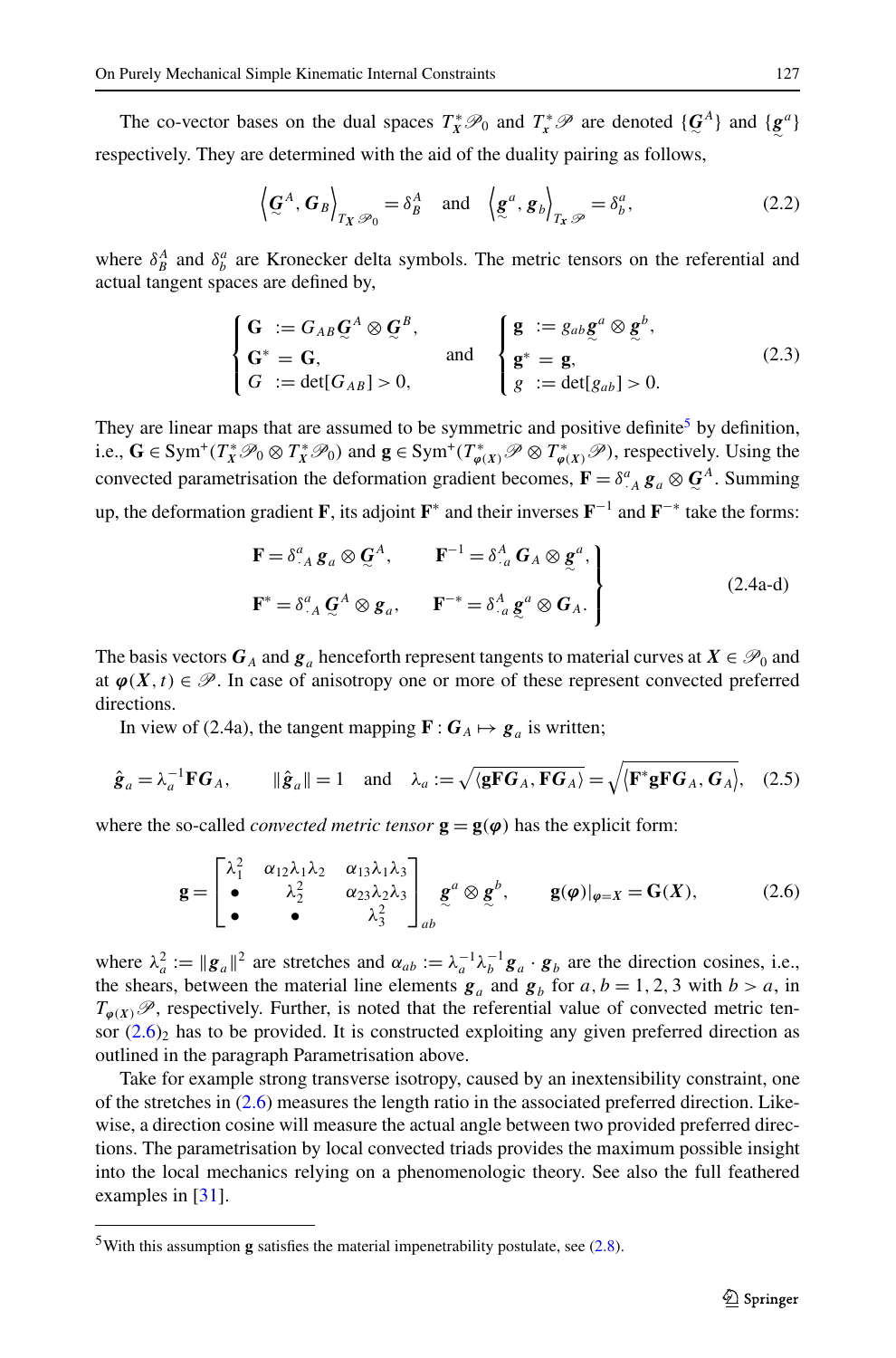The last identity in ([2.5\)](#page-4-2) follows from the definition of duality and gives rise to the introduction of the symmetric and positive definite right Cauchy–Green tensor  $C \in$  $Sym^+(T^*_X\mathscr{P}_0\otimes T^*_X\mathscr{P}_0);$ 

<span id="page-5-6"></span>
$$
\mathbf{C} := \mathbf{F}^* \mathbf{g} \mathbf{F} : T_X \mathscr{P}_0 \to T_X^* \mathscr{P}_0, \qquad \mathbf{C}(\varphi)|_{\varphi = X} = \mathbf{G}(X). \tag{2.7}
$$

Finally, it is noted that the right Cauchy–Green tensor is the pull-back of the convected metric tensor  $g(\varphi)$  to the reference configuration. Moreover, the possibility of using it as a Lagrangian metric at  $X \in T_X \mathcal{P}_0$  is noted. The postulate of material impenetrability takes the following form in convected frames,

<span id="page-5-5"></span><span id="page-5-1"></span>
$$
J(\boldsymbol{\varphi}) := \sqrt{\det[\mathbf{G}^{-1}\mathbf{C}(\boldsymbol{\varphi})]} = \sqrt{G^{-1}g(\boldsymbol{\varphi})} > 0,
$$
\n(2.8)

where *J* is the volume ratio. Further, the stretch  $\lambda_F$  of a material line element in the material direction  $G_F \in T_X \mathscr{P}_0$  is expressed in terms of **C** as  $\lambda_F(C) = \sqrt{\|G_F\|_C^2}$ , where the right handside is an example of using  $C$  as the Lagrangian metric, cf.  $(2.5)$  $(2.5)$ . Following Spencer [[16](#page-28-13)], Boehler [\[17\]](#page-28-14) and Zhang and Rychlewski [[18](#page-28-15)], a stress-like Lagrangian structural tensor,

<span id="page-5-4"></span><span id="page-5-3"></span>
$$
\mathbf{A} := \hat{\mathbf{M}} \otimes \hat{\mathbf{M}} \in \text{Sym}(T_X \mathscr{P}_0 \otimes T_X \mathscr{P}_0),\tag{2.9}
$$

is determined by a given preferred direction  $\hat{M}$ . Here, it will be employed as a basis vector in the local triad, i.e.,  $\hat{M} \in \{G_A\}$ , by construction. A structural tensor is idempotent,  $A_F^2 = A_F$ , which follows from the normalisation,  $\|\mathbf{G}_{\text{F}}\|=1$ .

Further, the *standard set of admissible transplacements*  $\varphi(X, t)$  is defined by,

$$
\mathscr{C} := \{ \boldsymbol{\varphi}(X,t) : \mathscr{P}_0 \to \mathscr{P} \mid J(\boldsymbol{\varphi}) > 0 \text{ in } \mathscr{P}_0, \quad \text{and} \quad \boldsymbol{\varphi} = \bar{\boldsymbol{\varphi}} \quad \text{on} \quad \partial \mathscr{P}_{0\text{D}} \},\tag{2.10}
$$

where  $\partial \mathcal{P}_{0D}$  denotes the part of the boundary where the transplacement is prescribed.

Moreover, the tangent set to  $\mathscr C$  is introduced as the *standard set of admissible material velocities*,  $\dot{\varphi}(X, t)$ ;

$$
T_{\varphi} \mathscr{C} := \{ \dot{\boldsymbol{\varphi}}(X, t) : \mathscr{P}_0 \to \mathscr{P} \mid \langle \dot{\mathbf{C}}, J^2 \mathbf{C}^{-1} \rangle > 0 \text{ in } \mathscr{P}_0, \text{ and } \dot{\boldsymbol{\varphi}} = \mathbf{0} \text{ on } \partial \mathscr{P}_{0\text{D}} \}. \tag{2.11}
$$

<span id="page-5-0"></span>It is also known as *the standard set of admissible variations* due to the connections  $\delta \varphi \cong \Delta \varphi = \dot{\varphi} \Delta t$ , see Simo and Hughes [\[24,](#page-29-0) Sect. 7.2.1]. Thus, a material velocity (increment or variation) must respect homogeneous Dirichlet boundary conditions in order to be identified with a *test function* or variation in the standard Bubnov-Galerkin sense. This requirement becomes clear linearising a weak formulation.<sup>6</sup> The rate form (or first variation) of the condition of impenetrability  $J(\varphi) > 0$ , which here is expressed in terms of the strain rate  $\hat{\mathbf{C}} = D\mathbf{C}(\phi)[\dot{\phi}]$  at  $\phi \in \mathscr{C}$ . Finally, we may note that  $\mathscr{C}$  is a submanifold of the Euclidean point manifold  $\mathscr E$  and that  $T_\varphi \mathscr C$  is a submanifold of the associated translation space  $\mathscr U$ .

## <span id="page-5-2"></span>**3 Simple Kinematic Internal Constraints**

In this section the kinematic aspects of subsidiary kinematic conditions are considered. Consequences on the work conjugate stresses are derived from the constraint rates.

<sup>&</sup>lt;sup>6</sup>A prescribed transplacement  $\bar{\varphi} \in \partial \mathcal{P}_{\text{OD}}$  is imposed computing its corresponding reaction. Thus,  $\bar{\varphi}(X, t) \notin$  $T_{\varphi}$ C is a given vector field which may vary with time.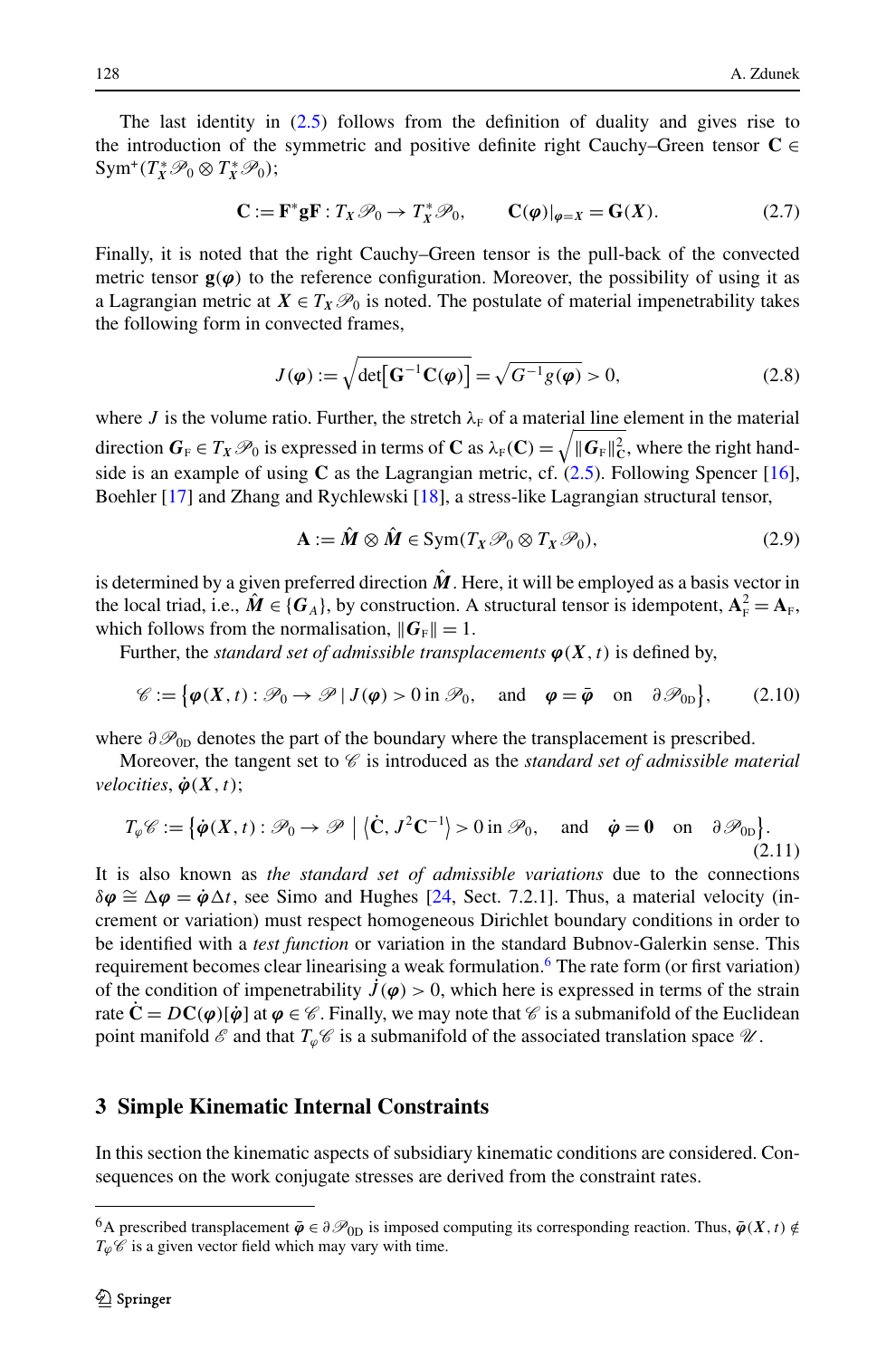#### **3.1 Constraint Manifold Theory**

This subsection is essentially an adaption of the constraint manifold theory following Podio-Guidugli and associates [[4–](#page-28-3)[6](#page-28-4)]. Some observations are added. The constraint manifold is embedded into the set of admissible transplacements ([2.10](#page-5-3)) and its tangent is embedded into the set of admissible variations  $(2.11)$ . It provides a bridge to computational mechanics. The embedding couples the restrictions imposed by a kinematic constraint on the strain  $\mathbf{C}(\varphi)$  and its rate or first variation, to the transplacement  $\varphi$  and its rate  $\dot{\varphi}$  or variation  $\delta\varphi$ , respectively.

Many materials vigorously resist certain transplacements to such an extent that it is a perfect approximation to exclude them from the standard set of admissible transplace-ments [\(2.10\)](#page-5-3)  $\mathcal{C}(\varphi)$ . Classic examples concern, pure dilatation  $J^{1/3}(\mathbf{C})$  and uniaxial stretch  $\lambda_F(C; A_F)$  in a material direction given by  $A_F$ . An exclusion of a class of transplacements from  $\mathscr C$  may provide considerable simplification in solving boundary-value problems analytically, while the same restriction may call for a special formulation solving them numerically. Incompressibility is the leading example with vast literature in both branches. The kind of additional subsidiary kinematic conditions considered here, appended to the set of admissible transplacements  $\mathscr C$ , are called *internal constraints*, since they act *in* the domain occupied by the body, and in addition require a modification of the material description. Here we consider the restriction of the purely mechanical theory of a non-aging, i.e., time invariant, so-called simple material in the sense of Noll [\[19,](#page-28-16) [20\]](#page-29-7), to the subclass of hyperelasticity. Basically, for hyperelasticity, there are three material stretches and three direction cosines in the actual placement that may be constrained point-wise, see the convected metric tensor  $\mathbf{g}(\varphi)$  [\(2.6](#page-4-1)). That is, we need to consider the actual value of its Eulerian form  $\mathbf{g}(\varphi)$ , or equivalently, its Lagrangian form in the reference placement,  $\mathbf{C}(\varphi)$ , at  $\varphi(X, \tau)$  for  $\tau = t$ . In order to determine the work-less and the work performing stresses the strain rate  $\hat{C}$  is needed. Simple internal constraints in conjunction with thermoelasticity and in general thermodynamics for simple materials are out of the scope for this contribution. Extensions are dealt with by, Gurtin and Podio-Guidugli [[5](#page-28-2)], Negahban [[10](#page-28-8)] and by Bertram and Glüge [\[8](#page-28-10)], respectively.

<span id="page-6-1"></span>The dimension of symmetric tensors is six. Consequently, there can be at most six independent internal constraints simultaneously. A fully constrained material is rigid. The convected metric tensor for a rigid material coincides with the referential metric tensor **G** for  $t > 0$ . An isotropic internal constraint can be expressed in terms of the principal invariants of the Lagrangian metric tensor **C** alone, while an anisotropic internal constraint, in the sense of Spencer  $[16]$  $[16]$  $[16]$ , involves the joint invariants of  $C$  and a set of structural tensors defining the anisotropy, of the type [\(2.9\)](#page-5-5).

**Definition 3.1** (Simple internal constraint as a constraint manifold) Following Podio-Guidugli and associates  $[4-6]$  $[4-6]$  $[4-6]$ , a simple, time invariant, internal constraint, may be considered in terms of a differentiable manifold,

<span id="page-6-0"></span>
$$
\mathscr{M}_{\phi}(\varphi,\phi^0,\mathscr{S}) := \left\{ \mathbf{C}(\varphi) \in \text{Sym}^+(T_X^* \mathscr{P}_0 \otimes T_X^* \mathscr{P}_0) \; \middle| \; \phi(\mathbf{C};\mathscr{S}) = \phi^0, \quad \varphi \in \mathscr{C} \right\},\tag{3.1}
$$

where  $\varphi \in \mathscr{C}$  is an admissible transplacement, and where the constrained quantity,  $\phi$ , takes on the given constant value  $\phi^0 := \phi(\mathbf{G}(X); \mathcal{S}) \in \mathbb{R}$  it has in the referential placement, see ([2.7\)](#page-5-6). Further,  $\mathscr{S}$  is a non-empty set, containing the given referential metric tensor  $\mathbf{G}^{-1}$  and possibly a given referential structural tensor field, e.g., in the form  $(2.9)$ . See [[16](#page-28-13)–[18](#page-28-15)] for the use of structural tensors for anisotropic solids. Finally, the function  $\phi$  is supposed to be continuously differentiable sufficiently many times with respect to **C**.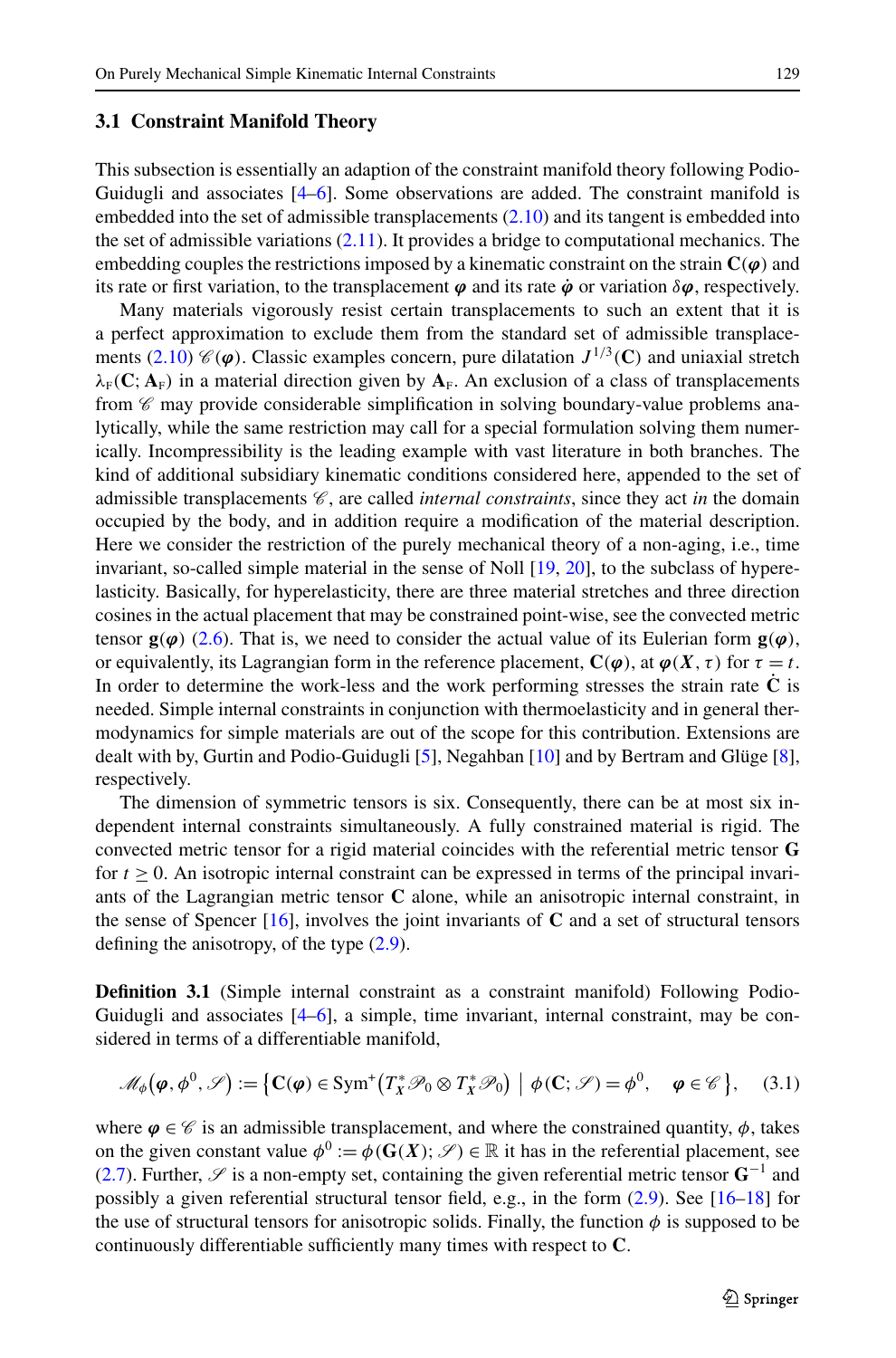The following basic two families of constrained quantities  $\phi_i(\mathbf{C}(\varphi)) \in \mathscr{F}_i$ ,  $i = 1$  or  $i = 2$ are used:

$$
\mathscr{F}_1 := \{\lambda_1, \lambda_2, \lambda_3, \alpha_{12}, \alpha_{13}, \alpha_{23}\} \quad \text{or} \quad \mathscr{F}_2 := \{J, \bar{\lambda}_1, \bar{\lambda}_2, \bar{\lambda}_3, \alpha_{12}, \alpha_{13}, \alpha_{23}\},\tag{3.2}
$$

where  $\bar{\lambda}_a := J^{-1/3} \lambda_a$ ,  $a = 1, 2, 3$  are the so-called volume–preserving stretches. These two families separate the classes of compressible and incompressible materials, see [[29](#page-29-2)]. The second family is subject to the normalisation condition det[ $J^{-1/3}$ **F**]  $\equiv$  1. A collection of  $1 < n \leq 6$  compatible simple internal constraints is denoted *the constraint manifold*,

<span id="page-7-2"></span><span id="page-7-0"></span>
$$
\mathcal{M} := \bigcap_{i=1}^{n} \mathcal{M}_{\phi_i}(\boldsymbol{\varphi}, \boldsymbol{\phi}^0, \mathcal{S}_i),
$$
\n(3.3)

see also Steigmann [\[11\]](#page-28-6). In passing it is noted that **C** is frame invariant and that the presence of the referential metric tensor **G**<sup>−</sup><sup>1</sup> implies that the identity mapping **I** ∈ M.

Finally, a simple minded view suggests to consider a kinematic constraint  $\phi(\mathbf{C}; \mathscr{S}) =$  $\phi^0$  as a level set in  $\mathbb{R}^6$  $\mathbb{R}^6$ . The recent contribution by Vianello [6] discourages from such a departure, however.

Just as a function  $F: \mathscr{E} \to \mathbb{R}$  of the form  $F(X) = 0$  embedded in the standard Euclidean point space  $\mathcal{E}$  defines a surface  $\mathcal{Y} := \{X \in \mathcal{E} \mid F(X) = 0\}$ , i.e., a set of points in three space,  $\mathbb{R}^3$ . Like-wise, equation ([3.1](#page-6-0)) defines a hyper-surface,  $\mathcal{M}_{\phi}$ :  $\mathbf{C}(\varphi) \in \text{Sym}^+(T_X^* \mathcal{P}_0 \otimes$  $T^*_X \mathcal{P}_0$   $\to \mathbb{R}$  of admissible strains in  $\mathbb{R}^6$ , suggesting restrictions of  $\mathcal{C}$ , [\(2.10\)](#page-5-3). From a simple minded geometric point of view, a constraint may be seen as an iso-surface in  $\mathbb{R}^6$ . There are however cases where this analogy breaks down, see [[6](#page-28-4)].

**Definition 3.2** (Augmented set of admissible transplacements) A constraint manifold ([3.3](#page-7-0))  $M$ , is here added to the standard set of admissible transplacements [\(2.10\)](#page-5-3),  $\mathscr{C}$ , forming the *augmented set of admissible transplacements*,

<span id="page-7-1"></span>
$$
\mathscr{C}_{a} := \{ \varphi(X, t) \in \mathscr{C} \mid \mathbf{C}(\varphi) \in \mathscr{M} \}.
$$
 (3.4)

The requirements of linear independence of multiple constraints from Carlson *et al.* [[7](#page-28-5)] and Negahban [[10](#page-28-8)] are recalled. Reinforcement with inextensible fibre families, requires that their preferred directions are distinct.

**Definition 3.3** (Linear independent constraints) A number of constraints  $\phi_i(\mathbf{C}) = \phi_i^0$  are independent if and only if their gradients  $\partial_{\mathbf{C}} \phi_i$ ,  $i = 1, 2, \ldots, n \leq 6$  define a linear independent set of tensors. That is, if their linear combination is the zero tensor, if and only if all scalar multipliers are zero;

$$
\sum_{i=1}^{n} \alpha_i \partial_{\mathbf{C}} \phi_i = \mathbf{0} \quad \Leftrightarrow \quad \forall \alpha_i = 0. \tag{3.5}
$$

In analogy with the gradient  $\partial_X F(X)$  to a surface  $F(X) = 0$  at X in  $\mathbb{R}^3$ , the tensor gradient  $\partial_{\mathbf{C}} \phi(\mathbf{C})$  to the constraint  $\phi(\mathbf{C}) = \phi^0$  at **C** in  $\mathbb{R}^6$ , may be conceived as a normal, respectively.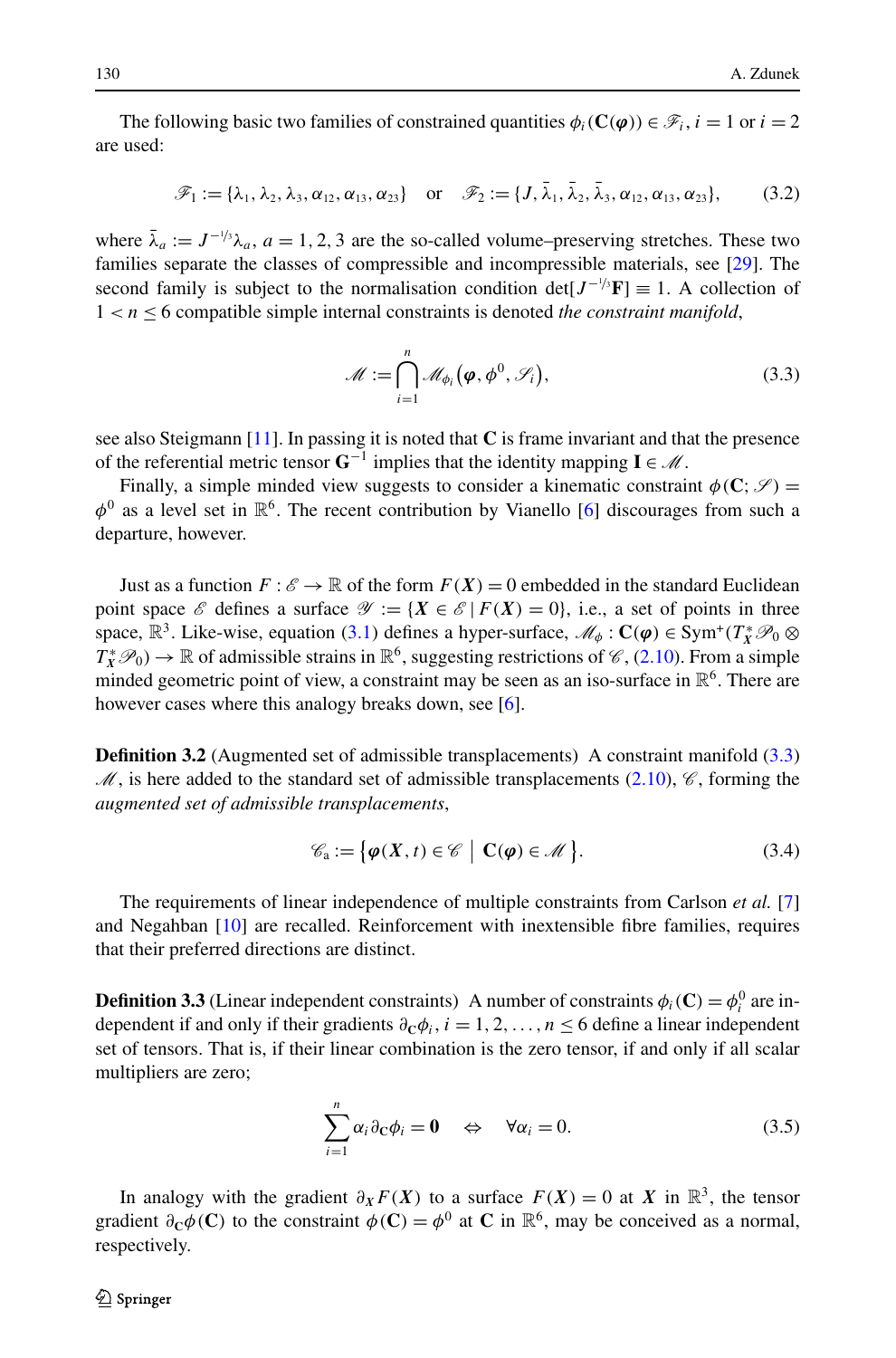**Definition 3.4** (The set of normals,  $N_{\rm C}$  *M*) For an independent set of tensor gradients,

<span id="page-8-1"></span>
$$
\partial_{\mathbf{C}} \phi_i(\mathbf{C}) \in \mathrm{Sym}(T_X \mathscr{P}_0 \otimes T_X \mathscr{P}_0), \quad i = 1, 2, \dots, n \leq 6,
$$

the set of normals to the constraint manifold M evaluated for a  $\varphi \in \mathcal{C}_a$  at  $\mathbf{C}(\varphi)$ , ([3.4\)](#page-7-1), is recalled, cf. [[7](#page-28-5), Eqs. (2.4)]:

$$
N_{\mathbf{C}}\mathscr{M} := \text{Span}\big\{\partial_{\mathbf{C}}\phi_i\big(\mathbf{C}(\varphi)\big) \in \text{Sym}(T_X \mathscr{P}_0 \otimes T_X \mathscr{P}_0) \ \ i = 1, 2, \dots, n \le 6, \quad \varphi \in \mathscr{C}_a\big\}.
$$
\n(3.6)

Note that for a simple inextensibility in the preferred direction  $\hat{M}(X)$ , the normal to the inextensibility constraint is  $A(X)$  see ([2.9](#page-5-5)).

Further, the time rate of a constraint is essential for the development. It is computed by the chain rule of differential calculus as,

<span id="page-8-0"></span>
$$
\dot{\phi} = \left\langle D\mathbf{C}(\varphi)[\dot{\varphi}], \frac{\partial \phi(\mathbf{C})}{\partial \mathbf{C}} \right\rangle = 0 \quad \text{at } \varphi \in \mathscr{C}_{a}.
$$
 (3.7)

Here  $D\mathbf{C}(\varphi)[\dot{\varphi}]$  is the first variation of the right Cauchy–Green stretch tensor at  $\varphi$  in the direction of the material velocity  $\dot{\varphi}$ . It provides a constraint on  $\dot{\varphi}(X,t)$  or equivalently on the strain rate at  $\varphi$ ,  $\mathbf{C}(\varphi) = D\mathbf{C}(\varphi)[\dot{\varphi}]$ . The collection of the constraints on the strain rate is added to the standard set of admissible material velocities ([2.11](#page-5-4)).

**Definition 3.5** (The tangent sets  $T_c \mathcal{M}$  and  $T_\varphi \mathcal{C}_a$ ) First, the *tangent set*, corresponding to the normal set  $N_{\rm C}$   $\mathcal{M}$ , is recalled, cf. [[7](#page-28-5), Eqs. (2.4) and (2.5)],

$$
T_{\mathbf{C}}\mathcal{M} := \{ \dot{\mathbf{C}} \in \text{Sym}\big( T_X^* \mathcal{P}_0 \otimes T_X^* \mathcal{P}_0 \big) \mid \langle \dot{\mathbf{C}}, \partial_{\mathbf{C}} \phi_i \rangle = 0, \ \forall \partial_{\mathbf{C}} \phi_i \in N_{\mathbf{C}}\mathcal{M}, \ i = 1, 2, \dots, n \le 6, \},
$$
\n(3.8)

where the strain rate  $\mathbf{C}(\varphi) = D\mathbf{C}(\varphi)[\dot{\varphi}]$  is computed at  $\varphi \in \mathscr{C}_a$ . Then, the *augmented set of admissible material velocities* which may be called *the augmented set of admissible variations* is formed as,

<span id="page-8-3"></span>
$$
T_{\varphi} \mathscr{C}_{\mathbf{a}} := \{ \dot{\boldsymbol{\varphi}}(X, t) \in T_{\varphi} \mathscr{C} \mid D\mathbf{C}(\boldsymbol{\varphi})[\dot{\boldsymbol{\varphi}}] \in T_{\mathbf{C}} \mathscr{M} \}.
$$
 (3.9)

The definition of a stress tensor which is workless in all admissible transplacements  $\varphi(X, t) \in \mathcal{C}_a$  with admissible material velocity  $\dot{\varphi}(X, t) \in T_\varphi \mathcal{C}_a$  at  $X \in \mathcal{P}_0$  corresponding locally to a stretch rate  $D\mathbf{C}(\varphi)[\dot{\varphi}] \in T_{\mathbf{C}}\mathcal{M}$  is also needed. The phenomenologic description of kinematics in the presence of simple internal constraints is completed. The workless stress, in other words the stress reaction, is neither an element of the kinematics nor of the constitutive part of the stress response. It is energy conjugate to the kinematically inadmissible modes of deformation, akin to reactions in rigid-body mechanics.

**Definition 3.6** (Workless stress tensor) For any admissible material velocity  $\dot{\varphi}(X, t) \in T_{\varphi} \mathcal{C}_{a}$ corresponding to an admissible strain rate  $\hat{\mathbf{C}} \in T_{\mathbf{C}} \mathcal{M}$  (Definition [3.5](#page-8-0)), and a tensor  $S_R \in N_C M$  (Definition [3.4\)](#page-8-1), the vanishing of the scalar product,

$$
0 = \langle \dot{\mathbf{C}}, \mathbf{S}_{R} \rangle : T_{\mathbf{C}} \mathscr{M} \times N_{\mathbf{C}} \mathscr{M} \to \mathbb{R},
$$

defines an energy conjugate workless stress tensor which, for a set of (Lagrange) multipliers  $\rho^{i} \in \mathbb{R}, i = 1, 2, \ldots, n \leq 6$ , has the representation,

$$
\mathbf{S}_{\mathrm{R}} = \sum_{i=1}^{n} 2\varrho^{i} \partial_{\mathbf{C}} \phi_{i}.
$$
 (3.10)

<span id="page-8-2"></span> $\mathcal{D}$  Springer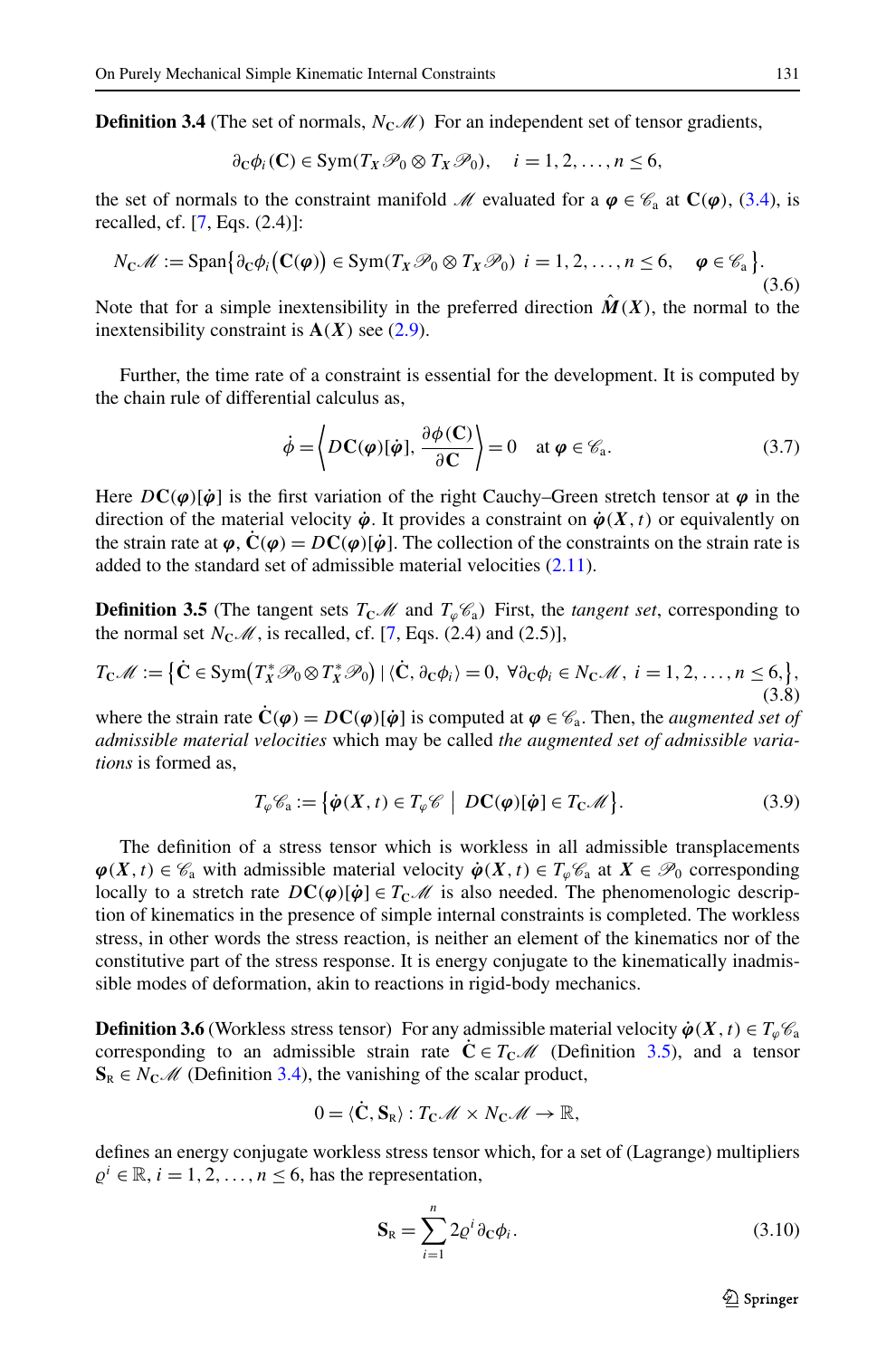For  $n = 6$  any material is rigid. There is no stretch or shear  $C = G$ . The stress response is in the form  $(3.10)$  $(3.10)$  $(3.10)$ . For  $n < 6$ , the difference between the total stress<sup>[7](#page-9-1)</sup> and the workless stress,  $S - S_R = S_E$  may be non-trivial, for non-trivial  $C \in \mathcal{M}$ . According to the *principle of determinism for simple materials subject to internal constraints* [\[1,](#page-28-0) Sect. 30, p. 70] the so-called *extra stress*  $S<sub>E</sub>$  can be computed from the history of the right Cauchy-Green stretch tensor  $\mathbf{C}^t(s) \in \mathcal{M}$  for objective simple materials in the sense of Noll [[20](#page-29-7)], see also Day [[19](#page-28-16)]. For hyperelasticity we only need that  $\mathbf{C}(t) \in \mathcal{M}$  at the current instant *t* and that  $\dot{C}(t) \in T_{C}$ *M*. The proposed *additive decomposition* of the total stress [[1](#page-28-0), [3,](#page-28-1) [7](#page-28-5)] follows from the projection theorem in linear algebra Bowen and Wang [\[21,](#page-29-8) Th. 17.3] (provided in Ap-pendix [D](#page-28-17)) applied to the set of symmetric tensors  $\mathbf{S} \in \text{Sym}(T_x \mathscr{P}_0 \otimes T_x \mathscr{P}_0)$ , as the direct sum  $Sym = Sym<sub>R</sub> \oplus Sym<sub>F</sub>$ . The classic theory [[1](#page-28-0)] is coherent with the constraint manifold theory  $[3, 7]$  $[3, 7]$  $[3, 7]$ . The latter goes one step further. It removes a possible scalar valued indeterminacy in the extra stress  $S_E^8$  $S_E^8$  by normalisation. The so-called *active stress*  $S_A := S - S_R$  is introduced. There, by postulate,  $S_A$  is constructed orthogonal to  $S_R$  in the sense of the Lagrangian inner product  $(S_R, S_A)_{(T_X, \mathcal{P}_0, C)} = 0$ , see Appendix [B](#page-25-1). Imposing this scalar valued subsidiary condition makes the stress decomposition unique.

#### <span id="page-9-0"></span>**3.2 Construction of a Constrained Cauchy–Green/Lagrangian-Metric Tensor**

<span id="page-9-5"></span>In this subsection the procedure to construct a *constrained Cauchy–Green tensor* denoted  $\hat{\mathbf{C}} \in \mathcal{M}$  by modifying a given actual Cauchy–Green tensor **C** is presented, i.e., item  $\mathcal{C}_1$  in the Introduction, the first of the main contributions of this work. The resulting constructed tensor  $C = C(C)$  induces a unique direct sum decomposition of the total stress into workless and work performing parts of  $S_R$  and  $S_A$  corresponding to the actual constraint manifold. Using the constrained Cauchy–tensor bypasses the need to assume a normalisation condition, e.g.  $(S_R, S_A)_C = 0$  as in [[3](#page-28-1), [7\]](#page-28-5). In view of the definition [\(2.7\)](#page-5-6), the constrained Cauchy–Green tensor **C**ˆ may be interpreted as a *constrained convected Lagrangian metric tensor*. The *constrained convected Eulerian metric tensor denoted*  $\hat{g}$  is obtained simultaneously.

**Definition 3.7** (Constrained Cauchy–Green tensor) For a given arbitrary Cauchy–Green tensor **C**, a constrained Cauchy–Green tensor  $\hat{\mathbf{C}} = \hat{\mathbf{C}}(\mathbf{C})$  is constructed such that,

<span id="page-9-4"></span>
$$
\hat{\mathbf{C}}(\mathbf{C}) = \hat{\mathbf{C}} \in \mathcal{M}, \quad \forall \mathbf{C} \in \text{Sym}\big(\mathbf{T}_X^* \mathcal{P}_0 \otimes \mathbf{T}_X^* \mathcal{P}_0\big). \tag{3.11}
$$

*Remark:* In view of the Definition ([3.1](#page-6-0)) the constructed Cauchy-Green tensor satisfies each constraint as an identity; i.e.,  $\phi_i(\hat{\mathbf{C}}(\mathbf{C}); \mathcal{S}) \equiv \phi_i^0$  for  $i = 1, 2, ..., n$ . Further,  $\hat{\mathbf{C}}$  has the following two properties,

<span id="page-9-3"></span>
$$
\hat{\mathbf{C}}(\mathbf{C}) = \mathbf{C}, \text{ for given } \mathbf{C} \in \mathcal{M}
$$
\n
$$
\frac{\partial \hat{\mathbf{C}}}{\partial \phi_i} = \mathbf{0}, \quad i = 1, 2, ..., n
$$
\n(3.12)

<span id="page-9-2"></span><span id="page-9-1"></span> $(3.12)$  $(3.12)$ <sub>1</sub> implies that no modification is performed if given  $\mathbb{C} \in \mathcal{M}$ , and where  $(3.12)$ <sub>2</sub> implies that the constrained convected metric  $\hat{\mathbf{C}} \in \mathcal{M}$  does not depend on any of the constrained quantities.

 $7$ In the sense of the second Cauchy stress principle [[1,](#page-28-0) Eq. (16.5)].

 ${}^{8}E.g.$  the trace of  $S_{E}$  in incompressibility.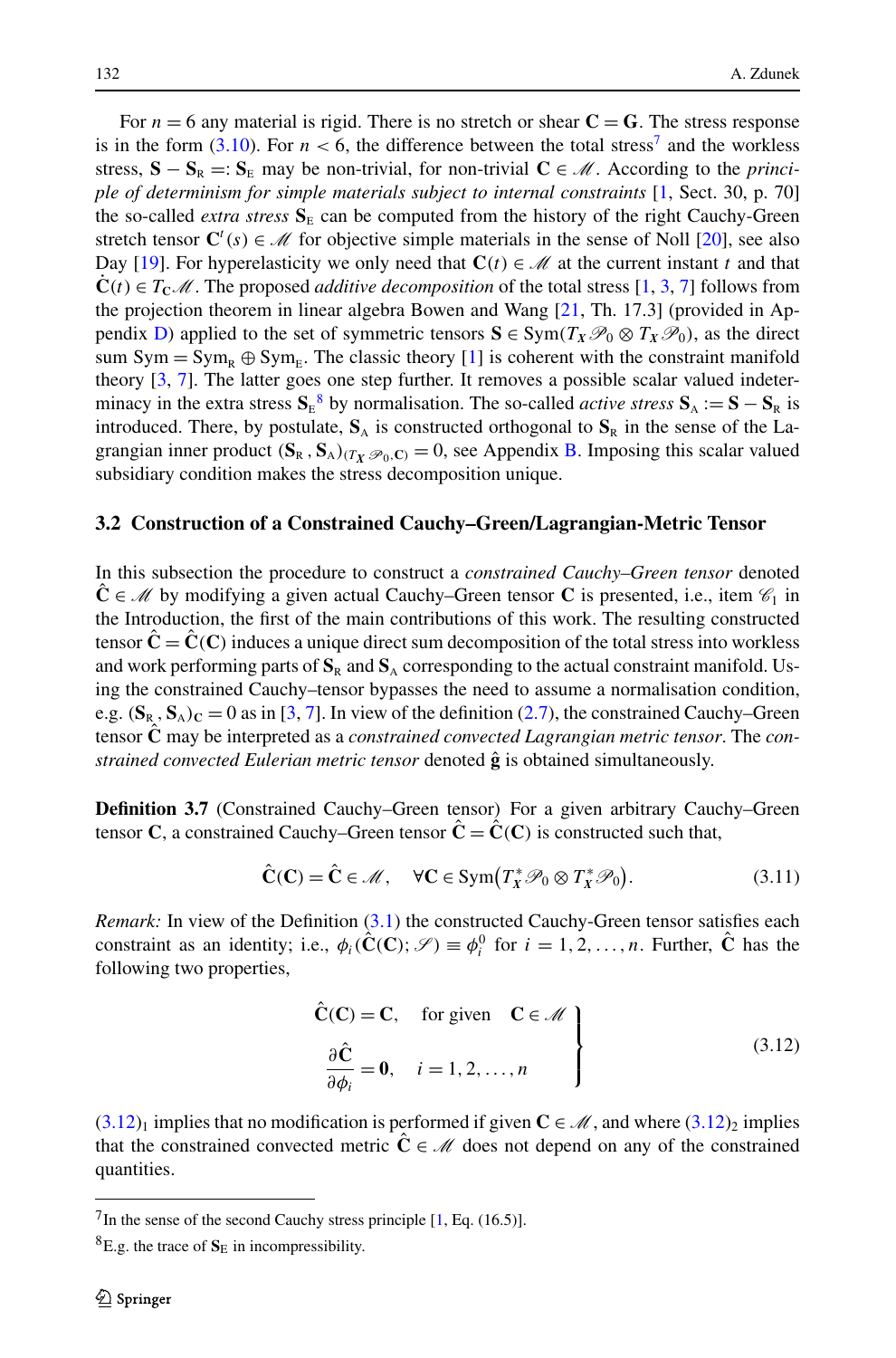Let  $f_i(\phi_i): T_{\phi(X)} \mathscr{P} \to T_{\phi(X)} \mathscr{P}$  be a bijective linear transformation on the actual placement depending on the single constrained quantity  $\phi_i \in \mathscr{F}_1$  or  $\phi_i \in \mathscr{F}_2$ , of the type defined by Definition [3.1](#page-6-1). The composition of  $n \leq 6$  such mappings is introduced:

<span id="page-10-1"></span><span id="page-10-0"></span>
$$
\mathbf{f} := \prod_{i=1}^{n} \mathbf{f}_i(\phi_i) \in \text{Lin}^+\big(T_{\varphi(X)}\mathscr{P} \otimes T_{\varphi(X)}^*\mathscr{P}\big).
$$
 (3.13)

**Proposition 3.1** (Construction of a constrained Lagrangian convected metric) *Given the constraint manifold in the sense of Vianello* [[6\]](#page-28-4) *M*, *the mapping* **f** [\(3.13\)](#page-10-0), *the actual tangent map* **F** *and the background convected metric tensor* **g***(ϕ)*; *the following composition defines the admissible tangent map*:

$$
\mathbf{f}^{-1}\mathbf{F} = \hat{\mathbf{F}} \quad \text{such that } \hat{\mathbf{F}}^* \mathbf{g}(\boldsymbol{\varphi}) \hat{\mathbf{F}} \in \mathcal{M}, \tag{3.14}
$$

*where the associated constrained Eulerian and Lagrangian convected metric tensors are identified*;

$$
\hat{\mathbf{C}} := \mathbf{F}^* \hat{\mathbf{g}}(\boldsymbol{\varphi}) \mathbf{F} \quad \text{where } \hat{\mathbf{g}}(\boldsymbol{\varphi}) := \mathbf{f}^{-*} \mathbf{g}(\boldsymbol{\varphi}) \mathbf{f}^{-1}.
$$
 (3.15)

*Proof* In Appendix [C](#page-26-0) it is shown by calculation that  $\hat{C} \in \mathcal{M}$  for the three basic cases incompressibility, inextensibility and preservation of angle.  $\Box$ 

The constrained Lagrangian convected metric/Cauchy–Green tensor  $\tilde{C} \in \mathcal{M}$  provides the proper referential objective strain measure for the internally constrained situation.

*Example 1* (Incompressibility) See Appendix [C.1](#page-26-1). The normalisation by  $J^{-2/3} > 0$ ,  $\bar{C} :=$  $\mathbf{F}^* J^{-2/3} \mathbf{g} \mathbf{F}$ , evidently introduces the volume preserving stretches  $\bar{\lambda}_a := J^{-1/3} \lambda_a$ ,  $a = 1, 2, 3$ , producing the isochoric spatial metric  $\bar{\mathbf{g}} := J^{-2/3}\mathbf{g}$ , confer ([2.6\)](#page-4-1). The constrained Lagrangian metric tensor is the unimodular right Cauchy–Green stretch tensor,  $\hat{\mathbf{C}} = [\phi^0]^{1/3} \bar{\mathbf{C}} = \bar{\mathbf{C}}$ , where the referential value  $\phi^0 = det[\mathbf{G}^{-1}\mathbf{C}]_{\mathbf{C}=\mathbf{G}} = 1.$ 

*Example 2* (Two oblique plain extensibility constraints) See Appendix [C.2](#page-26-2). For two oblique plain extensibility constraints,  $\phi_i(\mathbf{C}; \mathbf{G}^{-1}, \mathbf{A}_i) = \phi_i^0$ ,  $\phi_i = \lambda_i$  and  $\phi_i^0 = 1$  for  $i = 1, 2$ , the constrained Lagrangian metric tensor becomes;

$$
\hat{\mathbf{C}} := \mathbf{F}^* \hat{\mathbf{g}} \mathbf{F} = \mathbf{C} + \sum_{F=1}^2 \left( [\phi_F^0]^2 - \lambda_F^2 \right) \left( \mathbf{G}^F \otimes \mathbf{G}^F \right)
$$
  
+  $\alpha_{12} (\phi_1^0 \phi_2^0 - \lambda_1 \lambda_2) 2 \text{sym} \left\{ \mathbf{G}^1 \otimes \mathbf{G}^2 \right\}$   
+  $\alpha_{13} (\phi_1^0 - \lambda_1) \lambda_3 2 \text{sym} \left\{ \mathbf{G}^1 \otimes \mathbf{G}^3 \right\}$   
+  $\alpha_{23} (\phi_2^0 - \lambda_2) \lambda_3 2 \text{sym} \left\{ \mathbf{G}^2 \otimes \mathbf{G}^3 \right\}$   
= 
$$
\begin{bmatrix} [\phi_1^0]^2 & \alpha_{12} \phi_1^0 \phi_2^0 & \alpha_{13} \phi_1^0 \lambda_3 \\ \bullet & [\phi_2^0]^2 & \alpha_{23} \phi_2^0 \lambda_3 \\ \bullet & \bullet & \lambda_3^2 \end{bmatrix}_{ab} \delta_A^a \delta_B^a \mathbf{G}^A \otimes \mathbf{G}^B.
$$
 (3.16)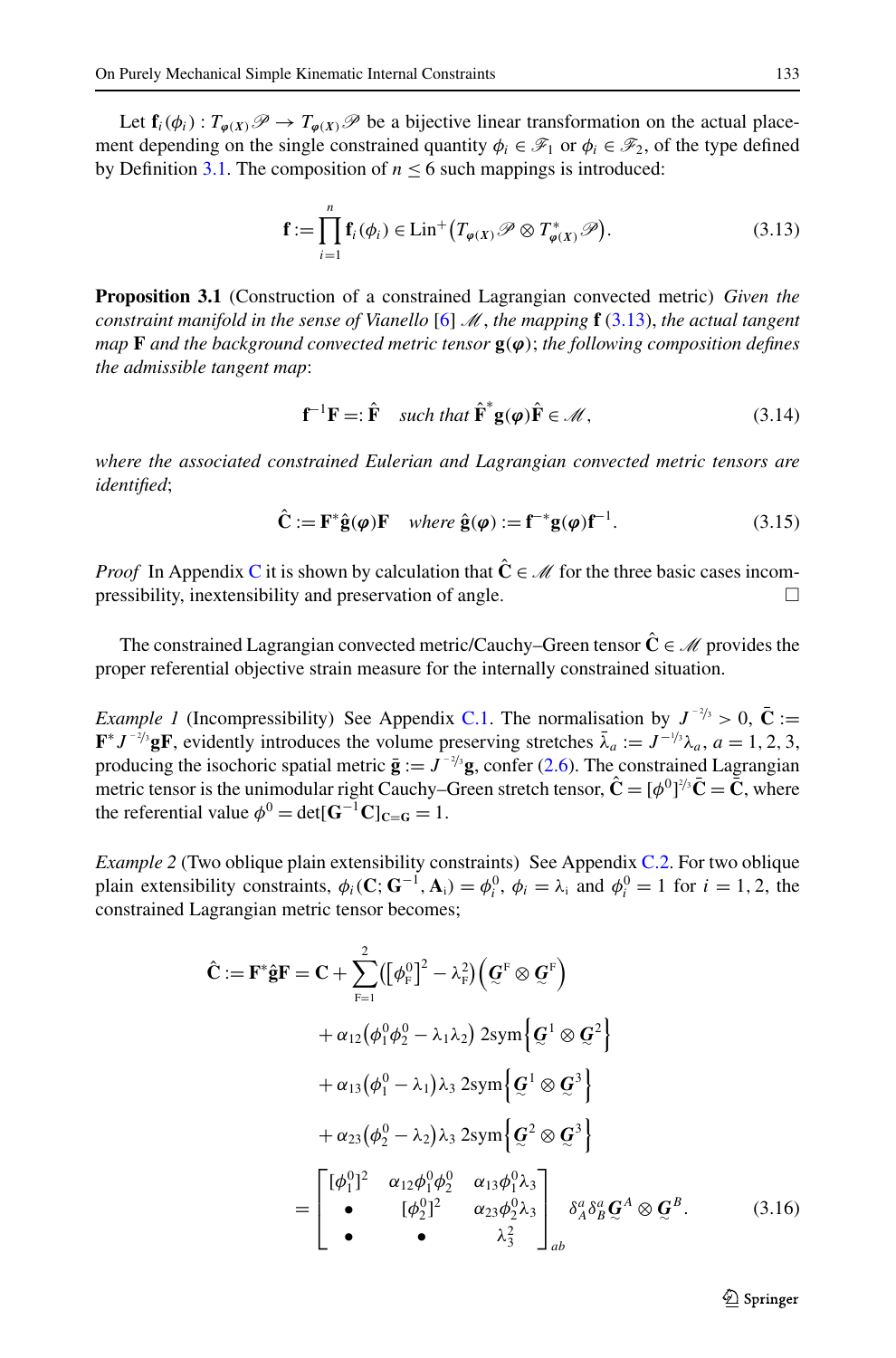*Example 3* (Angle preservation/unshearability) See Appendix [C.3.](#page-26-3) The constraint fixing the referential direction cosine  $\phi^0 = \alpha_{ab}^0$  between two material line elements  $G_a$  and  $G_b$  in  $T_X \mathcal{P}_0$  is;

<span id="page-11-1"></span>
$$
\phi\big(\mathbf{C};\mathbf{G}^{-1},\mathbf{G}_a\otimes\mathbf{G}_b\big)\vcentcolon=\alpha_{ab}=\alpha_{ab}^0.
$$
\n(3.17)

Note that  $G_a$  and  $G_b$  are employed as referential basis vectors and that the second parametric argument is a structural tensor in the sense of Spencer [[16](#page-28-13)]. The annihilation mapping for this case  $f(\gamma_{ab}; g_a, g^b): T_{\varphi(X)} \mathscr{P} \to T_{\varphi(X)} \mathscr{P}$  and its inverse is formed in terms of the spatial

natural convected basis vectors:<sup>[9](#page-11-0)</sup>

$$
\mathbf{f}\left(\gamma_{ab};\,\mathbf{g}_a,\,\mathbf{g}^b\right) := \mathbf{1} + \gamma_{ab}\,\mathbf{g}_a \otimes \mathbf{g}^b, \quad \det \mathbf{f} = 1, \n\mathbf{f}^{-1}\left(\gamma_{ab};\,\mathbf{g}_a,\,\mathbf{g}^b\right) := \mathbf{1} - \gamma_{ab}\,\mathbf{g}_a \otimes \mathbf{g}^b.
$$
\n(3.18)

The expression for  $\gamma_{ab}$  is;

$$
\gamma_{ab} = \left(\alpha_{ab} - \alpha_{ab}^0\right) \frac{\lambda_b}{\lambda_a}.\tag{3.19}
$$

For  $a = 1$  and  $b = 2$  the resulting constrained Lagrangian metric tensor is obtained as:

<span id="page-11-3"></span>
$$
\hat{\mathbf{C}} = \mathbf{F}^* \hat{\mathbf{g}} \mathbf{F}, \quad \hat{\mathbf{g}} = \mathbf{f}^{-*} \mathbf{g} \mathbf{f}^{-1},
$$
\n
$$
\hat{\mathbf{g}} \stackrel{(3.17)}{=} \begin{bmatrix} \lambda_1^2 & \alpha_{12}^0 \lambda_1 \lambda_2 & \alpha_{13} \lambda_1 \lambda_3 \\ \bullet & \lambda_2^2 & \alpha_{23} \lambda_2 \lambda_3 \\ \bullet & \bullet & \lambda_3^2 \end{bmatrix}_{ab} \mathbf{g}^a \otimes \mathbf{g}^b.
$$
\n(3.20)

Further, using the constrained convected metric approach the constraint rates are identically satisfied, by construction.

**Proposition 3.2** ( $d_t\hat{C} \in T_{C}M$ ) The strain rate  $d_t\hat{C}$  computed from the constructed con*strained convected metric tensor*  $\hat{\mathbf{C}} \in \mathcal{M}$  *is an element in the tangent set, i.e.,* 

<span id="page-11-4"></span><span id="page-11-2"></span>
$$
d_t \hat{\mathbf{C}} \in T_{\mathbf{C}} \mathcal{M} \,. \tag{3.21}
$$

*Proof* Time differentiating the defining identity of  $\hat{\mathbf{C}}$  ([3.11](#page-9-4)),  $\phi_i(\hat{\mathbf{C}}) \equiv \phi_i^0$ , yields,

$$
d_t \phi_i(\hat{C}) = \langle d_t \hat{C}, \partial_{\hat{C}} \phi_i \rangle \equiv 0. \tag{3.22}
$$

<span id="page-11-0"></span>Since,  $\hat{\mathbf{C}}$  ∈  $\mathcal{M}$ , we have that  $\partial_{\hat{C}}\phi_i \in N_{\mathbf{C}}\mathcal{M}$  and in view of ([3.22](#page-11-2)) the strain rate  $d_t\hat{C}$  is identically perpendicular to the constraint normal  $\partial_{\hat{C}}\phi_i$ . Thus,  $d_t\hat{C} \in T_{C}M$ .  $\Box$ 

On account of, Proposition [3.2](#page-11-3) expanding the left hand-side of  $(3.22)$  $(3.22)$  $(3.22)$  and using  $(3.11)$  $(3.11)$  $(3.11)$ we have,

$$
d_t \hat{C}(C(\varphi)) = \hat{\mathbb{P}}^* \dot{C}(\varphi) \in T_C \mathcal{M}, \quad \text{where } \hat{\mathbb{P}}^* := \partial_C \hat{C}, \tag{3.23}
$$

<sup>9</sup>Without normalisation.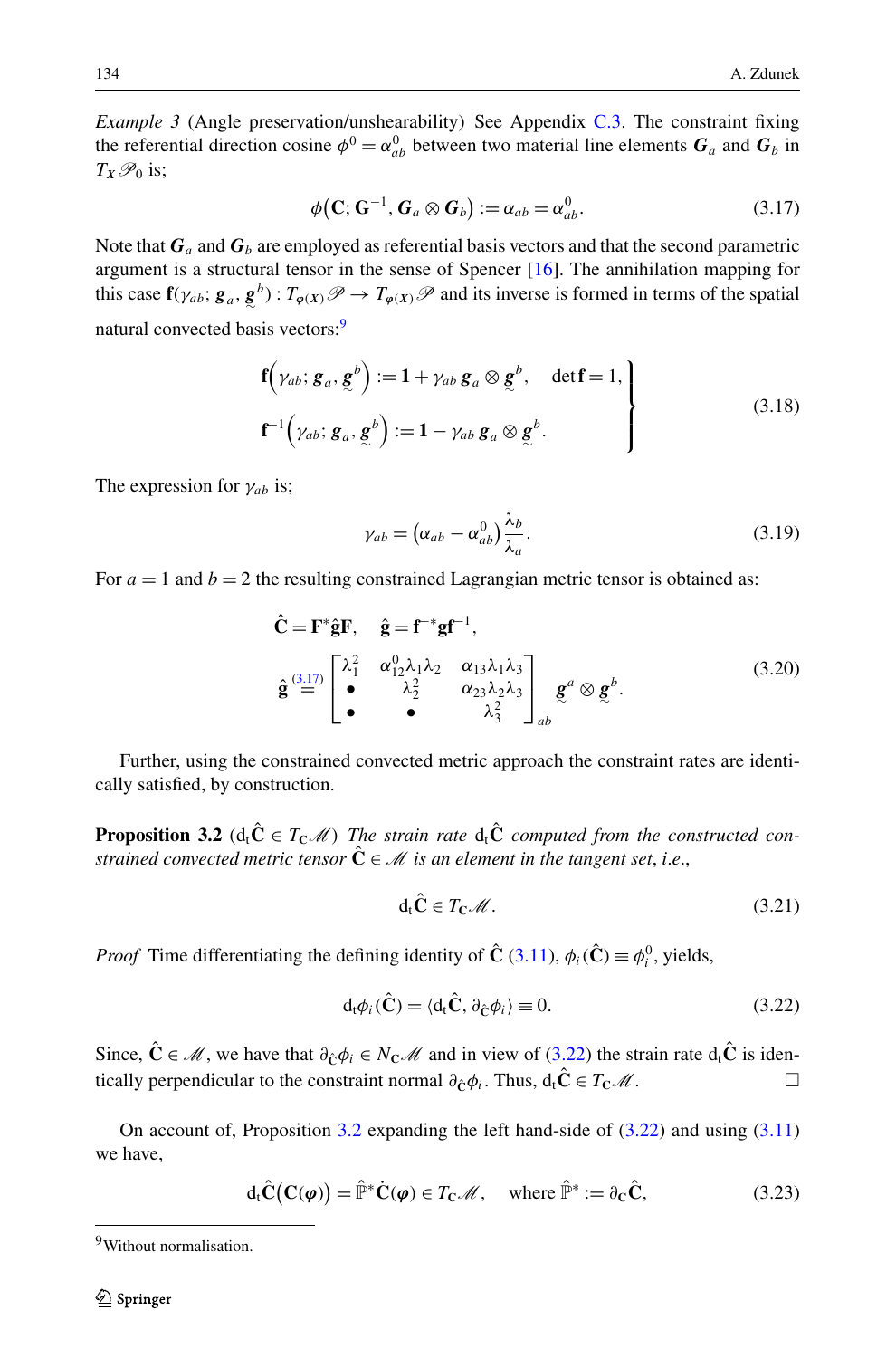for any admissible strain rate  $\dot{\mathbf{C}}(\varphi) = D\mathbf{C}(\varphi)[\dot{\varphi}] \in \text{Sym}(T_X^* \mathscr{P}_0 \otimes T_X^* \mathscr{P}_0), \varphi \in \mathscr{C}$  and  $\dot{\varphi} \in$  $T_{\varphi}$ C. Inserting  $(3.23)$  $(3.23)$  $(3.23)$ <sub>1</sub> in  $(3.22)$  $(3.22)$  $(3.22)$  by duality we obtain,

$$
\langle \hat{\mathbb{P}}^* \dot{\mathbf{C}}(\boldsymbol{\varphi}), \partial_{\hat{\mathbf{C}}} \phi_i \rangle = \langle \dot{\mathbf{C}}(\boldsymbol{\varphi}), \hat{\mathbb{P}} \partial_{\hat{\mathbf{C}}} \phi_i \rangle \equiv 0 \quad \Rightarrow \quad \hat{\mathbb{P}} \partial_{\hat{\mathbf{C}}} \phi_i = \mathbf{0}, \tag{3.24}
$$

for any constraint normal  $\partial_{\hat{C}} \phi_i \in N_{\mathbb{C}} \mathcal{M} \subset \mathbb{C}$  Sym $(T_X \mathcal{P}_0 \otimes T_X \mathcal{P}_0)$ ,  $i = 1, 2, ..., n$  and any admissible strain rate  $\dot{C}(\varphi) \in \text{Sym}(T_X^* \mathcal{P}_0 \otimes T_X^* \mathcal{P}_0)$ . The implication of [\(3.24\)](#page-12-0) is that the kernel of the fourth order tensor operator  $\hat{P}$  can be identified with the normal set, Ker $(\hat{P}) =$ *N*<sub>C</sub> $M$  since  $\hat{C}$  ∈  $M$ . Further, time differentiating both sides of the identity ([3.12](#page-9-3))<sub>1</sub> and using  $(3.23)<sub>1</sub>$  $(3.23)<sub>1</sub>$  $(3.23)<sub>1</sub>$  yields,

<span id="page-12-1"></span><span id="page-12-0"></span>
$$
\hat{\mathbb{P}}^* \dot{\mathbf{C}} = \dot{\mathbf{C}} \in T_{\mathbf{C}} \mathcal{M}.
$$
\n(3.25)

**Proposition 3.3** (Strain rate projection)  $\hat{P}^*$  *is idempotent*,

$$
\left[\hat{\mathbb{P}}^*\right]^2 = \hat{\mathbb{P}}^*.\tag{3.26}
$$

*Proof* Multiplying both sides of [\(3.25\)](#page-12-1) by  $\hat{P}^*$  and simplifying proves the proposition for strain rates  $C \in T_c \mathcal{M}$ :

<span id="page-12-2"></span>
$$
\left( \left[ \hat{\mathbb{P}}^* \right]^2 - \hat{\mathbb{P}}^* \right) \dot{\mathbf{C}} \equiv 0 \quad \Rightarrow \quad \left[ \hat{\mathbb{P}}^* \right]^2 = \hat{\mathbb{P}}^* . \tag{3.27}
$$

It follows that it is a projection on the space of strain rates:

$$
\hat{\mathbb{P}}^* : \mathrm{Sym}(T^*_X \mathscr{P}_0 \otimes T^*_X \mathscr{P}_0) \to \mathrm{Sym}(T^*_X \mathscr{P}_0 \otimes T^*_X \mathscr{P}_0) \qquad \qquad \Box
$$

Further, it follows from the identity  $\hat{P}^{**} = \hat{P}$  that  $\hat{P}$  is also idempotent.

**Proposition 3.4** (Stress projection)  $\hat{P}$  *is a projection on the stress space*:

$$
\hat{\mathbb{P}}: \operatorname{Sym}(T_X \mathscr{P}_0 \otimes T_X \mathscr{P}_0) \to \operatorname{Sym}(T_X \mathscr{P}_0 \otimes T_X \mathscr{P}_0).
$$

*Proof* The result follows from inspection of the scalar product,

$$
\langle \dot{\mathbf{C}}, \hat{\mathbb{P}} \partial_{\mathbf{C}} \phi_i \rangle : T_{\mathbf{C}} \mathscr{M} \times N_{\mathbf{C}} \mathscr{M} \to \mathbb{R},
$$

where  $∂$ **C** $ϕ$ <sup>*i*</sup> ∈ Sym( $T$ <sup>*X*</sup> $\mathcal{P}_0$  ⊗  $T$ <sup>*X*</sup> $\mathcal{P}_0$ ) is stress-like.

Further, let subspaces  $Sym<sub>R</sub>$  and  $Sym<sub>A</sub>$  denote the kernel and the range of  $\hat{P}$  respectively. The projection theorem in linear algebra, provides the direct sum decomposition,

$$
Sym = SymR \oplus SymA.
$$
 (3.28)

 $\Box$ 

Assuming the workless stress  $S_R$  in the form  $(3.10)$  $(3.10)$  $(3.10)$  the constrained convected metric approach yields;

$$
\hat{\mathbb{P}}\mathbf{S}_{\mathrm{R}}=\mathbf{0},\tag{3.29}
$$

for a set of non-trivial scalars  $\varrho^i$ ,  $i = 1, 2, ..., n$ .

One of the main results of this note can be stated. Namely, the *constrained convected metric formulation induces a direct sum based decomposition of the stress*. The result is stated by the following proposition;

 $\mathcal{D}$  Springer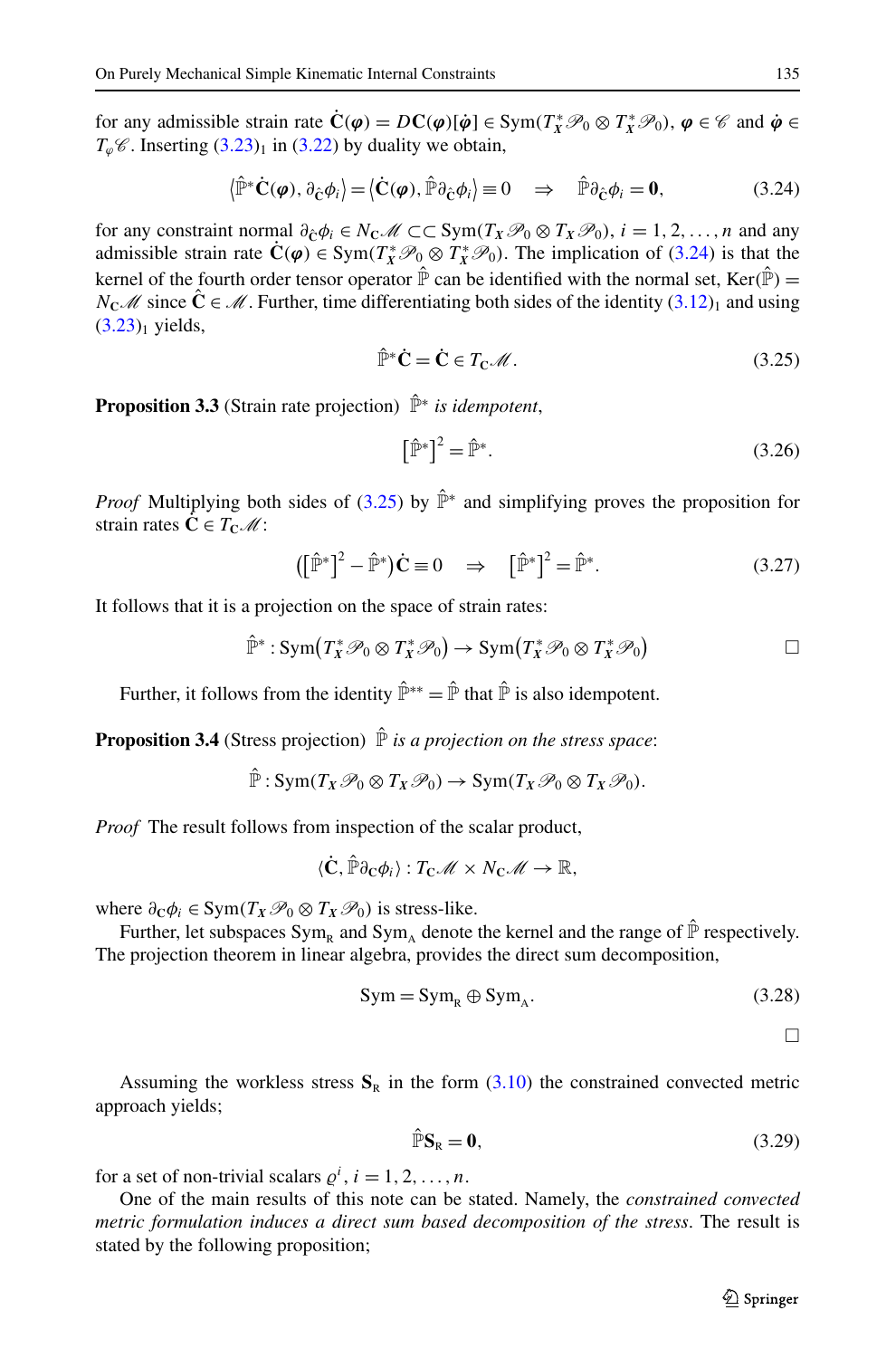<span id="page-13-3"></span>**Proposition 3.5** (Stress decomposition) *For any total stress tensor* **S**  $\in$  Sym $(T_X \mathscr{P}_0 \otimes$  $T_X \mathscr{P}_0$  and projection  $\hat{\mathbb{P}} := [\partial_C \hat{C}]^*$  by the projection theorem [[21](#page-29-8), *Th*. 17.3] in linear al*gebra we have*,

<span id="page-13-4"></span><span id="page-13-0"></span>
$$
\mathbf{S} = \mathbf{S}_{\mathrm{R}} + \mathbf{S}_{\mathrm{A}}.\tag{3.30}
$$

*Proof*  $S_A = \hat{P}S \in Sym_A$  and  $S_R = (\mathbb{I} - \hat{P})S \in Sym_B$  respectively.

Here, the workless stress  $S_R$  is spanned by the normals to the constraint manifold using  $(3.10)$  $(3.10)$ .

Note, that we have not yet involved any constitutive assumption for the complementary (working) stress  $S_A$ .

Next, the projection is constructed explicitly. To that end, both sides of the definition  $\mathbb{P}^* := \partial_c \mathbb{C}$  are multiplied from the right by the tensor  $\partial_{\phi_i} C$  representing the sensitivity of the Lagrangian metric tensor with respect to the *i*-th constrained mechanical quantity. Simplifying using  $(3.12)_2$  $(3.12)_2$  we obtain,

<span id="page-13-1"></span>
$$
\hat{\mathbb{P}}^* \partial_{\phi_i} \mathbf{C} = \mathbf{0}, \quad i = 1, 2, \dots, n,
$$
\n(3.31)

which means that  $\partial_{\phi_i} C$  is in the left null-space of  $\mathbb{P}$ .

An essential auxiliary result is derived.

**Proposition 3.6** (Induced duality) *The tensors*  $\partial_{\phi_i} \mathbf{C} \in T_{\mathbf{C}}\mathcal{M}$  *and*  $\partial_{\mathbf{C}} \phi_i \in N_{\mathbf{C}}\mathcal{M}$  *are dual:* 

<span id="page-13-6"></span><span id="page-13-2"></span>
$$
\langle \partial_{\phi_i} \mathbf{C}, \partial_{\mathbf{C}} \phi_j \rangle = \delta_j^i, \quad i, j = 1, 2, \dots, n. \tag{3.32}
$$

*Proof* The result follows from evaluating the partial derivative,  $\partial_{\phi_i} \phi_i$ .

Its rationale is evident recalling that the constraints in  $M$  are required to be linearly independent.

The explicit form of the constrained convected metric induced stress projection  $\hat{P}$  can now be stated.

<span id="page-13-5"></span>**Proposition 3.7** (Explicit projection representation) *The explicit form of the stress projection*  $\hat{P}$  *is*;

$$
\hat{\mathbb{P}} := \left[ \frac{\partial \hat{\mathbf{C}}}{\partial \mathbf{C}} \right]^* \equiv \mathbb{I} - \sum_{i=1}^n \frac{\partial \phi_i}{\partial \mathbf{C}} \otimes \frac{\partial \mathbf{C}}{\partial \phi_i}.
$$
\n(3.33)

*Proof* It is deduced using the definition of the null-space [\(3.24](#page-12-0)) and that of the left nullspace implied by ([3.31\)](#page-13-0). Using ([3.32](#page-13-1)) it is readily checked that it is idempotent and has the right kernel and range.

*Example 1* (Incompressibility) For incompressibility;  $\phi = J(\mathbf{C})$ ,  $\mathbf{C} = J^{\frac{3}{2}}\bar{\mathbf{C}}$  which yields  $\partial_J \mathbf{C} = \frac{2}{3} J^{-1} \mathbf{C}$  and  $\partial_{\mathbf{C}} J = \frac{1}{2} J \mathbf{C}^{-1}$ . Inserting in ([3.33](#page-13-2)) gives,

$$
\hat{\mathbb{P}} = \mathbb{I} - \frac{1}{3} \mathbf{C}^{-1} \otimes \mathbf{C},\tag{3.34}
$$

which is recognized as the deviatoric projection, and which renders the working stress  $S_A$ traceless.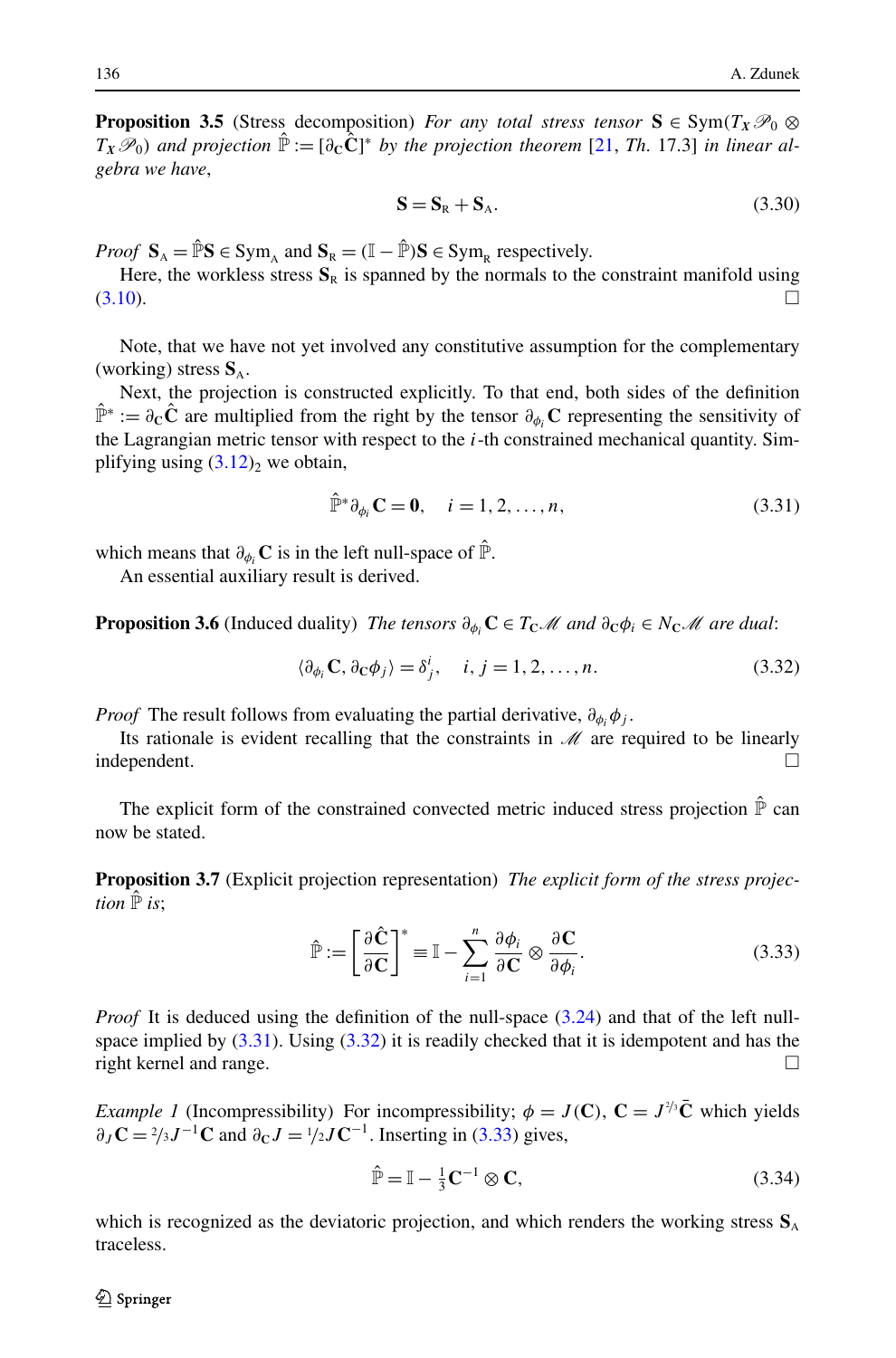*Example 2* (Two oblique plain extensibility constraints) For two oblique plain extensibility constraints the explicit expression for the stress projection  $\hat{P}$  becomes,

<span id="page-14-1"></span>
$$
\hat{\mathbb{P}} = \mathbb{I} - \sum_{F=1}^{2} \frac{\partial \lambda_F}{\partial C} \otimes \frac{\partial C}{\partial \lambda_F},
$$
\n(3.35)

where

$$
\left\{\partial_{\lambda_F} C = 2\lambda_F A_F + \alpha_{FH} \lambda_H 2 \operatorname{sym} \left\{ \underline{G}^F \otimes \underline{G}^H \right\} + \alpha_{F3} \lambda_3 2 \operatorname{sym} \left\{ \underline{G}^F \otimes \underline{G}^3 \right\} \right\}
$$
  

$$
\left\{\partial_C \lambda_F = \frac{1}{2} \lambda_F^{-1} A_F,
$$

where  $H = 2$ , 1 for  $F = 1$ , 2. Using idempotency and the left null-space property  $(3.31)$  $(3.31)$  the working stress  $S_A = \hat{P}S$  becomes complementary to the workless stress (Definition [3.6\)](#page-8-3), see Proposition [3.5.](#page-13-3)

*Example 3* (Angle preservation/unshearability) For the angle preservation constraint ([3.17](#page-11-1)) with  $a = 1$  and  $b = 2$  the stress projection  $\mathbb{P}$  assumes the form,

<span id="page-14-2"></span><span id="page-14-0"></span>
$$
\hat{\mathbb{P}} = \mathbb{I} - \frac{\partial \alpha_{12}}{\partial \mathbf{C}} \otimes \frac{\partial \mathbf{C}}{\partial \alpha_{12}},\tag{3.36}
$$

where

$$
\frac{\partial \alpha_{12}}{\partial \mathbf{C}} = \frac{1}{2} [\lambda_1^{-1} \lambda_2^{-1} (\mathbf{G}_1 \otimes \mathbf{G}_2 + \mathbf{G}_2 \otimes \mathbf{G}_1) - \alpha_{12} (\lambda_1^{-2} \mathbf{A}_1 + \lambda_2^{-2} \mathbf{A}_2)],
$$
  
\n
$$
\frac{\partial \mathbf{C}}{\partial \alpha_{12}} = \lambda_1 \lambda_2 (\mathbf{G}^1 \otimes \mathbf{G}^2 + \mathbf{G}^2 \otimes \mathbf{G}^1).
$$

With the explicit form of the stress projection  $\hat{P}$  in hand theory of the constrained convected metric method can be finalized by interpreting the mechanical meaning of the introduced Lagrange multipliers  $\{\varrho^i\}_{i=1}^n$ . Further the projection can be characterized as orthogonal or oblique. Remarkably, the interpretation of the multipliers can be established without assuming any particular constitutive form of the material.

**Proposition 3.8** (Determination of the Lagrange multipliers) *The Lagrange multipliers are determined as*,

$$
\varrho^{i} = \frac{1}{2} \langle \partial_{\phi_{i}} \mathbf{C}, \mathbf{S} \rangle, \quad i = 1, 2, \dots, n. \tag{3.37}
$$

*Proof* The relation is obtained using the derived decomposition of the stress [\(3.30\)](#page-13-4), the representation  $(3.10)$  $(3.10)$  for the workless stress and the duality  $(3.32)$ . This proposition concludes the unique stress decomposition using the constrained convected metric approach.  $\Box$ 

The result deserves a pair of illustrations.

*Example 1* (Incompressibility) Inserting the expression *∂J* **C** from Example [1](#page-13-5) into [\(3.37\)](#page-14-0) the Lagrange multiplier is determined as the mean hydrostatic stress,

$$
\varrho = \frac{1}{3} J^{-1} \langle \mathbf{C}, \mathbf{S} \rangle. \tag{3.38}
$$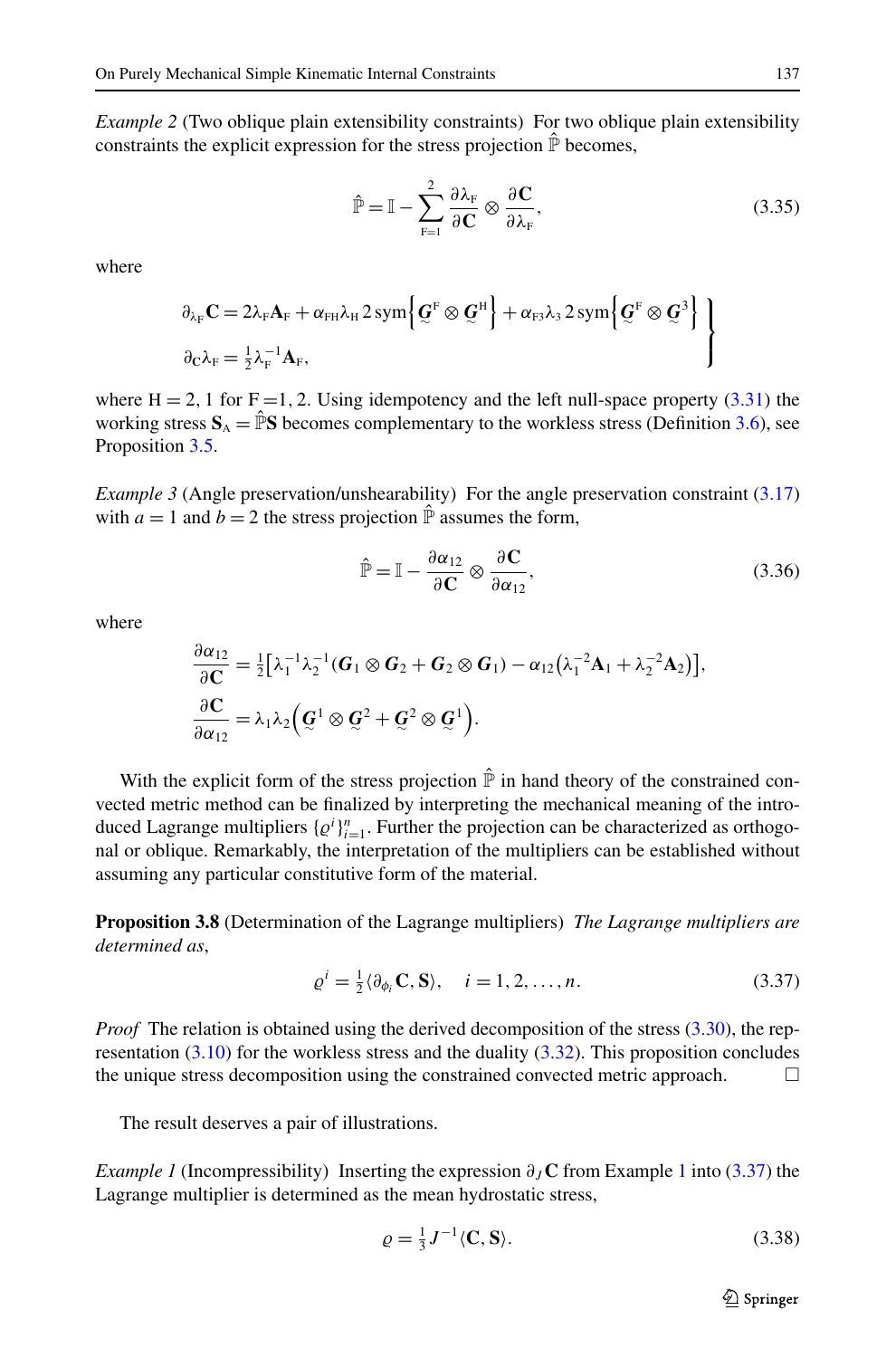*Example 2* (Two oblique plain extensibility constraints) Using the expression  $(3.35)_{2}$  $(3.35)_{2}$  the Lagrange multipliers are determined by;

$$
\varrho^{\mathrm{F}} = \frac{1}{2} \langle \partial_{\lambda_{\mathrm{F}}} \mathbf{C}, \mathbf{S} \rangle, \quad \mathrm{F} = 1, 2. \tag{3.39}
$$

For oblique constraints shear stresses are involved.

*Example 3* (Angle preservation/unshearability) Using the expression  $(3.36)$ <sub>3</sub> the Lagrange multiplier for angle preservation in the 12-plane ( $a = 1$  and  $b = 2$ ) becomes the associated shear stress;

$$
\varrho = \frac{1}{2} \langle \partial_{\alpha_{12}} \mathbf{C}, \mathbf{S} \rangle = \lambda_1 \lambda_2 \langle \mathbf{S} \mathbf{G}_1, \mathbf{G}_2 \rangle. \tag{3.40}
$$

The last task that needs to be investigated is whether the stress projection  $\hat{P}$  is self-adjoint or not. That is, if  $\hat{P}$  is an *orthogonal* or *oblique* projection. The complementary projection to Pˆ, Q := I − Pˆ will be a sum of component projections Qˆ *<sup>i</sup>* . The total projection will be selfadjoint if all the components are self-adjoint. To simplify matters a bit a single component of the complementary projection is studied,

<span id="page-15-1"></span><span id="page-15-0"></span>
$$
\hat{\mathbb{Q}}^i = \frac{\partial \phi_i}{\partial \mathbf{C}} \otimes \frac{\partial \mathbf{C}}{\partial \phi_i}.
$$
\n(3.41)

For arbitrary tensors  $S, T \in Sym(T_X \mathscr{P}_0 \otimes T_X \mathscr{P}_0)$  self-adjointness follows if, the left and right hand-sides below are equal, i.e.,  $LHS = RHS$  where:

LHS: 
$$
(\hat{\mathbb{Q}}^i \mathbf{T}, \mathbf{S})_c = \langle \partial_{\phi_i} \mathbf{C}, \mathbf{T} \rangle \langle [\partial_c \phi_i]^{\flat}, \mathbf{S} \rangle
$$
,  
RHS:  $(\mathbf{T}, \hat{\mathbb{Q}}^i \mathbf{S})_c = \langle \partial_{\phi_i} \mathbf{C}, \mathbf{S} \rangle \langle [\partial_c \phi_i]^{\flat}, \mathbf{T} \rangle$ , (3.42)

where *(*∗ *,* ∗*)***<sup>C</sup>** is the proper Lagrangian inner product (see Notation ([N.2\)](#page-25-2) and Appendix [B](#page-25-1)), and where the definition  $T^{\flat} := \mathbf{CTC}$  and the identity  $\langle T^{\flat}, S \rangle = \langle S^{\flat}, T \rangle$  is used.

**Proposition 3.9** (Sufficient condition for self-adjointness) *A sufficient condition for*  $\hat{\mathbb{Q}}^i = [\hat{\mathbb{Q}}^i]^*$  *is*,

$$
\beta_i \partial_{\phi_i} \mathbf{C} = [\partial_{\mathbf{C}} \phi_i]^{\flat},\tag{3.43}
$$

*where βi >* 0. *The multiplier βi can be determined taking the scalar product on both sides with*  $\partial_{\mathbf{C}} \phi_i$  *and using* [\(3.32\)](#page-13-1);

$$
\beta_i = \langle [\partial_{\mathbf{C}} \phi_i]^{\flat}, \partial_{\mathbf{C}} \phi_i \rangle. \tag{3.44}
$$

*Proof* The result is deduced by inspection of  $(3.42)$ .

*Example 1* (Incompressibility) For incompressibility,  $n = 1$ :  $\beta = \frac{3}{4}J^2$ ,

$$
\beta \partial_J \left( J^{2/5} \bar{C} \right) = \frac{1}{2} J C = \left[ \partial_C J \right]^{\flat} . \tag{3.45}
$$

The spherical projection in incompressibility is shown to be self-adjoint. Therefore, the stress decomposition in incompressibility is governed by an *orthogonal projection*.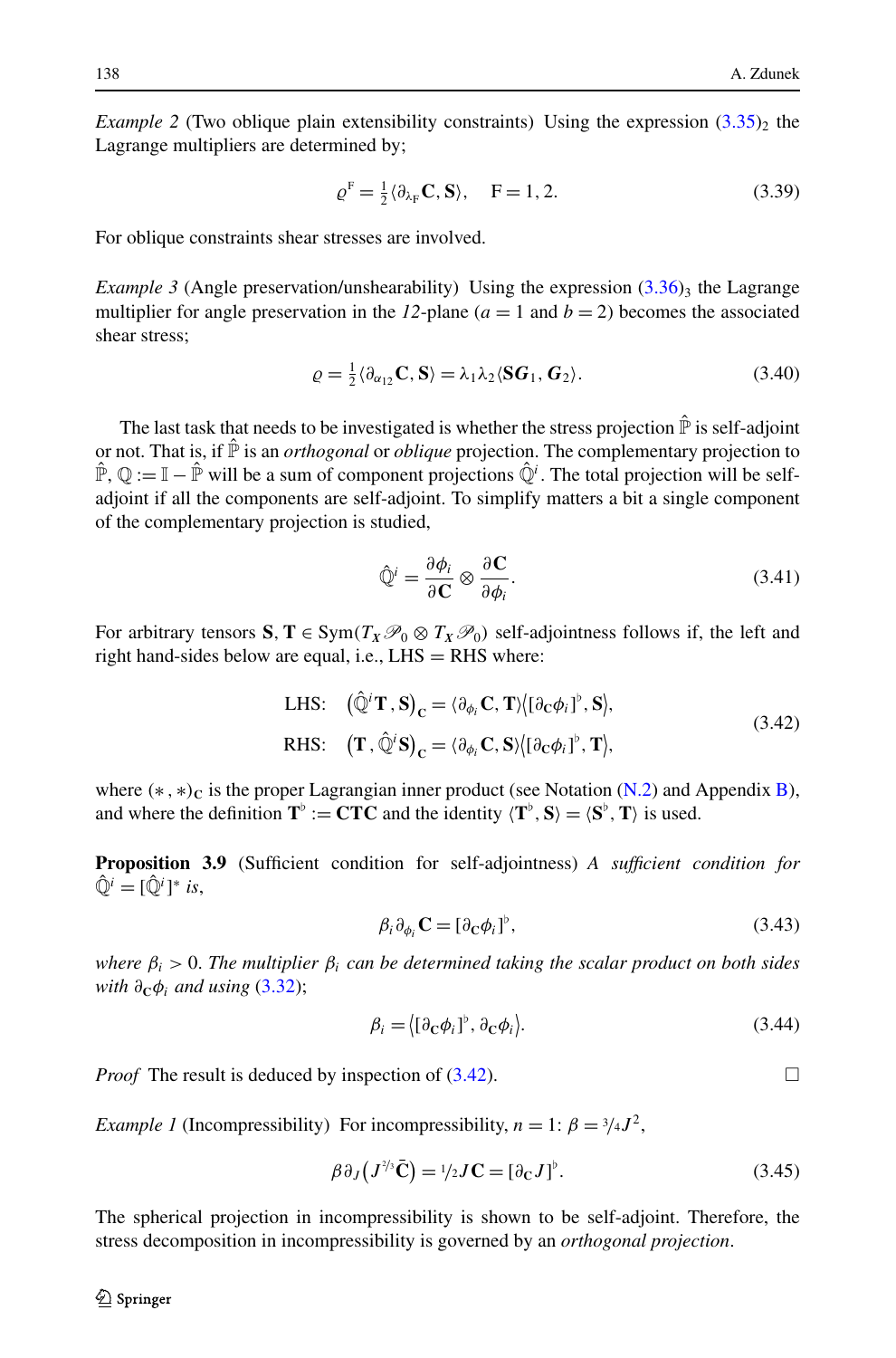<span id="page-16-2"></span>*Example 2* (Two oblique plain extensibility constraints) For two oblique plain extensibility constraints,  $n = 2$ ,  $F = 1$ , 2:  $\beta_F = \frac{1}{4}\lambda_F^2$ ,

$$
\beta_{F}\partial_{\lambda_{F}}C = \frac{1}{2}\lambda_{F}^{3}G^{F} \otimes G^{F} + \frac{1}{2}\alpha_{FH}\lambda_{F}^{2}\lambda_{H} \operatorname{sym} \left\{ G^{F} \otimes G^{H} \right\} + \frac{1}{2}\alpha_{F3}\lambda_{F}^{2}\lambda_{3} \operatorname{sym} \left\{ G^{F} \otimes G^{3} \right\}
$$
\n
$$
\left[ \partial_{C}\lambda_{F} \right]^{b} = \frac{1}{2}\lambda_{F}^{-1}g_{F}G^{J} \otimes g_{KF}G^{K}, \quad (\operatorname{sum } J, K)
$$
\n
$$
(3.46)
$$

where H = 2, 1 for F = 1, 2. The constrained spatial material/convected metric tensor  $\hat{\mathbf{g}}(\boldsymbol{\varphi})$ will be oblique, in general. The stress decomposition induced by the constrained convected metric approach will therefore be governed by an *oblique projection* in case of two oblique simple extensibility constraints.

*Example 3* (Angle preservation/unshearability) The sufficient condition for self-adjointness Proposition [3.9](#page-15-1) for angle preservation in the *12*-plane ( $a = 1$  and  $b = 2$ ) is set up using expressions  $(3.36)_{2,3}$  $(3.36)_{2,3}$  yielding  $\beta = \frac{1}{2}(1 - \alpha_{12}^2)^2$  and,

$$
\beta \partial_{\alpha_{12}} \mathbf{C} = \frac{1}{2} (1 - \alpha_{12}^2)^2 \lambda_1 \lambda_2 \Big( \mathbf{G}^1 \otimes \mathbf{G}^2 + \mathbf{G}^2 \otimes \mathbf{G}^1 \Big) \n\left[ \partial_{\mathbf{C}} \alpha_{12} \right]^{\flat} = \frac{1}{2} \Big[ \lambda_1^{-1} \lambda_2^{-1} g_{J1} g_{K2} \Big( \mathbf{G}^J \otimes \mathbf{G}^K + \mathbf{G}^K \otimes \mathbf{G}^J \Big) \n- \alpha_{12} (\lambda_1^{-2} g_{J1} g_{K1} + \lambda_2^{-2} g_{J2} g_{K2} \Big) \mathbf{G}^J \otimes \mathbf{G}^K \Big],
$$
\n(3.47)

for *J*,  $K = 1, 2, 3$ . For  $\alpha_{12} = 0$ ,

<span id="page-16-3"></span>
$$
\beta \partial_{\alpha_{12}} \mathbf{C} = \lambda_1 \lambda_2 \frac{1}{2} \Big( \mathbf{G}^1 \otimes \mathbf{G}^2 + \mathbf{G}^2 \otimes \mathbf{G}^1 \Big) \n[\partial_{\mathbf{C}} \alpha_{12}]^{\flat} = g_{J1} g_{K2} \lambda_1^{-1} \lambda_2^{-1} \frac{1}{2} \Big( \mathbf{G}^J \otimes \mathbf{G}^K + \mathbf{G}^K \otimes \mathbf{G}^J \Big),
$$
\n(3.48)

<span id="page-16-0"></span>for  $J, K = 1, 2, 3$ . The induced stress projection is orthogonal, for an orthogonal spatial metric. Otherwise it is oblique.

Thus, it can be concluded that the constrained convected metric approach induced de-composition of the stress may be orthogonal or oblique. The outcome is case dependent.<sup>[10](#page-16-1)</sup>

# **4 Working Stress Determination; Hyperelasticity, Clausius-Planck Procedure**

<span id="page-16-1"></span>In this section the consequences of the of simple internal constraints on the constitutive aspects are considered. The determination of the constitutive expression for the working stress induced by the constrained convected metric approach is outlined in a purely mechanical situation, using the Clausius-Planck procedure. For brevity and transparency the procedure is illustrated assuming a hyperelastic material response.

**Proposition 4.1** (Lagrange multiplier/Clausius-Planck procedure) *A twice time continuously differentiable* strain energy *function*  $\Psi(C) \equiv \Psi(\hat{C})$  *with*  $\hat{C} \in \mathcal{M} \subset\subset Sym^+(T_X^*\mathcal{P}_0 \otimes$ 

<sup>&</sup>lt;sup>10</sup>As opposed to the constraint manifold approach [\[7](#page-28-5)] which prescribes an orthogonal decomposition.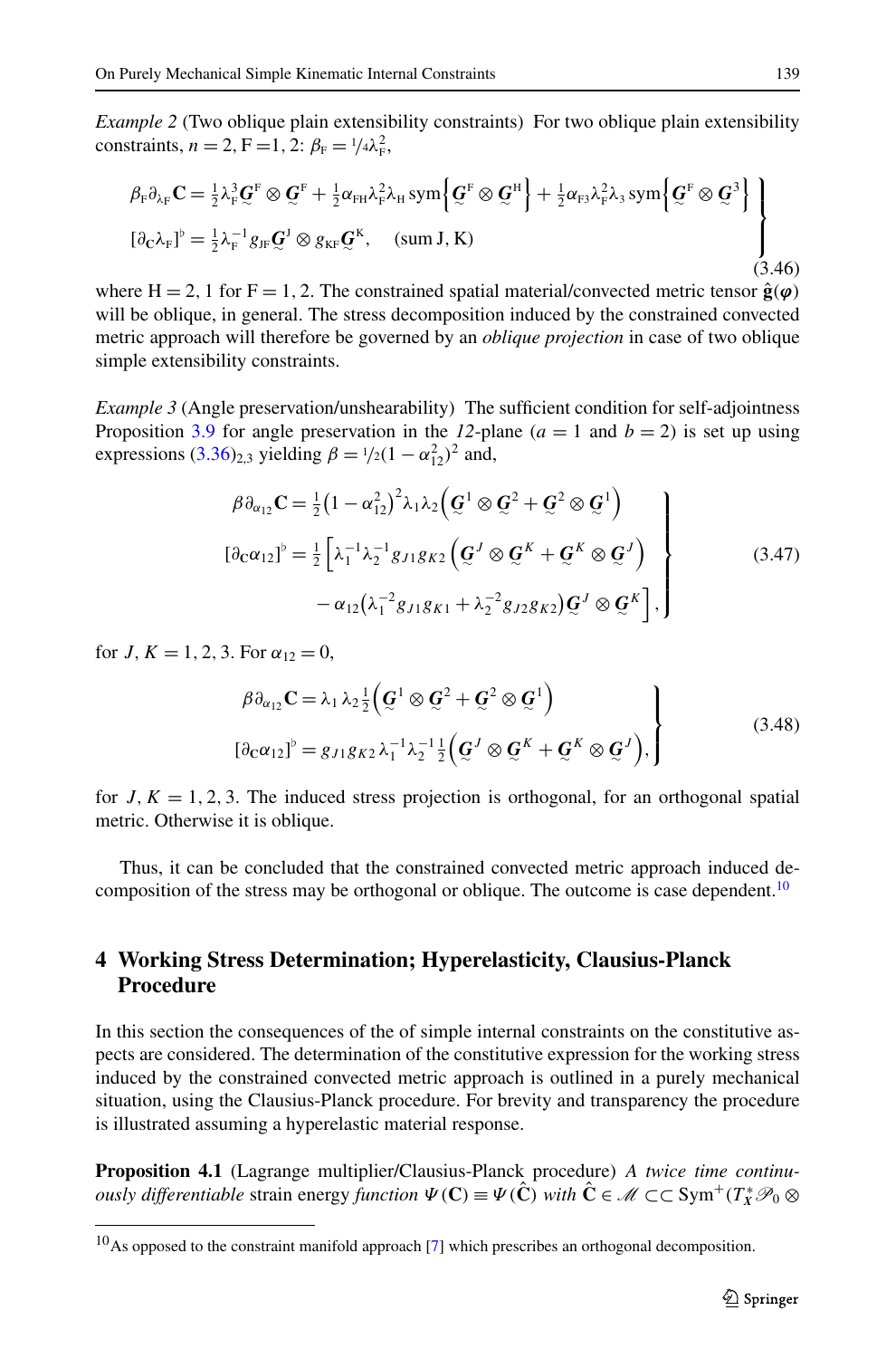*T*<sub>*X*</sub><sup> $\mathcal{P}_0$ ) (*Definition* [3.2\)](#page-7-2) *is assumed. Parametric dependence on structural tensors is sup-*</sup> *pressed for transparency*. *The* strain energy *is stated in the following augmented Lagrange multiplier form*;

$$
\Psi\left(\mathbf{C}, \left\{ \varrho^i \right\}_{i=1}^n \right) = \Psi\left(\hat{\mathbf{C}}\right) + \sum_{i=1}^n \varrho^i \hat{\phi}_i \left(\mathbf{C}; \phi_i^0\right), \quad \text{for } \hat{\mathbf{C}}(\mathbf{C}) \in \mathcal{M}.
$$
 (4.1)

*Inserting this ansatz into the Lagrangian form of the Clausius-Planck law*,

<span id="page-17-0"></span>
$$
\langle \frac{1}{2}\dot{\mathbf{C}}, \mathbf{S} \rangle - \dot{\Psi} \ge 0,\tag{4.2}
$$

*yields the following expression for the total stress induced by the constrained convected metric approach*;

$$
\mathbf{S} = \mathbf{S}_{\mathrm{R}} + \mathbf{S}_{\mathrm{A}}, \quad \begin{cases} \mathbf{S}_{\mathrm{R}} = \sum_{i=1}^{n} 2\varrho^{i} \frac{\partial \hat{\phi}_{i}}{\partial \mathbf{C}}, \quad \varrho^{i} = \frac{1}{2} \langle \partial_{\phi_{i}} \mathbf{C}, \mathbf{S} \rangle, \\ \mathbf{S}_{\mathrm{A}} = \hat{\mathbb{P}} \bigg[ 2 \frac{\partial \Psi(\hat{\mathbf{C}})}{\partial \hat{\mathbf{C}}} \bigg], \end{cases}
$$
(4.3)

*where*  $\hat{P}$  *is the stress projection, see Propositions* [3.4](#page-12-2) *and* [3.7](#page-13-6).

*Proof* The result is obtained applying the celebrated Coleman and Noll procedure [\[2\]](#page-28-11). It states that the arguments of  $\dot{\mathbf{C}}$  and  $\dot{\varrho}^i$  must vanish independently. The argument of  $\dot{\mathbf{C}}$  yields ([4.3\)](#page-17-0). The latter returns the imposed constraints,  $\phi_i(\mathbf{C}; \mathcal{S}) = \phi_i^0$ , for  $i = 1, 2, ..., n$ .

*Remark 1* The strain energy function  $\Psi(\hat{C};...)$  may model an isotropic or anisotropic hyperelastic material. The internal constraints will mask certain of its response functions in view of that  $\hat{\mathbf{C}} \in \mathcal{M}$ . For example, the third invariant  $I_3(\hat{\mathbf{C}}) := \det[\mathbf{C} \mathbf{G}^{-1}] \equiv 1$  for incompressibility and  $I_4(\hat{\mathbf{C}}; \mathbf{A}_1) := \langle \mathbf{C}, \mathbf{A}_1 \rangle \equiv 1$  for a single internal constraint coinciding with the preferred direction given by  $A_1$ , are trivial, respectively.

*Remark 2* Since  $\hat{P}^2 = \hat{P}$  is idempotent one may write,

<span id="page-17-1"></span>
$$
\mathbf{S}_{A} = \hat{\mathbb{P}} \left[ 2 \frac{\partial \Psi(\mathbf{C})}{\partial \mathbf{C}} \right], \quad \text{with } \Psi(\mathbf{C}) \equiv \Psi(\hat{\mathbf{C}}), \quad \hat{\mathbf{C}} \equiv \mathbf{C} \in \mathcal{M}, \tag{4.4}
$$

by assumption. The implication of this form is two-fold: first, notably the argument within brackets is now the unconstrained form of a hyperelastic solid, second, the form underlines the fact that the constrained convected metric approach separates the kinematic aspect from the constitutive one. In other words, an unconstrained material may for example be subjected to a testing programme that keeps the stretch fixed in a given direction. It will respond essentially as if it was subject to an internal extensibility constraint. Recall that the projection Pˆ <sup>∗</sup> := *∂***C**ˆ */∂***C** is induced by the constructed **C**ˆ ∈ M. Note that, it is not claimed that the constructed constrained Lagrangian convected metric tensor  $\hat{C}$  is unique. However, in view of the projection theorem (see Appendix [D](#page-28-17), and Oden and Demkowicz [\[32,](#page-29-9) Prop. 2.7.1, p. 172]) Pˆ induces a unique decomposition of the hyperelastic stress response function *∂Ψ(***C***)/∂***C**. Given the constraint manifold it determines the corresponding work performing stress.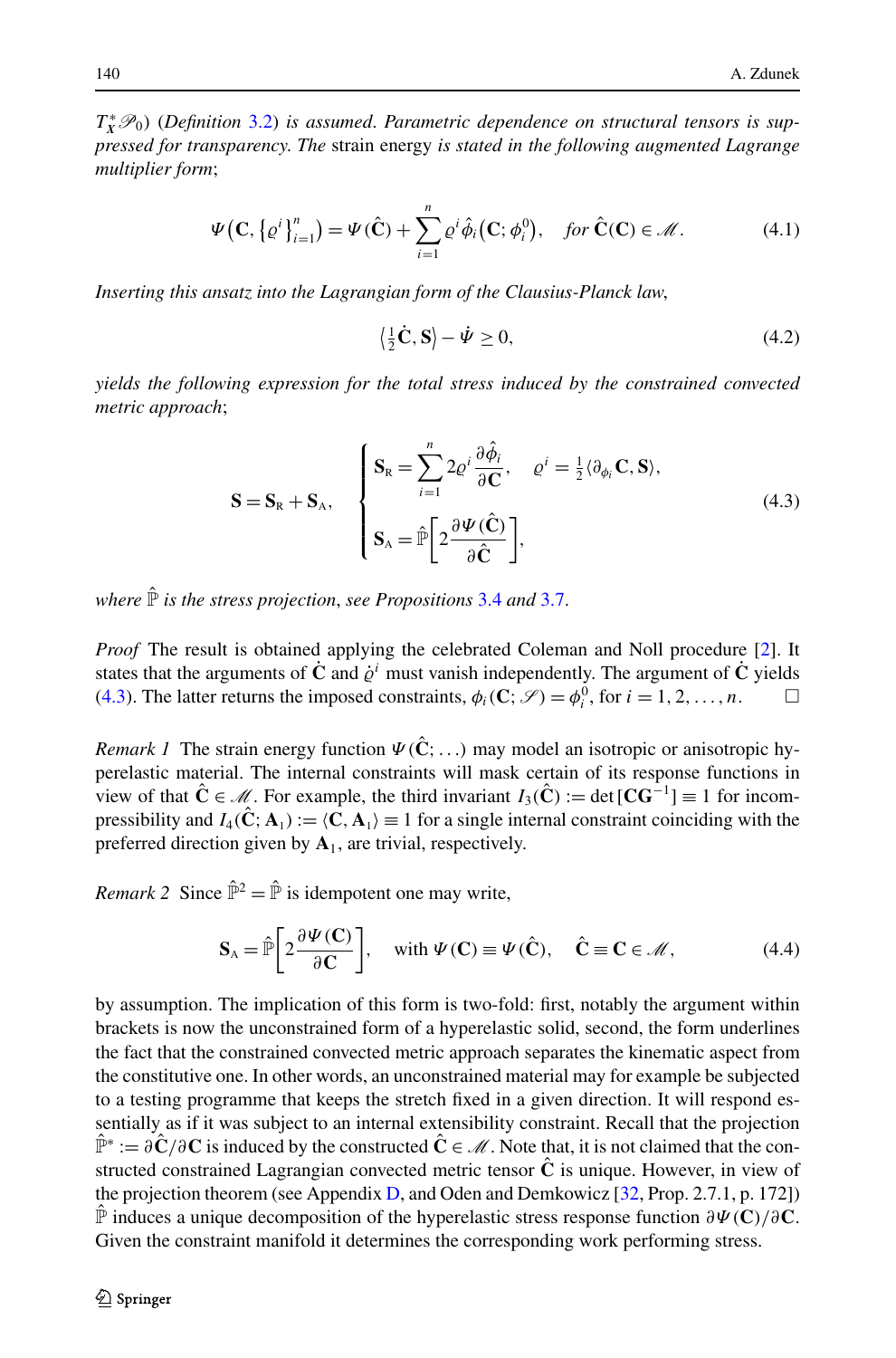*Remark 3* (Uniqueness of  $\hat{\mathbf{F}}$ ) The Flory split [\[22\]](#page-29-10) of the deformation gradient determines its unimodular form det  $\hat{\mathbf{F}} \equiv 1$  by isotropic scaling  $\hat{\mathbf{F}} := (\det \mathbf{F})^{-1/3} \mathbf{1} \mathbf{F}$  using the actual dilatation  $\alpha$ **1**,  $\alpha = (\det \mathbf{F})^{-1/3}$ . Hence all components  $F_A^k$  are scaled. The unimodular form is determined uniquely.

Given a referential preferred unit direction  $\hat{M}_1 \in \mathcal{P}_0$  the associated stretch  $\alpha$  in the transplacement  $\varphi$  is calculated as  $\alpha^2 = \hat{M}_1 \cdot \hat{C} \hat{M}_1$ . Using isotropic scaling by  $\alpha^{-1}$  yields  $\hat{\mathbf{F}}_1 = \alpha^{-1} \mathbf{1} \mathbf{F}$ , such that,  $\hat{\mathbf{F}}_1 \hat{\mathbf{M}}_1 = \alpha^{-1} \alpha \hat{\mathbf{m}}_1 = \hat{\mathbf{m}}_1$ , where  $\|\hat{\mathbf{m}}_1\| = 1$ . Thus,  $\hat{\mathbf{F}}_1$  is an admissible deformation gradient for *a* simple inextensibility in the preferred direction  $\hat{M}_1$ . The presented method in Sect. [3.2](#page-9-0) yields a different admissible candidate  $\hat{F}_2 = [1 +$  $(\alpha^{-1} - 1)\hat{\boldsymbol{m}}_1 \otimes \hat{\boldsymbol{m}}_1$  |**F** such that  $\hat{\mathbf{F}}_2 \hat{\boldsymbol{M}}_1 = \hat{\boldsymbol{m}}_1$ . The two methods modify the volume ratio as, det  $\hat{\mathbf{F}}_1 = \alpha^{-3} J$  and det  $\hat{\mathbf{F}}_2 = \alpha^{-1} J$ , where the determinant rules det  $[a\mathbf{T}] = a^3$  det **T** and  $\det[b\mathbf{1} + c\mathbf{v} \otimes \mathbf{v}] = b^2(b+c)$  are used, respectively. Two comments are in place:

(1) The isotropic scaling changes the volume ratio by the factor  $\alpha^{-3}$ , while the advocated method scales the actual volume ratio by the factor  $\alpha^{-1}$ . Assume that the actual deformation gradient is a simple extension without lateral contraction in the preferred direction  $\hat{M}_1$ . The presented construction method in Sect. [3.2](#page-9-0) properly yields an identity mapping  $\mathbf{\hat{F}}_2 = \mathbf{I}$  and the right volume ratio det  $[\mathbf{\hat{F}}_2] = 1$ , while the isotropic scaling version yields an admissible but physically not acceptable result,  $\hat{\mathbf{F}}_1 = \alpha^{-1}\mathbf{I} + (1 - \alpha^{-1})\hat{\mathbf{m}}_1 \otimes \hat{\mathbf{M}}_1$  and a wrong, non-trivial, modified volume ratio,

 $\det[\hat{\mathbf{F}}_1] = \alpha^{-2}[\alpha^{-1} + (1 - \alpha^{-1})] = \alpha^{-2}.$ 

(2) Further it is evident that the isotropic scaling method can in general only provide a candidate admissible deformation gradient for a case with *a single* constraint.

<span id="page-18-0"></span>In conclusion, the presented method in Sect. [3.2](#page-9-0) constructs an admissible deformation gradient which is physically acceptable. It has been demonstrated also for cases with two simultaneous constraints, see Example [2](#page-16-2) and Remark [7](#page-27-0). Here it is shown, that other constructed candidates may be members of the constraint manifold, but may not necessarily be physically acceptable.

# **5 Extension to Nearly-Constrained Materials and Unconstrained Ones—The Generalised Metric Approach**

It would be preferred that an unconstrained material gradually transforms into the corresponding internally constrained material as its response in a certain mode of deformation declines when penalized by increasing the governing material parameter. The literature is however filled with separate constitutive postulates for *uncoupled nearly-constrained materials*. Again, near incompressibility relying on the celebrated Flory split of the deformation gradient  $\mathbf{F} = J^{1/3}\bar{\mathbf{F}}$  provides a rich spectrum of such contributions. A prominent one is the pressure, dilatation, unimodular Cauchy–Green tensor,  $(p, J, \bar{F}^* g \bar{F})$  three field formulation of the virtual work principle by Simo, Taylor and Pister [[14](#page-28-9)]. This class of constitutive assumptions can be bypassed. It has no explicit part in the relaxation of constraints presented here. In this section a target component constraint manifold  $\mathcal{M}_{\phi_i}$  is (on–off) relaxed. Or, when an additional physical quantity  $\phi(\mathbf{C})$  becomes involved in a generalised constraint.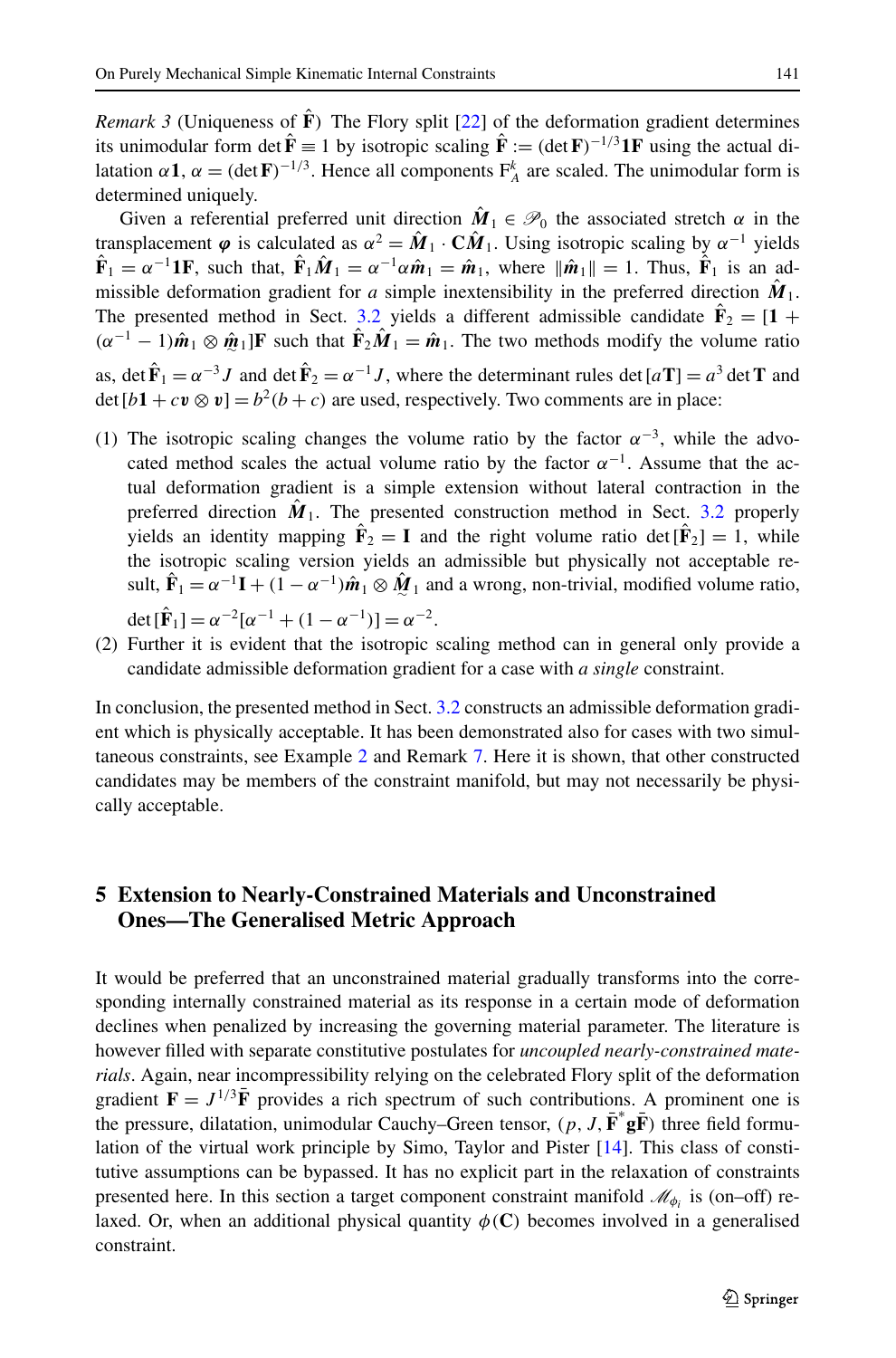#### **5.1 The Generalised Metric Approach**

In this subsection the procedure to construct a *generalised Cauchy–Green/Lagrangianmetric tensor* denoted  $\tilde{C}$  by modifying a given constrained Cauchy–Green/Lagrangianmetric tensor  $\hat{\mathbf{C}}$  is presented, i.e., item  $\mathcal{C}_2$  in the Introduction, the second main contributions of this work.

A question is whether the constrained convected metric  $\hat{C}$  can be relaxed keeping the same stress decomposition, and simultaneously transforming an associated Lagrange multiplier to a material response function. The answer is affirmative and the solution is strikingly simple, close and rational. The generalising steps are outlined very briefly, omitting technical details.

**Definition 5.1** (Generalised constraint—variable substitution) A generalised constraint is equivalent with a variable substitution of the constrained quantity  $\phi(\mathbf{C})$  by an, in the strong point-wise sense ( $\dot{=}$ ), equivalent *auxiliary scalar independent strain-like variable*  $\tilde{\phi}$ , replacing a kinematic quantity in one of the basic families  $\mathscr{F}_1$  or  $\mathscr{F}_2$ , see Definition [3.1;](#page-6-1)

<span id="page-19-2"></span><span id="page-19-0"></span>
$$
\phi\big(\mathbf{C}(\varphi); \mathscr{S}\big) \doteq \tilde{\phi}(X). \tag{5.1}
$$

The generalised manifold is marked by a tilde sign  $\tilde{\mathcal{M}}_{\phi}$ ;

$$
\tilde{\mathcal{M}}_{\phi} := \left\{ \mathbf{C}(\boldsymbol{\varphi}) \in \text{Sym}^+\big( T_X^* \mathcal{P}_0 \otimes T_X^* \mathcal{P}_0 \big) \; \big| \; \boldsymbol{\phi} \big( \mathbf{C}(\boldsymbol{\varphi}); \mathcal{S} \big) \doteq \tilde{\boldsymbol{\phi}}(X) \right\}. \tag{5.2}
$$

*Remark* 4 It is noteworthy that the simple internal constraint  $(3.1)$  is replaced by a variable substitution [\(5.1](#page-19-0)). Formally, the parametric dependence on a referential value  $\phi^0$  is replaced by an independent variable  $\phi$ . However, in the left hand-side  $\phi \in \mathscr{C}$  while the independent field in the right hand-side is in an auxiliary scalar point field. The matter is clear considering a weak formulation, see [[31](#page-29-3)].

*Remark 5* In computational mechanics, i.e., in finite precision arithmetic, a relaxed constraint manifold is often employed approximating the associated limiting one,

$$
\lim_{\tilde{\phi}_i \to \phi_i^0(\mathbf{G})} \tilde{\mathcal{M}}_{\phi_i} = \mathcal{M}_{\phi_i}, \quad i = 1, 2, \dots, r.
$$

Not all constraints need to be relaxed,  $r \leq n$ . For transparency and simplicity, however, it is assumed henceforth that all constraints are relaxed,  $r = n$ :

<span id="page-19-1"></span>
$$
\tilde{\mathscr{M}} := \bigcap_{i=1}^{n} \tilde{\mathscr{M}}_{\phi_i}.
$$
\n(5.3)

**Definition 5.2** (Generalised Lagrangian metric) A generalised Lagrangian metric tensor,

$$
\tilde{\mathbf{C}} = \tilde{\mathbf{C}}(\mathbf{C}, \{\tilde{\phi}_i\}_{i=1}^n) \in \text{Sym}^+\big(T^*_X\mathscr{P}_0 \otimes T^*_X\mathscr{P}_0\big) \times \mathbb{R}^r,
$$

satisfies by construction the variable substitutions in the generalised constraint manifold  $\mathcal M$ ([5.3\)](#page-19-1) identically:

$$
\tilde{\mathbf{C}} \in \tilde{\mathcal{M}}.\tag{5.4}
$$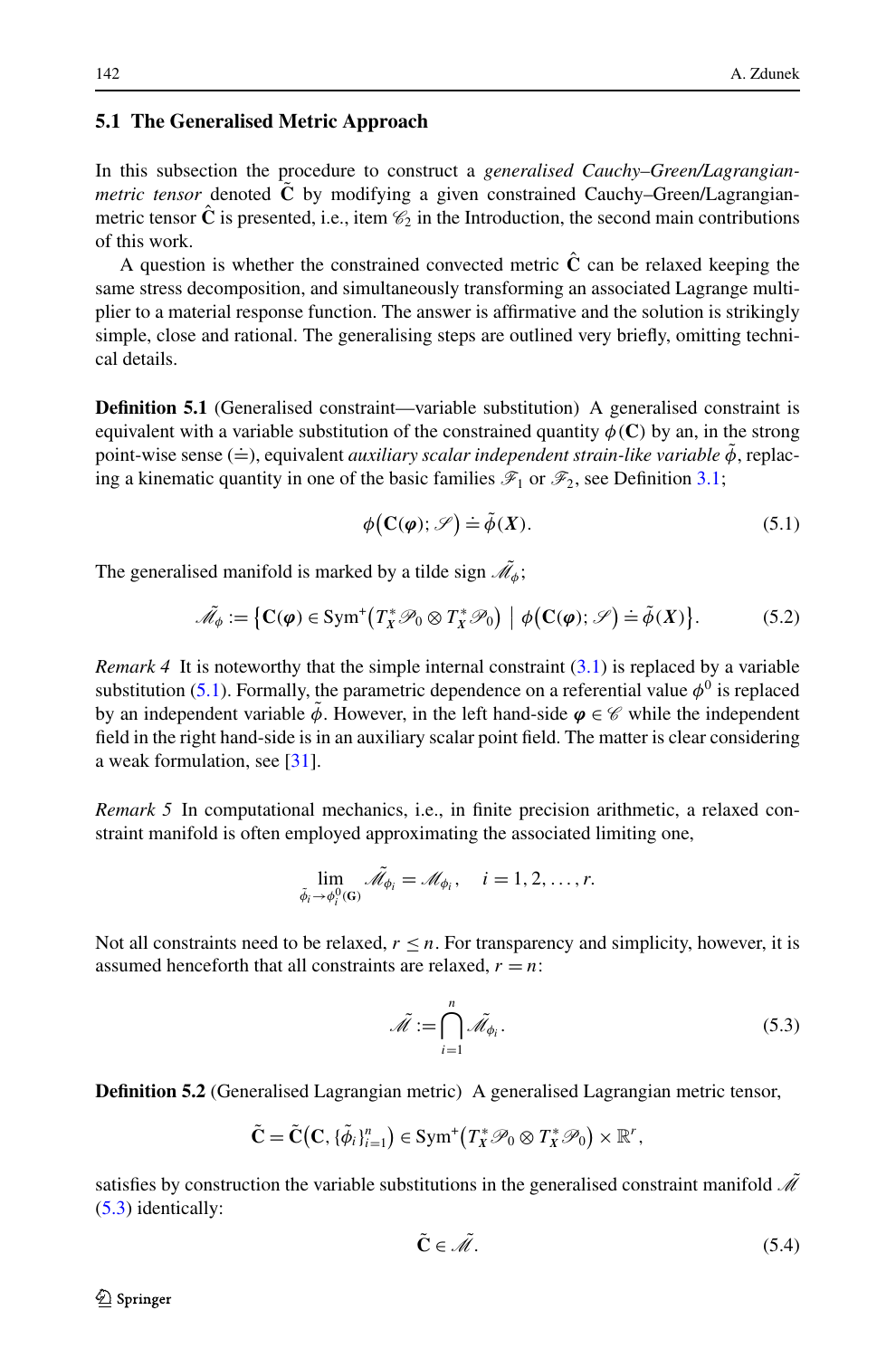Each variable substitution is satisfied as an identity, point-wise for  $X \in \mathcal{P}_0$ ;

<span id="page-20-4"></span><span id="page-20-0"></span>
$$
\phi_i(\tilde{\mathbf{C}}; \mathscr{S}) \equiv \tilde{\phi}_i \quad \Rightarrow \quad \tilde{\mathbf{C}} \equiv \mathbf{C}, \tag{5.5}
$$

in the strong sense, where  $\tilde{C}$  should be understood as the value of the tensor function  $\tilde{\mathbf{C}}(\mathbf{C}(\boldsymbol{\varphi}), \{\tilde{\phi}_i\}_{i=1}^n; \mathscr{S}).$ 

A mode of deformation which was extracted/annihilated from the spatial metric (Propo-sition [3.1\)](#page-10-1) can be reinstated using the same mapping  $(3.13)$ . The change of variable  $(5.1)$  $(5.1)$  $(5.1)$ can be performed. The following reinstatement mapping is introduced to that end;

$$
\tilde{\mathbf{f}} := \prod_{i=1}^{r} \mathbf{f}(\tilde{\phi}_{i}) \in \text{Lin}^{+}\big(T_{\varphi(X)}\mathscr{P}\otimes T_{\varphi(X)}^{*}\mathscr{P}\big) \times \mathbb{R}^{r}.
$$
\n(5.6)

**Proposition 5.1** (Preparation of a generalised Lagrangian metric) *Given the actual generalised constraint manifold*  $\tilde{\mathcal{M}}$ , [\(5.3\)](#page-19-1), *the constrained tangent map* **F** *and the corresponding constrained spatial metric* **g**ˆ, *to be relaxed*; *the following composition defines the admissible generalised tangent map*:

$$
\tilde{\mathbf{f}}\hat{\mathbf{F}} =: \tilde{\mathbf{F}} \quad \text{such that } \tilde{\mathbf{F}}^* \hat{\mathbf{g}} \tilde{\mathbf{F}} \in \tilde{\mathcal{M}}, \tag{5.7}
$$

*where the associated generalised spatial and Lagrangian metric tensors are identified*;

<span id="page-20-1"></span>
$$
\tilde{\mathbf{C}} := \mathbf{F}^* \tilde{\mathbf{g}} \mathbf{F} \quad \text{where } \tilde{\mathbf{g}} := \tilde{\mathbf{f}}^* \hat{\mathbf{g}} \tilde{\mathbf{f}}. \tag{5.8}
$$

*Proof* This proposition is proven in exactly the same way as Proposition [3.1](#page-10-1), see Ap-pendix [C](#page-26-0). The insertion mapping  $f(\tilde{\phi})$  is used instead of the annihilation mapping  $f^{-1}(\phi)$ .  $\Box$ 

**Proposition 5.2** ( $d_t\tilde{C}$  in the tangent set  $T_c\tilde{M}$ ) *The material time rate*  $d_t\tilde{C}$  *is in the tangent set to the generalised manifold, denoted*  $T_c \tilde{M}$ ;

$$
d_t \tilde{C} \in T_{C} \tilde{\mathscr{M}} := \bigcap_{i=1}^{n} T_{C} \tilde{\mathscr{M}}_{\phi_i},
$$
  
\n
$$
T_{C} \tilde{\mathscr{M}}_{\phi_i} := \{ \dot{C} \in \text{Sym}(T_X^* \mathscr{P}_0 \otimes T_X^* \mathscr{P}_0), \quad d_t \tilde{\phi}_i \in \mathbb{R} \mid \langle \dot{C}, \partial_C \phi_i(C; \mathscr{S}) \rangle \doteq d_t \tilde{\phi}_i \}.
$$
\n
$$
(5.9)
$$

*Proof* The generalised convected Lagrangian metric  $\tilde{C} \in \tilde{\mathcal{M}}$ , by ([5.5](#page-20-0))  $\phi_i(\tilde{C}) \equiv \tilde{\phi}_i$  for all variable substitutions *i*;

$$
d_t \phi_i(\tilde{\mathbf{C}}) - d_t \tilde{\phi}_i = \langle d_t \tilde{\mathbf{C}}, \partial_{\tilde{\mathbf{C}}} \phi_i(\tilde{\mathbf{C}}) \rangle - d_t \tilde{\phi}_i \equiv 0,
$$

for all variable substitutions *i*. -

The equivalence [\(5.5\)](#page-20-0) implies the rate equivalence,

$$
d_t \tilde{C} \equiv \dot{C}.
$$
 (5.10)

From the time rate of  $(5.1)$  $(5.1)$  and  $(5.9)$  $(5.9)$  the following identity it follows that,

$$
\partial_{\tilde{C}} \phi(\tilde{C}) = \partial_C \phi(C). \tag{5.11}
$$

 $\mathcal{D}$  Springer

<span id="page-20-3"></span><span id="page-20-2"></span>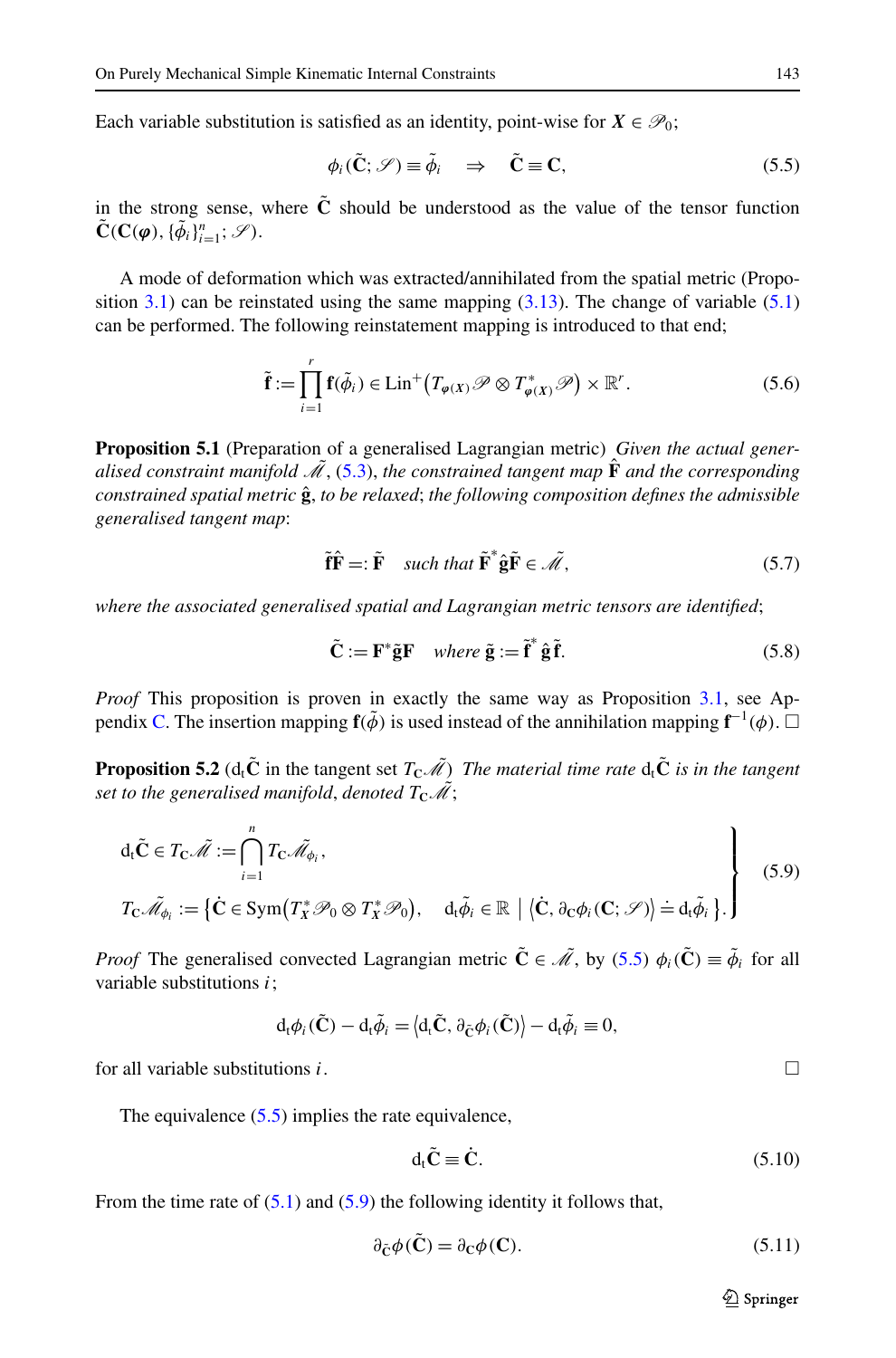Using  $(5.11)$  $(5.11)$  the time rate  $d_t\tilde{C}$  is expanded as,

<span id="page-21-2"></span><span id="page-21-0"></span>
$$
d_t \tilde{C} = \underbrace{\left[\tilde{\mathbb{P}}^* + \sum_{i=1}^n \frac{\partial \tilde{C}}{\partial \tilde{\phi}_i} \otimes \frac{\partial \phi_i}{\partial C}\right]}_{=I} \dot{C}, \quad \tilde{\mathbb{P}}^* := \frac{\partial \tilde{C}}{\partial C}, \tag{5.12}
$$

where the under-braced conclusion is obtained in view of  $(5.10)$  $(5.10)$ . Using  $(5.11)$  $(5.11)$  $(5.11)$  the duality ([3.32\)](#page-13-1) can readily be generalised to,

<span id="page-21-1"></span>
$$
\langle \partial_{\tilde{\phi}_i} \tilde{\mathbf{C}}, \partial_{\mathbf{C}} \phi_j \rangle = \delta_j^i, \quad i, j = 1, 2, \dots, n. \tag{5.13}
$$

Computing the partial derivative  $\partial_{\tilde{\phi}_i} \hat{\phi}_j(\mathbf{C}; \tilde{\phi}_j)$ .

**Proposition 5.3** (Generalised strain rate and stress projection) *The generalised metric approach induces a projection of the strain rate*;

<span id="page-21-5"></span>
$$
\tilde{\mathbb{P}}^* := \frac{\partial \tilde{\mathbf{C}}}{\partial \mathbf{C}} \equiv \mathbb{I} - \sum_{i=1}^n \frac{\partial \tilde{\mathbf{C}}}{\partial \tilde{\phi}_i} \otimes \frac{\partial \phi_i}{\partial \mathbf{C}}.
$$
\n(5.14)

*Idempotency*  $[\tilde{\mathbb{P}}^*]^2 = \tilde{\mathbb{P}}^*$  *follows using the generalised duality* ([5.13](#page-21-0)). The stress decomposi*tion is obtained as the dual projection*,  $\tilde{\mathbb{P}} = \tilde{\mathbb{P}}^{**}$ :

$$
\tilde{\mathbb{P}} := \left[ \frac{\partial \tilde{\mathbf{C}}}{\partial \mathbf{C}} \right]^* \equiv \mathbb{I} - \sum_{i=1}^n \frac{\partial \phi_i}{\partial \mathbf{C}} \otimes \frac{\partial \tilde{\mathbf{C}}}{\partial \tilde{\phi}_i}.
$$
\n(5.15)

*Proof* The identity  $(5.14)$ <sub>2</sub> follows from  $(5.12)$  $(5.12)$  and  $(5.10)$  $(5.10)$  $(5.10)$ .

**Proposition 5.4** (Constraint relaxation—the generalised metric method)

- 1. *Target constraints*  $\phi_i(\hat{\mathbf{C}}) = \phi_i^0$ ,  $i = 1, 2, ..., r$  (Definition [3.1](#page-6-1)) are changed to variable *substitutions using Definition* [5.1.](#page-19-2)
- 2. *The generalised metric* **C** *is prepared according to the Proposition* [5.1](#page-20-4).
- 3. *The Coleman and Noll procedure Proposition* [4.1](#page-16-3) *is recalculated taking into consideration the new r*  $\leq$  *n auxiliary kinematic variables*  $\{\tilde{\phi}_i\}_{i=1}^r$ , *i.e.*,  $d_i\tilde{\phi}_i \neq 0$ .
- 4. *The stress decomposition is determined using the projection* ([5.15](#page-21-3)).

*The r-relaxed components in*  $S_R$  *are no longer reactions but constitutively determinate.* 

<span id="page-21-4"></span>*Proof* There is nothing really to prove in this procedure. The outcome of Step 3 is stated in the next Proposition [5.5](#page-21-4). Step 4 is given by Proposition [3.5](#page-13-3) exchanging  $\mathbb{P}$  by  $\mathbb{P}$ .

To each auxiliary kinematic variable  $\tilde{\phi}_i$  a *work-conjugate material stress response function*, denoted  $\tilde{\varrho}^i$  is associated, which previously was the Lagrange multiplier,  $\varrho^i$ , see Definition [3.6](#page-8-3). Their determination (Step 3 in Proposition [5.4\)](#page-21-5) assuming hyperelasticity is outlined.

**Proposition 5.5** (New stress response functions) *In view of* ([4.3](#page-17-0))<sub>3</sub> *and* [\(4.4\)](#page-17-1) *the new stress response functions are determined as follows*,

$$
\tilde{\varrho}^{i} = \left\langle \frac{1}{2} \frac{\partial \mathbf{C}}{\partial \phi_{i}}, 2 \frac{\partial \Psi(\mathbf{C})}{\partial \mathbf{C}} \right\rangle \equiv \left\langle \frac{1}{2} \frac{\partial \tilde{\mathbf{C}}}{\partial \tilde{\phi}_{i}}, 2 \frac{\partial \Psi(\tilde{\mathbf{C}})}{\partial \tilde{\mathbf{C}}} \right\rangle = \frac{\partial \Psi}{\partial \tilde{\phi}_{i}}, \quad i = 1, 2, \dots, r,
$$
\n(5.16)

 $\mathcal{D}$  Springer

<span id="page-21-6"></span><span id="page-21-3"></span>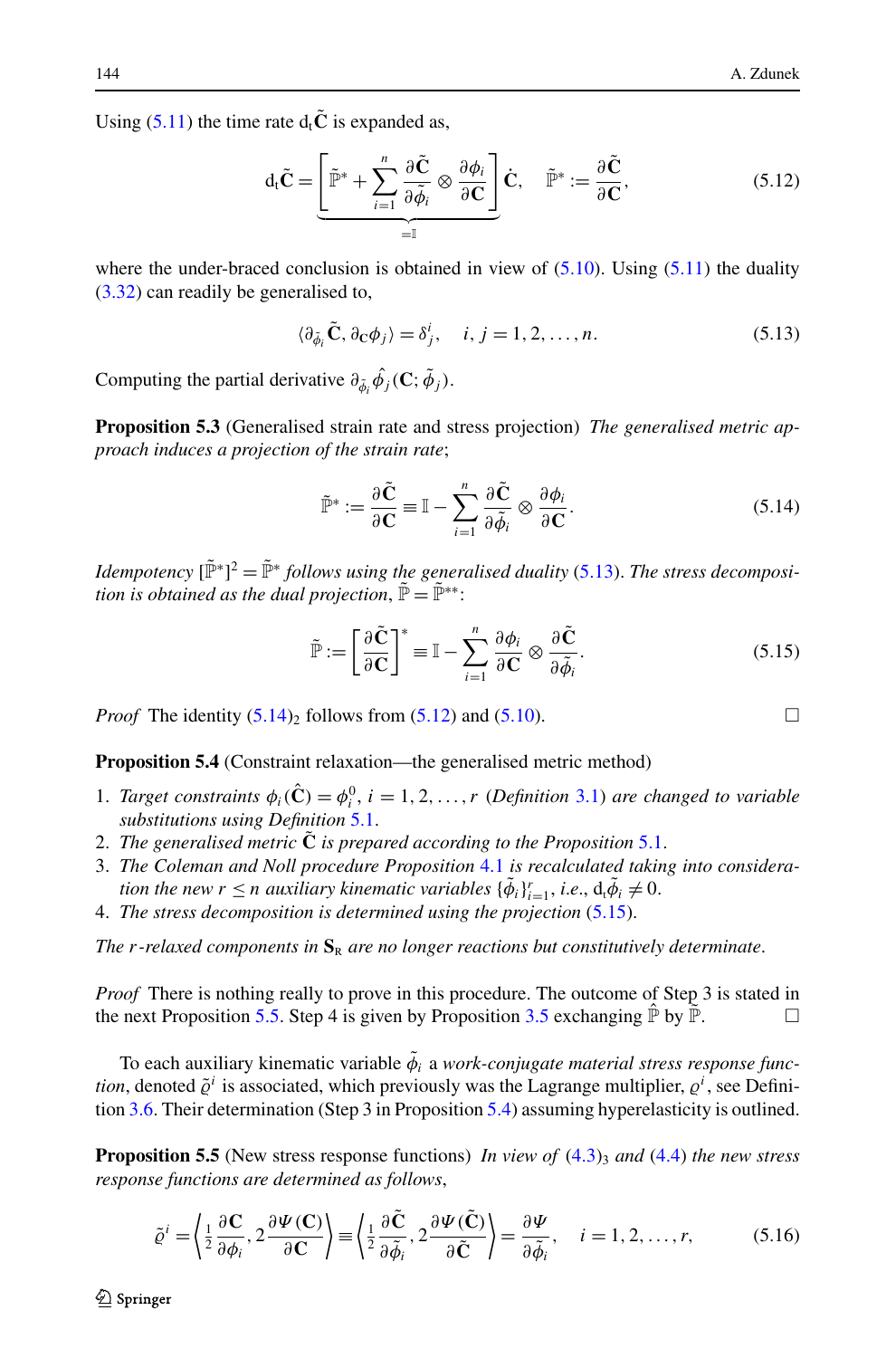*where*  $\tilde{\mathbf{C}} \equiv \mathbf{C} \in \tilde{\mathcal{M}}$ . Here  $\dim \tilde{\mathbf{C}} = \dim \mathbf{C} = 6 - (n - r)$  where r is the number of relaxed *constraints*.

*Proof* The result relies on the variable substitution [\(5.1\)](#page-19-0) which implies  $\tilde{C} \equiv C \in \tilde{\mathcal{M}}$  which in turn implies  $\Psi(\mathbf{C}) = \Psi(\mathbf{C})$ . The final result  $(5.16)$ <sub>3</sub> is understood folding the duality parings from right to left. -

*Example 1* (Incompressibility) Applying  $(5.16)$  to relaxed incompressibility and simplifying one then obtains the classic constitutive expression for the volumetric response function:

$$
\tilde{\varrho} = \left\langle \frac{1}{2} \partial_J \mathbf{C}, 2 \partial_{\mathbf{C}} \Psi \right\rangle = \partial_J \Psi. \tag{5.17}
$$

*Example 2* (Two oblique plain extensibility constraints) Applying [\(5.16](#page-21-6)) relaxing two oblique plain extensibility constraints and simplifying one then obtains the constitutive expression for the fibre tension response functions:

$$
\tilde{\varrho}^{\mathrm{F}} = \left\langle \frac{1}{2} \partial_{\lambda_{\mathrm{F}}} \mathbf{C}, 2 \partial_{\mathbf{C}} \Psi \right\rangle = \partial_{\lambda_{\mathrm{F}}} \Psi, \quad \text{for } \mathrm{F} = 1, 2. \tag{5.18}
$$

*Example 3* (Angle preservation/unshearability) Relaxing an angle preservation constraint in the *12*-plane ( $a = 1$  and  $b = 2$ ) one obtains the constitutive expression for the associated shear stress,

$$
\tilde{\varrho} = \left\langle \frac{1}{2} \partial_{\alpha_{12}} \mathbf{C}, 2 \partial_{\mathbf{C}} \Psi \right\rangle = \partial_{\alpha_{12}} \Psi. \tag{5.19}
$$

<span id="page-22-0"></span>*Remark 6* In view of the folding property of projections<sup>[11](#page-22-1)</sup> the *r* relaxed responses can be removed from the decomposition in the strong point-wise sense. Considering a weak formulation it is however an advantage, or even the purpose, to keep the set of auxiliary variables  ${\{\tilde{\phi}_i,\tilde{\varrho}^i\}_{i=1}^r}$  separate allowing a mixed formulation. The finite element realisation of a reinforcement of a material by two oblique strongly anisotropic fibre families is considered in the recently published work [[31](#page-29-3)].

# **6 Discussion**

<span id="page-22-2"></span><span id="page-22-1"></span>The presented constrained convected metric approach to hyperelastic solids with simple internal constraints is coherent in essence with the classic theory Truesdell and Noll [[1](#page-28-0)] and with the constraint manifold approach Podio-Guidugli and associates [[4](#page-28-3)[–6](#page-28-4)] and Carlson et al. [[7](#page-28-5)]. From a historical point of view, the idea developed from two observations. The first was the view that the right Cauchy–Green tensor may be seen to be the referential Lagrangian convected metric tensor, obtained by pull-back of the spatial metric tensor,  $12$ the second was that its unimodular version  $\mathbf{F}^* \bar{\mathbf{g}} \bar{\mathbf{F}} = \bar{\mathbf{F}}^* \mathbf{g} \bar{\mathbf{F}}^{13}$  $\mathbf{F}^* \bar{\mathbf{g}} \bar{\mathbf{F}} = \bar{\mathbf{F}}^* \mathbf{g} \bar{\mathbf{F}}^{13}$  $\mathbf{F}^* \bar{\mathbf{g}} \bar{\mathbf{F}} = \bar{\mathbf{F}}^* \mathbf{g} \bar{\mathbf{F}}^{13}$  satisfies the incompressibility constraint identically, by construction. The employment of given preferred directions in the

<span id="page-22-3"></span> $^{11}$   $\mathbb{P} + \mathbb{O} = \mathbb{I}$ .

<sup>&</sup>lt;sup>[12](#page-28-18)</sup>Follows on using tensor algebra on manifolds [12, [13\]](#page-28-19), where  $C: T_X \mathcal{P}_0 \to T_X^* \mathcal{P}_0$ , is metric like, while in classic continuum mechanics [[1\]](#page-28-0) it is introduced as  $\mathbf{F}^T\mathbf{F}: T_X\mathcal{P}_0 \to T_X\mathcal{P}_0$  with no immediate connection to the spatial metric tensor.

<sup>&</sup>lt;sup>13</sup>See the connection to the celebrated split of the deformation gradient  $\mathbf{F} = J^{1/3} \mathbf{1} \bar{\mathbf{F}}$  due to Flory [\[22\]](#page-29-10) used in the Simo, Taylor and Pister [\[14](#page-28-9)] three field formulation of the virtual work principle.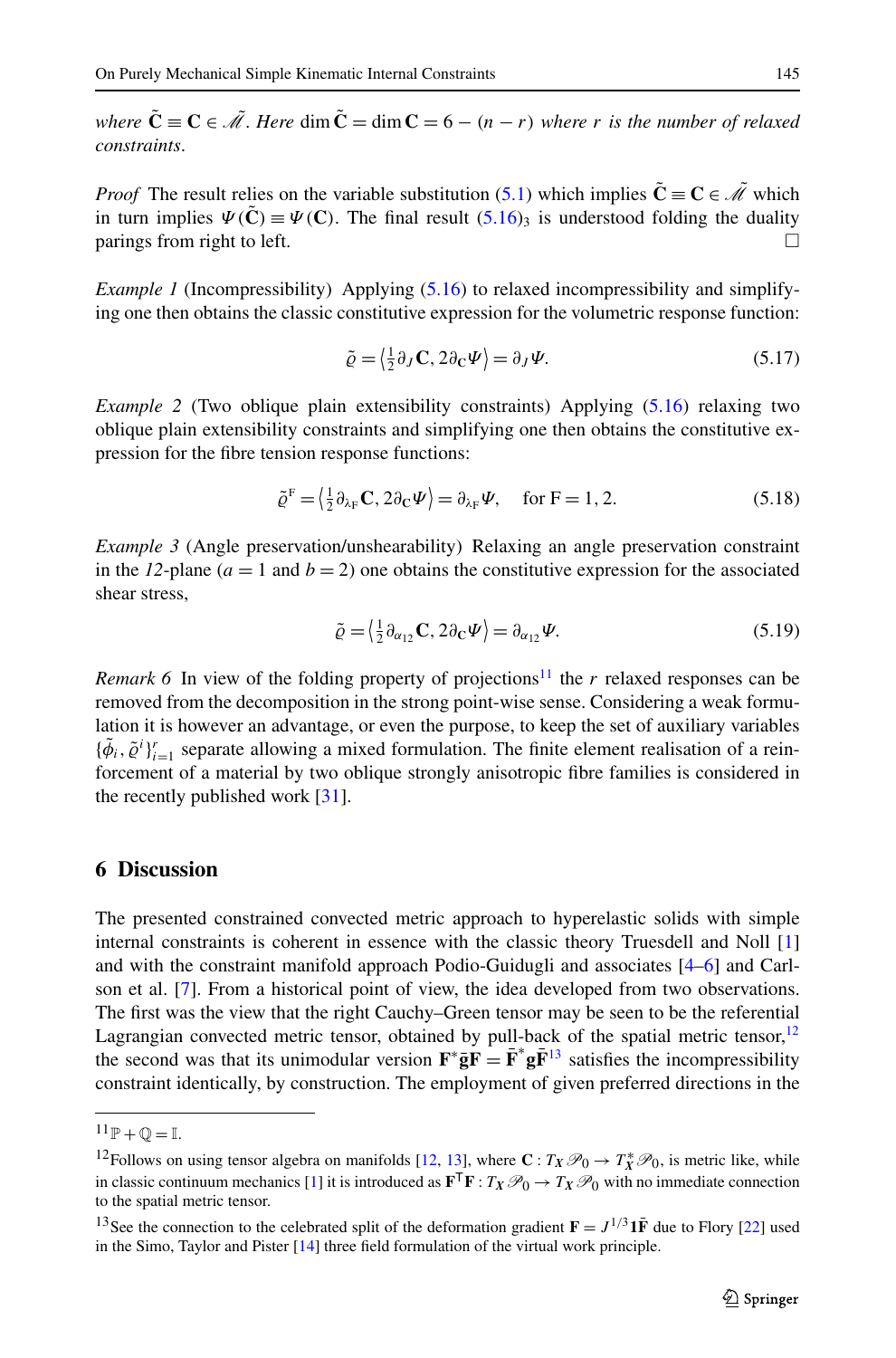sense of Spencer [[16](#page-28-13)] constructing a special-purpose local-triad based *convected* parametrisation is a key element to handle especially multiple anisotropic constraints with oblique preferred directions, [\[31\]](#page-29-3).

The *principle of determinism for simple materials subject to internal constraints* [\[1](#page-28-0), Sect. 30, p.70] introduces an additive decomposition of the stress. Without a normalisation condition it is not unique. In the classic theory the normalisation condition is optional; it is suggested by example  $[1, \text{ Sect. 30, Eq. (30.17)}]$  $[1, \text{ Sect. 30, Eq. (30.17)}]$  $[1, \text{ Sect. 30, Eq. (30.17)}]$  see also Spencer  $[16, p. 184]$  $[16, p. 184]$  $[16, p. 184]$ . It serves two purposes. First it is used to remove indeterminacies from the work-performing stress. Having done that, it enables the mechanical interpretation of the Lagrange multiplier(s), e.g. as the mean hydrostatic stress or as a uniaxial tension.

In the constraint manifold theory Carlson et al. [[7\]](#page-28-5) it is *assumed* that the work-performing stress is perpendicular to the workless stress. It must be emphasized that this is an assumption. To my best knowledge there is no generally accepted principle that prescribes it. One of the main results of this contribution is that the relation between the work-performing stress and the workless stress is determined by the constructed constrained Cauchy–Green tensor to be an element of the constraint manifold, starting from an arbitrary actual Cauchy– Green tensor. It is found that these stresses are not always perpendicular. Sometimes they are oblique. Two examples with possible oblique stress projections (decompositions) are provided. Inextensibility in two oblique preferred directions and a preservation of the angle between two oblique preferred directions. The consequences are interesting and reaching beyond the scope of this work.

Further, it is noted that the direct sum decomposition of the Lagrangian stretch rate is induced by the fact it is an element of the tangent set to the constraint manifold. The direct sum decomposition of the total stress follows from duality. Remarkably, it can be completed formally without any reference to a particular material law, in line with the observation by Carlson et al. [[7](#page-28-5)]. The determination of the actual work performing stress response evidently requires a material law. The Clausius-Planck procedure is used herein for that purpose. It is a restriction to the purely mechanical situation of the celebrated Coleman–Noll approach based on the Clausius-Duhem law, see Coleman and Noll [\[2](#page-28-11)]. The restriction to finite hyperelasticity is done purely for transparency.

The classic theory of internal constraints requires the Cauchy–Green tensor to be in the constraint manifold. Adding this requirement to the *the set of admissible transplacements* (Definition [3.2\)](#page-7-2) shows that *a trial solution is requested to satisfy each kinematic constraint point-wise*. Further, the classic theory of internal constraints requires the time rate of the Cauchy–Green stretch to be in the tangent set associated with the constraint manifold, at the admissible strain. Adding this requirement to the *the set of admissible variations* (Defini-tion [3.5](#page-8-0)) shows that *a test function*  $\delta \varphi \cong \Delta \varphi = \dot{\varphi} \Delta t$  *is requested to satisfy the first variation of each constraint, point-wise*. From the computational point of view, this is very hard to realise. It is known that it is difficult to construct test functions in three-space which are exactly solenoidal point-wise. A closer look at equation [\(3.23\)](#page-11-4) indicates that the use of the modified Cauchy–Green tensor (Definition [3.7](#page-9-5)) enables the use of standard test functions.

The generalisation of the method for unconstrained materials is almost trivial. It relies on the observation that the Lagrange multiplier method can be changed into a variable substitution. A constraint is transformed into a variable substitution, introducing auxiliary kinematic variables. In essence, the transformation yields a Hu-Washizu approach. Relaxing the constraints turns Lagrange multipliers into material response functions. The number of constraints is reduced accordingly. Point-wise they may be folded on account of the projection theorem in linear algebra [\[21,](#page-29-8) Th. 17.3]. The relaxed degrees of freedom may be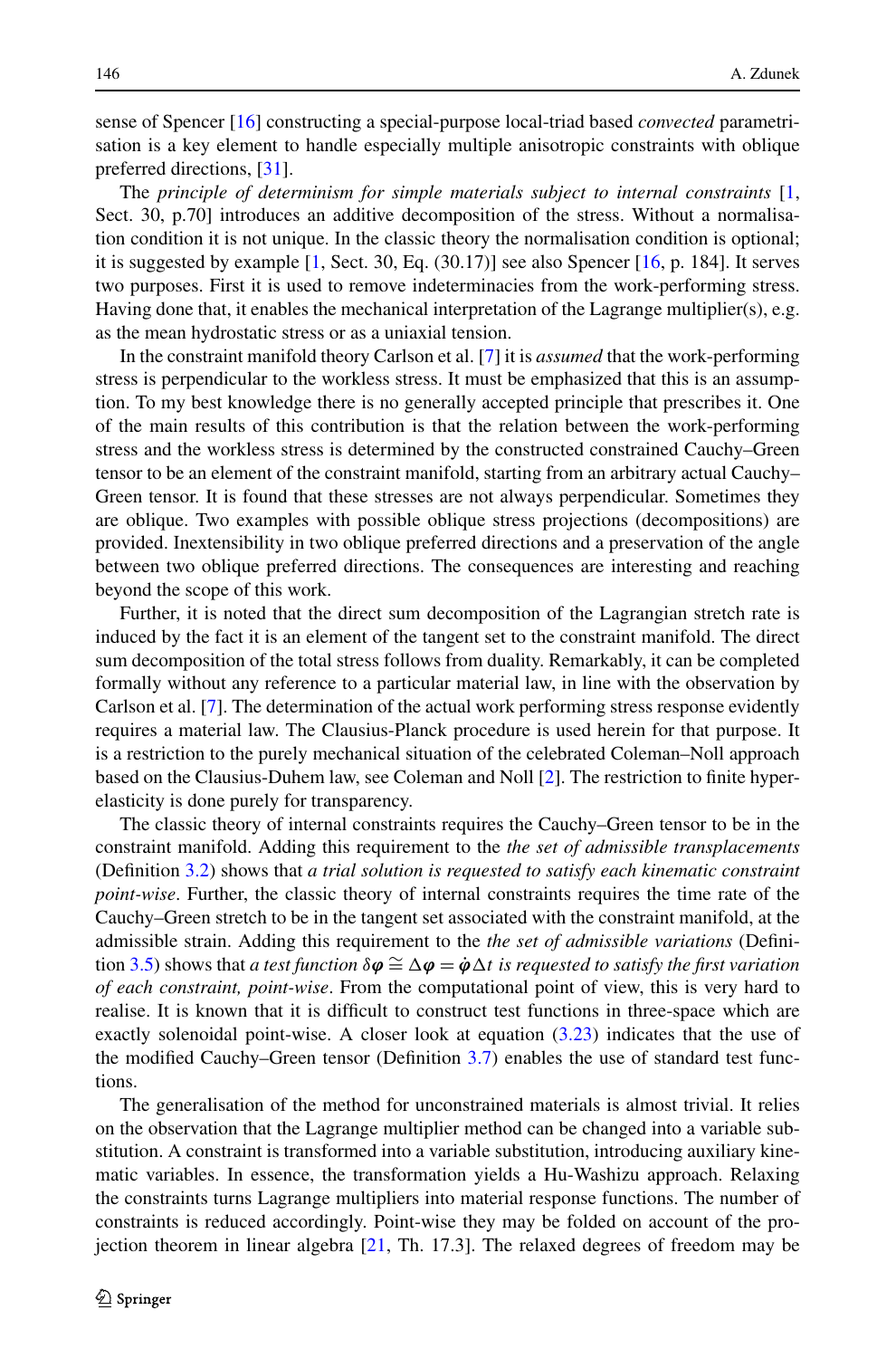kept providing a basis together with the fully constrained ones for a mixed formulation. This possibility is exercised in the recently published work  $[31]$  $[31]$  $[31]$ . It should be noted that the compositions employed to annihilate and reinstate deformation modes are performed in the spatial configuration, without the introduction of an intermediate configuration, as opposed to other celebrated multiplicative splits of the deformation gradient, e.g. the one used for elasto-plasticity due to Lee [[23](#page-29-11)].

<span id="page-24-0"></span>Finally, the presentation of the constrained convected metric method is confined to simple or composed elementary constraints concerning compressibility, extensibility in a given preferred direction, or to the change of the angle between a pair of preferred directions. More general simple internal constraints, like for example the Ericksen constraint,  $\langle C, G^{-1} \rangle = 3$ , fall outside the scope of this work.

#### **7 Summary, Conclusion and Outlook**

The purely mechanical consequences of imposing simple kinematic internal constraints are discussed. The constraint manifold restricting the set of admissible transplacements is formed. A Lagrangian setting using the reduced, objective, form of a constraint in terms of the right Cauchy–Green stretch tensor is employed. Starting from an arbitrary Cauchy-Green tensor a modified Cauchy-Green tensor is constructed that satisfies all the subsidiary conditions in the constraint manifold as identities. It is shown that the time rate of a subsidiary condition written in terms of the modified Cauchy-Green tensor induces a projection. It defines the admissible Lagrangian strain rate as an element in the tangent set to the constraint manifold. By duality it defines a corresponding stress decomposition. It defines a work performing stress. A duality condition defining the complementarity between the workless part of the stress and the work performing part is identified. It also governs the determination of the Lagrange multipliers in terms of the total stress. The stress decomposition need not be orthogonal. It may be oblique. The sufficient condition for orthogonality (self-adjointness) is derived. Examples of oblique decompositions are provided. The determination of the work performing constitutive stress response function is exemplified using the Coleman and Noll procedure [\[2](#page-28-11)] based on the Clausius-Planck law for hyperelasticity. The theory and procedure for the modification of an arbitrary Cauchy-Green tensor such that it satisfies all constraints point-wise for an actual transplacement extends the classic theory [[1](#page-28-0)] and the constraint manifold theory [[7\]](#page-28-5), remaining coherent with the classic foundations.

The theory and procedure for the relaxation of constraints seamlessly extending to unconstrained materials is shown. It gives rise to the so-called generalised metric method. A unified theory for a number of verified finite element applications [[14](#page-28-9), [27–](#page-29-1)[31\]](#page-29-3) is presented. Possible extensions are indicated, for example, formulation of a preservation of the angle between two families of material line elements alone or in combination with inextensibility or incompressibility. Extensions to non-isothermal conditions. Consideration of other not so elementary constraints, for example the Ericksen constraint etc.

**Acknowledgement** Open access funding provided by Swedish Defence Research Agency. I thank Prof. Waldemar Rachowicz, Institute of Computer Science, Cracow University of Technology, Pl 31-155 Cracow, Poland, wrachowicz@pk.edu.pl, who provided insight, expertise and suggestions that greatly assisted the research.

**Publisher's Note** Springer Nature remains neutral with regard to jurisdictional claims in published maps and institutional affiliations.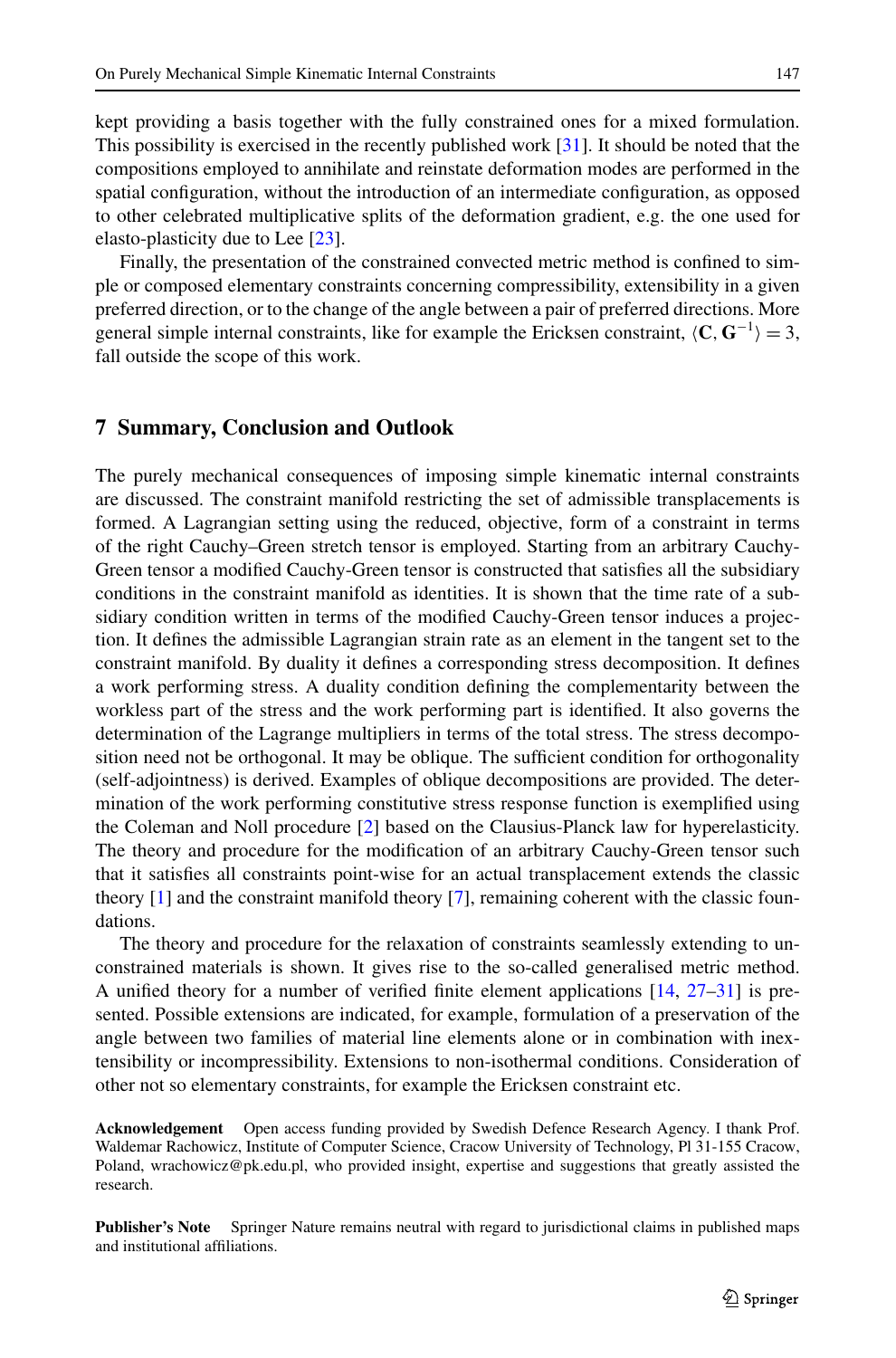<span id="page-25-0"></span>**Open Access** This article is distributed under the terms of the Creative Commons Attribution 4.0 International License (http://creativecommons.org/licenses/by/4.0/), which permits unrestricted use, distribution, and reproduction in any medium, provided you give appropriate credit to the original author(s) and the source, provide a link to the Creative Commons license, and indicate if changes were made.

# **Appendix A: Notation**

Vectors are denoted by boldface italic lower and upper case letters, e.g. *a, b, c* and *A, B, C* respectively. Linear forms or co-vectors are denoted with an under-set tilde, e.g. *a*<sub>∪</sub>, *b*<sub>∪</sub>, *c* and *A*, *B*, *C* respectively. Second order tensors are denoted by boldface Roman or Greek lower and upper case letters, e.g. *τ ,* **a***,* **g** and **S***,* **A***,***G**. Fourth order tensors are denoted by blackboard bold lower and upper case letters, e.g. p and  $\hat{P}$  respectively. In particular,  $\mathbb{I}$ denotes the fourth order identity mapping, i.e.,  $\mathbb{I}T = T$  for all T. The contraction, dualitypairing, of co-vectors with vectors on a given vector space  $\mathcal{V} = (\mathcal{F}; \mathbb{R})$ , is denoted as,

$$
\langle \bullet, \bullet \rangle_{\mathscr{V}} : \mathscr{V}^* \times \mathscr{V} \to \mathbb{R}, \qquad \left( \underline{B}, A \right) \mapsto \left\langle \underline{B}, A \right\rangle_{\mathscr{V}} \in \mathbb{R}, \tag{N.1}
$$

where for vectors  $\mathscr{F} = \mathbb{R}^3$ . The same bracket notation  $((\bullet, \bullet)_{\mathscr{V}})$  is used for the double contraction of compatible second order tensors defined on  $\mathscr{F} = \mathbb{R}^3 \otimes \mathbb{R}^3$  and on  $\mathscr{F} = \text{sym}(\mathbb{R}^3 \otimes \mathbb{R}^3)$  respectively. Whenever there is no ambiguity to which vector space the contraction is referred to, the subscript index of  $\langle \bullet, \bullet \rangle_{\mathcal{V}}$  will be suppressed. Further, the space of linear transformations  $\text{Lin}(\mathcal{V}; \mathcal{W})$  is identified ( $\cong$ ) with the tensor space  $\mathcal{W} \otimes \mathcal{V}^*$ , i.e.,

<span id="page-25-2"></span>
$$
\text{Lin}(\mathscr{V};\mathscr{W})\cong \mathscr{W}\otimes \mathscr{V}^*.
$$

Furthermore, the inner product or dot product between a pair of vectors *(a, b)* on a metric space  $(\mathcal{V}, \mathbf{g})$ , with metric tensor  $\mathbf{g} : \mathcal{V} \to \mathcal{V}^*$  is defined by,

$$
(\cdot,\cdot)_{g}: \mathscr{V} \times \mathscr{V} \to \mathbb{R}, \qquad (a,b) \mapsto (a,b)_{g} := \langle ga,b \rangle_{\mathscr{V}}, \qquad (N.2)
$$

<span id="page-25-1"></span>where the metric **g** maps a vector into its associated linear form in the dual space, **g***a* = :  $a \in \mathcal{V}^*$ . In the literature the associated linear form  $\overline{a}$  is sometimes denoted  $a^{\circ}$ . When the basic metric on  $\mathcal V$  is used, the notation is simplified by dropping the subscript, e.g.  $(a, b)_g = (a, b)$ . When the inner product between *a* and *b* is computed using the Euclidean dot-product the standard notation,  $\mathbf{a} \cdot \mathbf{b}$ , is used.  $T_X \mathcal{P}_0$  and  $T_X \mathcal{P}$  will denote tangent vector spaces to Euclidean referential and spatial point manifolds  $\mathscr{P}_0$  and  $\mathscr{P}_1$ , respectively. Finally, material time-differentiation is denoted by an over-dot (˙). Finally, the norm of a vector *a*  $\text{linear and time-direction (a)}$ <br>is denoted  $\|\mathbf{a}\| := \sqrt{(\mathbf{a}, \mathbf{a})}$ .

#### **Appendix B: The Proper Lagrangian Inner Product**

The inner product of vectors  $P$ *,* $R \in (T_X \mathcal{P}_0, C)$  using the Lagrangian metric tensor **C**;  $(P, R)$ <sub>C</sub> :=  $\langle CP, R \rangle_{T_x}$   $\mathcal{P}_0$  provides the proper referential inner product to the standard spatial inner product of the vectors  $p = \mathbf{F} \mathbf{P} \in T_{\varphi(X)} \mathcal{P}$  and  $r = \mathbf{F} \mathbf{R} \in T_{\varphi(X)} \mathcal{P}$  in the deformation,  $\varphi(X, t)$ . Then,  $\langle CP, R \rangle_{T_X \mathscr{P}_0} = \langle gp, r \rangle_{T_{\varphi(X)}} \mathscr{P}$ . The corresponding inner product  $(T, S)$ <sup>C</sup> between tensors  $T, S \in T_X \mathcal{P}_0 \otimes T_X \mathcal{P}_0$  is used henceforth. Further,  $P^{\flat} := CP \in$  $T_X^* \mathcal{P}_0$  is the linear form associated with  $P \in T_X \mathcal{P}_0$ , using the metric **C**, and  $T^{\flat} :=$  **CTC** ∈  $T_X^* \mathcal{P}_0 \otimes T_X^* \mathcal{P}_0$  denotes the associated tensor corresponding to  $\mathbf{T} \in T_X \mathcal{P}_0 \otimes T_X \mathcal{P}_0$ .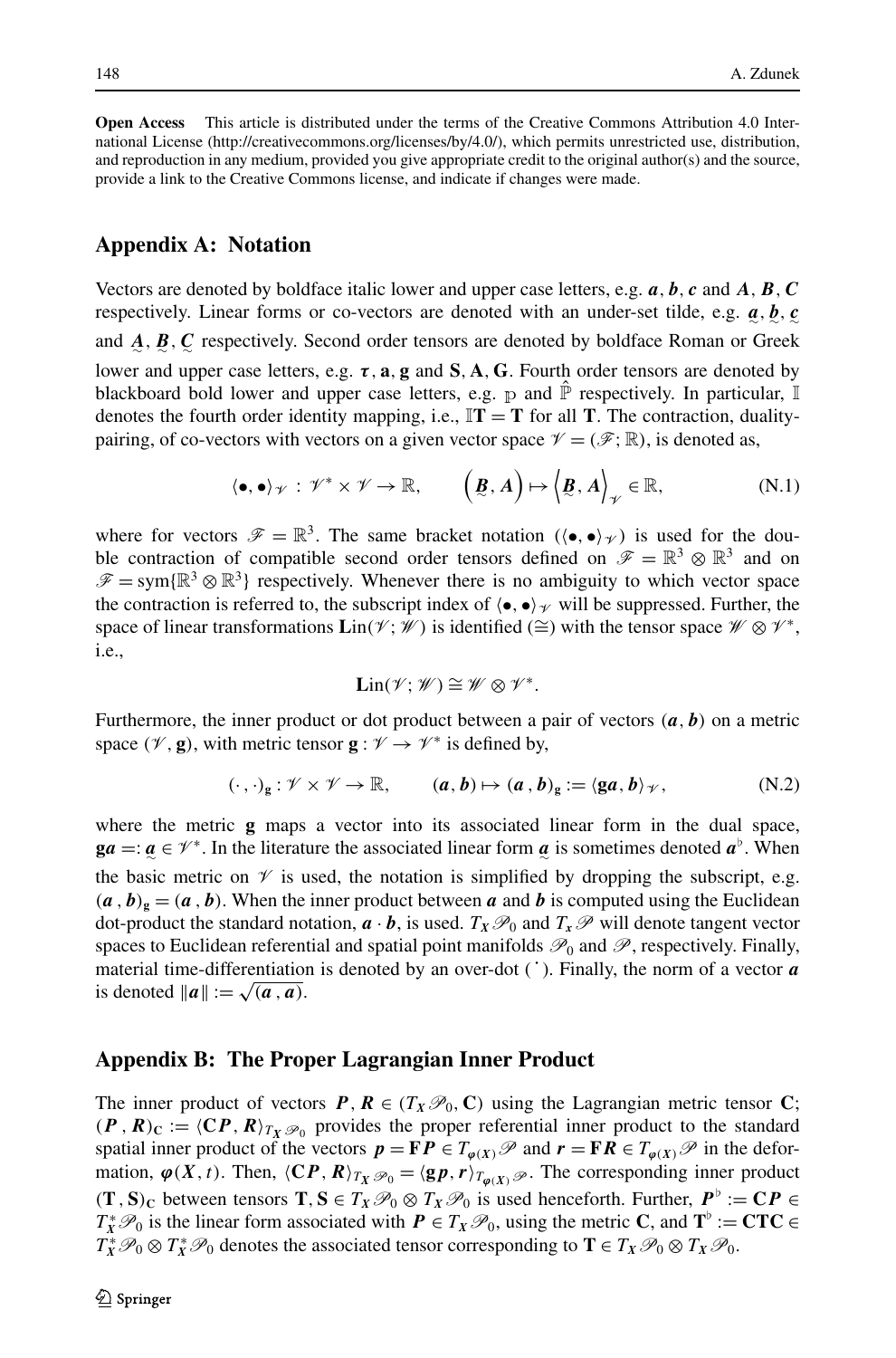#### <span id="page-26-1"></span><span id="page-26-0"></span>**Appendix C: Proof of Proposition [3.1](#page-10-1)**

#### **C.1 Incompressibility**

Given the actual spatial metric tensor **g**, the deformation gradient **F**, the constraint manifold  $\mathcal{M}_{inc} = \{ \mathbf{C} = \mathbf{F}^* \mathbf{g} \mathbf{F} \mid \det[\mathbf{C} \mathbf{G}^{-1}] - 1 = 0 \}$  and the spatial bijective mapping,

<span id="page-26-6"></span>
$$
\mathbf{f}(J) : T_{\varphi(X)} \mathscr{P} \to T_{\varphi(X)} \mathscr{P},
$$
  
\n
$$
\mathbf{f}(J) := J^{1/3} \mathbf{1}, \quad J = \det \mathbf{F},
$$
\n(C.1)

<span id="page-26-2"></span>where  $1\mathbf{w} = \mathbf{w}$  is the identity mapping on  $T_{\mathbf{w}(X)}\mathcal{P}$ . The dilatation in the actual deformation is annihilated point-wise computing the unimodular deformation gradient,  $\hat{\mathbf{F}} = \mathbf{f}^{-1}(J)\mathbf{F} =$  $(\det \mathbf{F})^{-1/3}\mathbf{F}$ , i.e.,  $\det \mathbf{F} = 1$ . Compute the unimodular right Cauchy-Green stretch tensor (Lagrangian metric tensor),  $\hat{\mathbf{C}} = \hat{\mathbf{F}}^* \mathbf{g} \hat{\mathbf{F}} = \mathbf{F}^* \hat{\mathbf{g}} \mathbf{F}$ , where  $\hat{\mathbf{g}} := \mathbf{f}^{-*} \mathbf{g} \mathbf{f}^{-1}$ . By the product rule  $\det[\mathbf{ABC}] = \det \mathbf{A} \det \mathbf{B} \det \mathbf{C}$ ,  $\det \hat{\mathbf{C}} = J^{-1}J^2J^{-1} = 1$ , which proves the required unimodularity of the constrained Lagrangian metric tensor,  $\hat{\mathbf{C}} \in \mathcal{M}_{\text{inc}}$ .

#### **C.2 Inextensibility**

The constraint manifold for a simple inextensibility in the referential unit direction *D* is defined by,

<span id="page-26-8"></span><span id="page-26-4"></span>
$$
\mathcal{M}_{\text{text}} = \{ \mathbf{C} = \mathbf{F}^* \mathbf{g} \mathbf{F} \mid \|\mathbf{D}\|_{\mathbf{C}} - 1 = 0 \}. \tag{C.2}
$$

The spatial bijective uniaxial extension mapping for this case is,

$$
\mathbf{f}(\lambda; \mathbf{d}) : T_{\varphi(X)} \mathscr{P} \to T_{\varphi(X)} \mathscr{P},
$$
  
\n
$$
\mathbf{f}(\lambda; \mathbf{d}) := \mathbf{1} + (\lambda - 1) \mathbf{d} \otimes \mathbf{d}, \quad \lambda = (\mathbf{d}, \mathbf{F} \mathbf{D})_{\mathbf{g}},
$$
\n(C.3)

where  $\mathbf{F}\mathbf{D} = \lambda \mathbf{d}$ ,  $\|\mathbf{d}\| = 1$ ,  $\langle \mathbf{d}, \mathbf{d} \rangle = 1$ . The stretch  $\lambda$  is annihilated point-wise in the spatial unit direction *d* computing the simply inextensible deformation gradient  $\hat{F}$  by the following composition,

<span id="page-26-5"></span>
$$
\hat{\mathbf{F}} := \mathbf{f}^{-1} \mathbf{F} = \left[ \mathbf{1} + (\lambda^{-1} - 1) \mathbf{d} \otimes \mathbf{d} \right] \mathbf{F},
$$
\n
$$
\hat{\mathbf{F}} \mathbf{D} = \lambda \mathbf{d} - \lambda \mathbf{d} + \lambda^{-1} \lambda \mathbf{d} = 1 \mathbf{d}.
$$
\n(C.4)

<span id="page-26-3"></span>The simply inextensible right Cauchy-Green stretch tensor (Lagrangian metric tensor) is computed as,  $\hat{\mathbf{C}} = \hat{\mathbf{F}}^* \mathbf{g} \hat{\mathbf{F}}$ . Evaluating the length of the material referential material line element in terms of the Lagrangian inextensible metric  $\hat{C}$ , and using the expressions ([C.4](#page-26-4)) yields,

$$
||D||_{\hat{C}} = ||\hat{F}D||_{g} = ||d||_{g} = 1.
$$
 (C.5)

Inserting ([C.5](#page-26-5)) into [\(C.2\)](#page-26-6) shows that  $\hat{\mathbf{C}} \in \mathcal{M}_{\text{text}}$ , which completes the proof.

#### **C.3 Preservation of Angle**

The constraint manifold for the preservation of the angle between two referential unit directions *D* and *E* with mutual direction cosine  $\alpha_{(DE)}^0 := (E, D)$  is,

$$
\mathcal{M}_{\text{insh}} = \left\{ \mathbf{C} = \mathbf{F}^* \mathbf{g} \mathbf{F} \mid \alpha_{(DE)} - \alpha_{(DE)}^0 = 0 \right\},\tag{C.6}
$$

<span id="page-26-7"></span> $\mathcal{D}$  Springer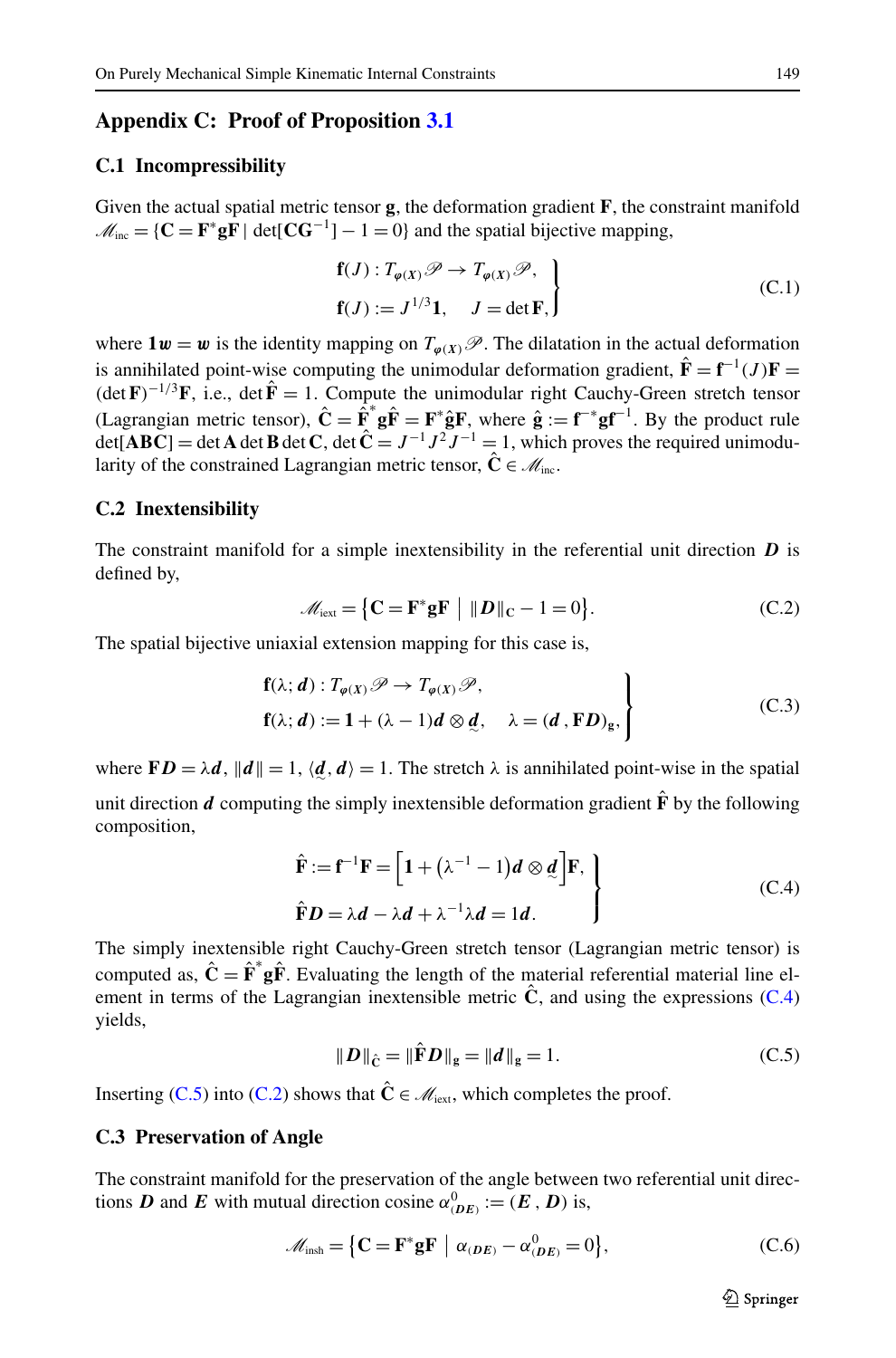where  $\alpha_{(DE)} := \lambda_{(D)}^{-1} \lambda_{(E)}^{-1} (E, D)_{C}$  is the Lagrangian expression for the corresponding spatial direction cosine, wherein  $\lambda_{(D)} := ||D||_{C}$  and  $\lambda_{(E)} := ||E||_{C}$  are the stretches in these directions. Using spatial unit direction vectors  $d := \lambda_{(D)}^{-1} \mathbf{F} D$ ,  $|d| = 1$  and  $e := \lambda_{(E)}^{-1} \mathbf{F} E$ ,  $||e|| = 1$ , the spatial bijective simple shear-like mapping for this case is given by,

$$
\mathbf{f}(\gamma; d, e) : T_{\varphi(X)} \mathscr{P} \to T_{\varphi(X)} \mathscr{P},
$$
  
\n
$$
\mathbf{f}(\gamma; d, e) := 1 + \gamma d \otimes \varrho, \quad \gamma := \alpha_{(DE)} - \alpha_{(DE)}^0,
$$
 (C.7)

where  $\langle d, d \rangle = 1$ ,  $\langle e, e \rangle = 1$  and  $\langle d, e \rangle = 0$ . The shear is annihilated point-wise by the following composition,

<span id="page-27-2"></span><span id="page-27-1"></span>
$$
\hat{\mathbf{F}} = \mathbf{f}^{-1} \mathbf{F} = \left[1 - \gamma d \otimes \mathbf{g}\right] \mathbf{F},
$$
\n
$$
\hat{\mathbf{F}} \mathbf{D} = \lambda_{(D)} d - \gamma \lambda_{(D)} \Big(\mathbf{g}, d\Big) d = \lambda_{(D)} d,
$$
\n
$$
\hat{\mathbf{F}} \mathbf{E} = \lambda_{(E)} e - \gamma \lambda_{(E)} \Big(\mathbf{g}, e\Big) d = \lambda_{(E)} (e - \gamma d).
$$
\n(C.8)

<span id="page-27-0"></span>The right Cauchy-Green stretch tensor (Lagrangian metric tensor) for a simple preservation of angle is computed as,  $\hat{C} = \hat{F}^* g \hat{F} = F^* \hat{g} F$ . Evaluating the inner product between *E* and *D* in terms of the Lagrangian inshearable metric  $\hat{\mathbf{C}}$ , and using the expressions ([C.8](#page-27-1)) yields,

$$
(E, D)_{\hat{C}} = \langle \hat{C}E, D \rangle = (\hat{F}E, \hat{F}D)_{g} = \lambda_{(E)}\lambda_{(D)}([e - \gamma d], d)_{g}
$$

$$
= \lambda_{(E)}\lambda_{(D)}(\alpha_{(DE)} - \gamma) = \lambda_{(E)}\lambda_{(D)}\alpha_{(DE)}^{0}
$$
(C.9)

Inserting ([C.9](#page-27-2)) in ([C.6](#page-26-7)) shows that  $\hat{\mathbf{C}} \in \mathcal{M}_{\text{insh}}$ , which completes the proof.

*Remark 7* The simultaneous annihilation of a dilatation and a volume preserving stretch in the referential direction *D* in the deformation  $\varphi(X, t)$  with deformation gradient  $\mathbf{F} = \text{Grad}\,\varphi$ is performed using a simple uniaxial extension with a lateral contraction, confer  $(C.3)$ . The annihilation mapping used is;

$$
\mathbf{f}(\lambda; d, \ell) : T_{\varphi(X)} \mathscr{P} \to T_{\varphi(X)} \mathscr{P},
$$
  
\n
$$
\mathbf{f}(\lambda; d, \ell) := \ell \lambda \left( 1 - d \otimes d \right) + \lambda d \otimes d, \quad \det \mathbf{f} = \ell^3 \lambda^2,
$$
 (C.10)

where  $\ell = \ell(\lambda) > 0$ . It is noted that for  $\ell = \lambda^{-1}$  the linear transformation **f** is purely uniaxial, while for  $\ell = \lambda^{-2/3}$  it is volume preserving, det **f** = 1, with an adjustment in the perpendicular direction **1** − *d*  $\otimes$  *d*. Fixing  $\ell = \lambda^{-2/3}$  it can be decomposed into a pure dilatation and a unimodular simple extension with lateral contraction,

$$
\mathbf{f}(\bar{\lambda}, J; d) = \delta(J)\bar{\mathbf{f}}(\bar{\lambda}; d), \begin{cases} \delta(J) := J^{1/3}\mathbf{1}, \\ \bar{\mathbf{f}}(\bar{\lambda}; d) := \bar{\lambda}^{-1/2} \Big( \mathbf{1} - d \otimes d \Big) + \bar{\lambda} d \otimes d, & \det \bar{\mathbf{f}} \equiv 1, \end{cases}
$$
 (C.11)

where  $J = \det \mathbf{F}$  is the actual dilatation, and  $\bar{\lambda} = \langle \mathbf{d}, \bar{\mathbf{F}} \mathbf{D} \rangle$  is the actual volume preserving stretch in the referential direction *D* defined as  $\bar{\lambda} := J^{-1/3}\lambda$  and where  $\bar{\mathbf{F}} := J^{1/3}\mathbf{F}$  is the actual unimodular deformation gradient.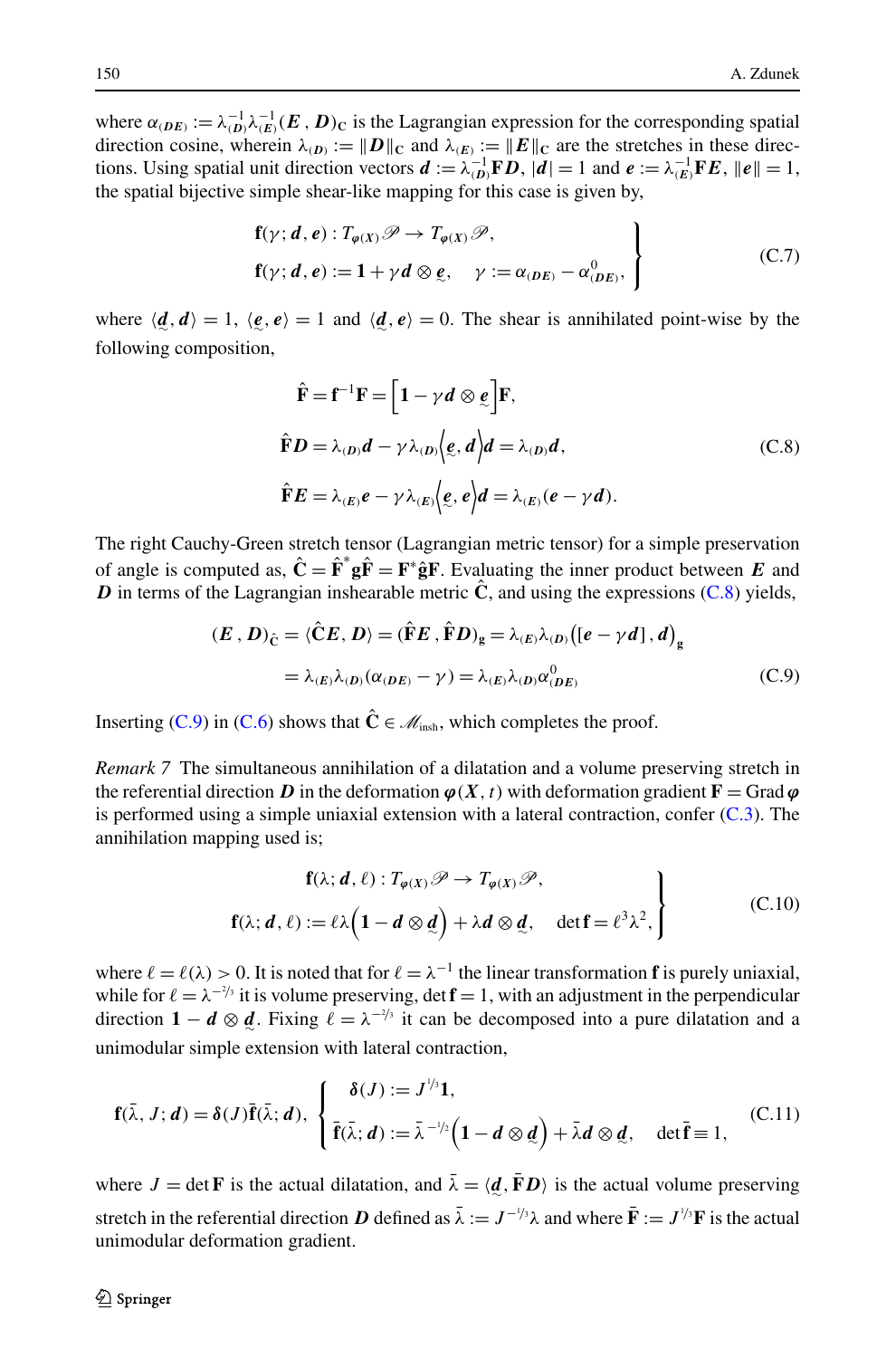### <span id="page-28-17"></span>**Appendix D: The Projection Theorem**

If linear transformation  $P: \mathcal{V} \rightarrow \mathcal{V}$  is a projection, then

<span id="page-28-20"></span>
$$
\mathscr{V} = R(\mathbf{P}) \oplus K(\mathbf{P}),\tag{D.1}
$$

where R*(***P***)* and K*(***P***)* denote the range and the kernel of **P**.

*Proof* Let  $v$  be an arbitrary vector in  $V$ . Let,

$$
w = v - Pv. \tag{D.2}
$$

Then on account of  $P^2 = P$ ,  $Pw = v - P(Pv) = Pv - Pv = 0$ . Thus,  $w \in K(P)$ . Since  $Pv \in$  $R(P)$ ,  $(D.2)$  $(D.2)$  implies that,

$$
\mathscr{V}=R(\mathbf{P})+K(\mathbf{P}).
$$

<span id="page-28-11"></span><span id="page-28-0"></span>To show that  $R(P) \cap K(P) = \{0\}$ , let  $u \in R(P) \cap K(P)$ . Then, since  $u \in R(P)$  for some  $v \in V$ ,  $u = Pv$ . But since, *u* is also in  $K(P)$ ,

$$
0 = Pu = P(Pv) = Pv = u,
$$

<span id="page-28-3"></span><span id="page-28-1"></span>which completes the proof.  $\Box$ 

# <span id="page-28-5"></span><span id="page-28-4"></span><span id="page-28-2"></span>**References**

- 1. Truesdell, C., Noll, W.: The Non-linear Field Theories of Mechanics, vol. 3. Springer, Berlin (1965)
- <span id="page-28-10"></span><span id="page-28-7"></span>2. Coleman, B.D., Noll, W.: The thermodynamics of elastic materials with heat conduction and viscosity. Arch. Ration. Mech. Anal. **13**(1), 167–178 (1963)
- 3. Podio-Guidugli, P.: Constrained elasticity. Rend. Mat. Accad. Lincei **9**(1), 341–350 (1990)
- <span id="page-28-8"></span>4. Podio-Guidugli, P., Vianello, M.: Constraint manifolds for isotropic solids. Arch. Ration. Mech. Anal. **105**(2), 105–121 (1989)
- <span id="page-28-6"></span>5. Gurtin, M.E., Podio-Guidugli, P.: The thermodynamics of constrained materials. Arch. Ration. Mech. Anal. **51**(3), 192–208 (1973)
- <span id="page-28-19"></span><span id="page-28-18"></span>6. Vianello, M.: Internal constraints in finite elasticity: manifolds or not. J. Elast. **114**, 197–211 (2014)
- <span id="page-28-9"></span>7. Carlson, D.E., Fried, E., Tortorelli, D.A.: Geometrically-based consequences of internal constraints. J. Elast. **70**, 1001–1009 (2003)
- 8. Bertram, A.: Elasticity and Plasticity of Large Deformations: An Introduction. Springer, Berlin (2008)
- 9. Bertram, A., Glüge, R.: Gradient materials with internal constraints. Math. Mech. Complex Syst. **4**(1), 1–15 (2016)
- <span id="page-28-14"></span><span id="page-28-13"></span><span id="page-28-12"></span>10. Negahban, M.: Single and multiple material constraints in thermoelasticity. Math. Mech. Solids **12**(6), 623–664 (2007). <https://doi.org/10.1177/1081286506067092>
- 11. Steigmann, D.J.: Finite Elasticity Theory. Oxford University Press, Oxford (2017)
- <span id="page-28-15"></span>12. Marsden, J.E., Hughes, T.J.R.: Mathematical Foundations of Elasticity. Prentice Hall, New York (1983)
- <span id="page-28-16"></span>13. Stumpf, H., Hoppe, U.: The application of tensor algebra on manifolds to nonlinear continuum mechanics—invited survey article. Z. Angew. Math. Mech. **77**(5), 327–339 (1997)
- 14. Simo, J.C., Taylor, R.L., Pister, K.S.: Variational and projection methods for the volume constraint in finite deformation elasto-plasticity. Comput. Methods Appl. Mech. Eng. **51**, 177–208 (1985)
- 15. Green, A.E., Zerna, W.: Theoretical Elasticity. Oxford University Press, Oxford (1954)
- 16. Spencer, A.J.M.: Continuum Theory of the Mechanics of Fibre-Reinforced Composites. Springer, New York (1984)
- 17. Boehler, J. (ed.): Applications of Tensor Functions in Solid Mechanics. CISM Courses and Lectures, vol. 292. Springer, Berlin (1987)
- 18. Zhang, J., Rychlewski, J.: Structural tensors for anisotropic solids. Arch. Mech. **42**, 267–277 (1990)
- 19. Day, W.A.: The Thermodynamics of Simple Materials with Fading Memory. Springer, Berlin (1972). ISBN-13: 978-3-642-65320-9